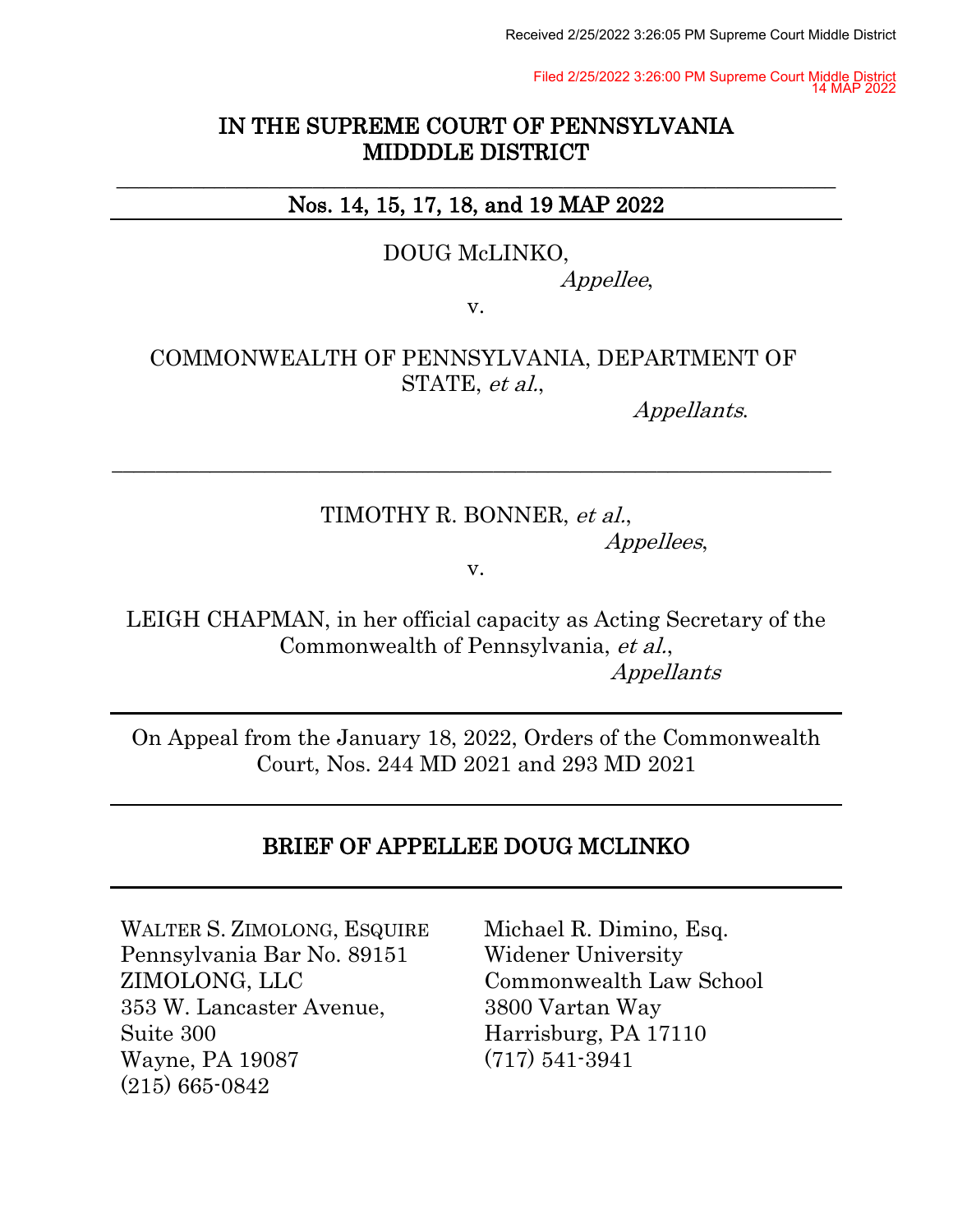[wally@zimolonglaw.com](mailto:wally@zimolonglaw.com)

Harmeet K. Dhillon, Esq. DHILLON LAW GROUP INC. 177 Post Street, Suite 700 San Francisco, CA 94108 (415) 433-1700 (Admitted pro hac vice)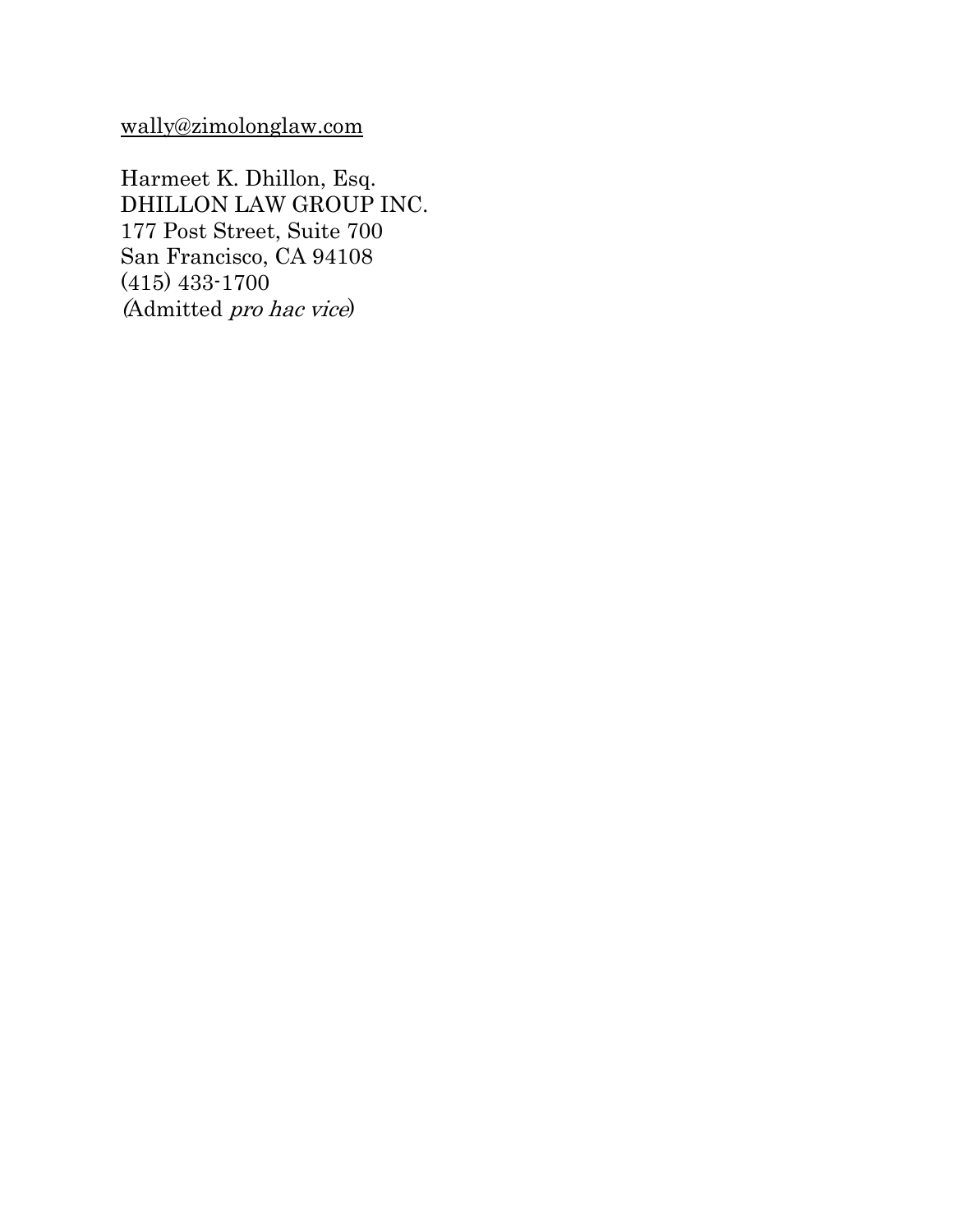# TABLE OF CONTENTS

<span id="page-2-0"></span>

| I. ACT 77 VIOLATES ARTICLE VII, § 1 OF THE CONSTITUTION, WHICH                                                               |
|------------------------------------------------------------------------------------------------------------------------------|
| AS THIS COURT HELD IN CHASE AND LANCASTER CITY, ARTICLE VII,<br>$A_{\cdot}$                                                  |
| This Court's Holding in <i>Chase</i> Establishes "Offer to Vote"<br>$\mathbf{1}$ .                                           |
| Historical Understanding of "Offer to Vote" Affirms it Requires<br>2.                                                        |
| In <i>Lancaster City</i> , this Court Affirmed <i>Chase's</i> Holding that<br>3.                                             |
| STARE DECISIS COMPELS FIDELITY TO CHASE AND LANCASTER CITY.<br><b>B.</b>                                                     |
| ARTICLE VII, § 14 PROVIDES A LIMITED EXCEPTION TO § 1'S IN-<br>$\mathcal{C}$ .<br>25                                         |
| The History of Article VII, § 14 Proves that it Serves as the<br>1.<br>Exclusive Exception to In-Person Voting Requirement27 |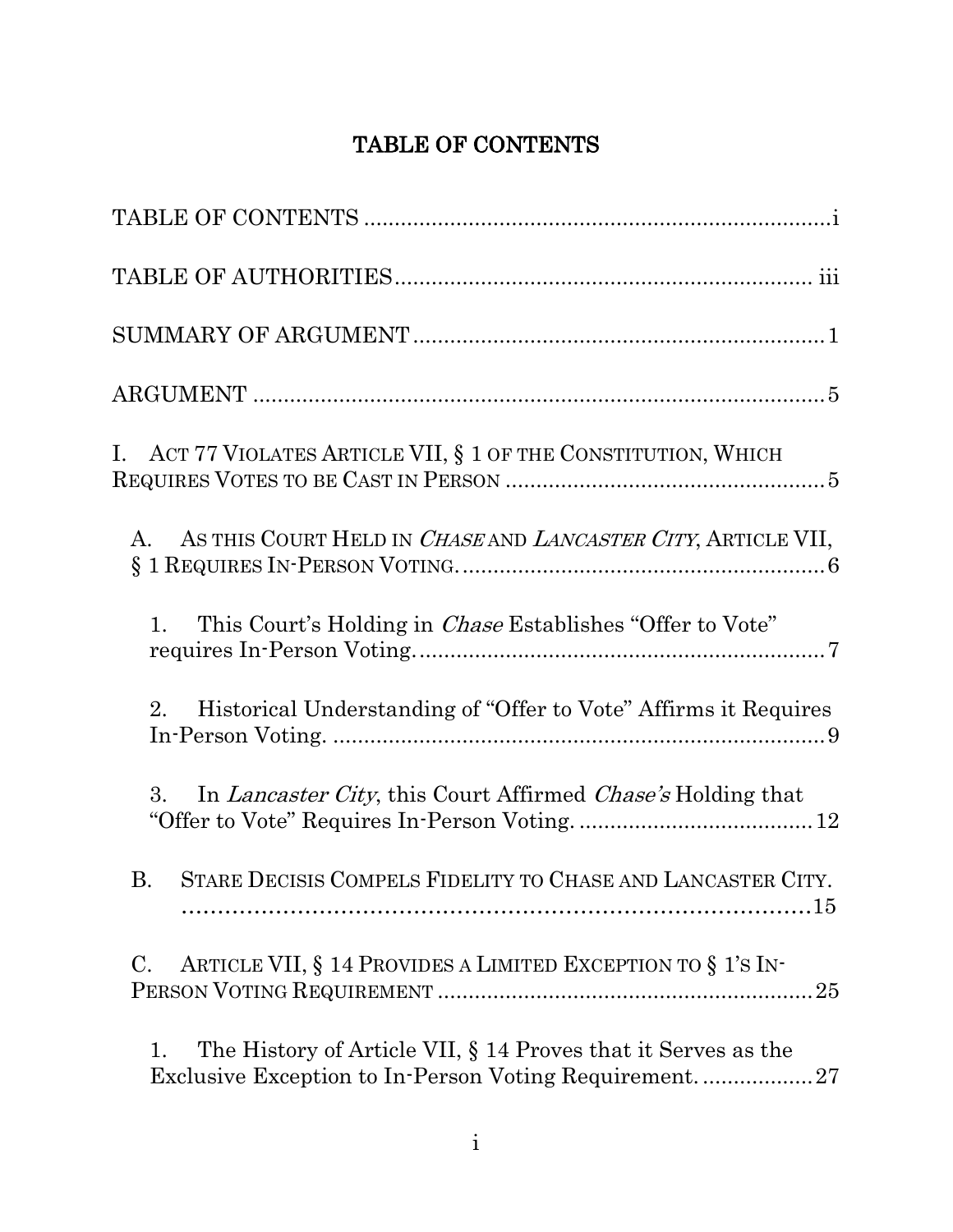| The "May" to "Shall" Change in Article VII, § 14 Does Not Give<br>2.                                                               |
|------------------------------------------------------------------------------------------------------------------------------------|
| ARTICLE VII, § 4 NEITHER EXPANDS NOR SUPERSEDES § 1 OR § 14.<br>D.                                                                 |
| The Limited Scope of Article VII, § 4 Precludes Appellants'<br>1.<br>Argument that it Gave the Legislature Power to Enact Act 7738 |
| Other Structures of Provisions in Pennsylvania Constitution<br>2.                                                                  |
| Article VII, § 6 Does Not Avail Appellants' Argument that § 4<br>3.                                                                |
| THE COMMONWEALTH COURT PROPERLY EXERCISED JURISDICTION<br>H.                                                                       |
|                                                                                                                                    |
| CERTIFICATE OF COMPLIANCE WITH WORD LIMIT57                                                                                        |
| CERTIFICATE OF COMPLIANCE WITH Pa. R.A.P. 12758                                                                                    |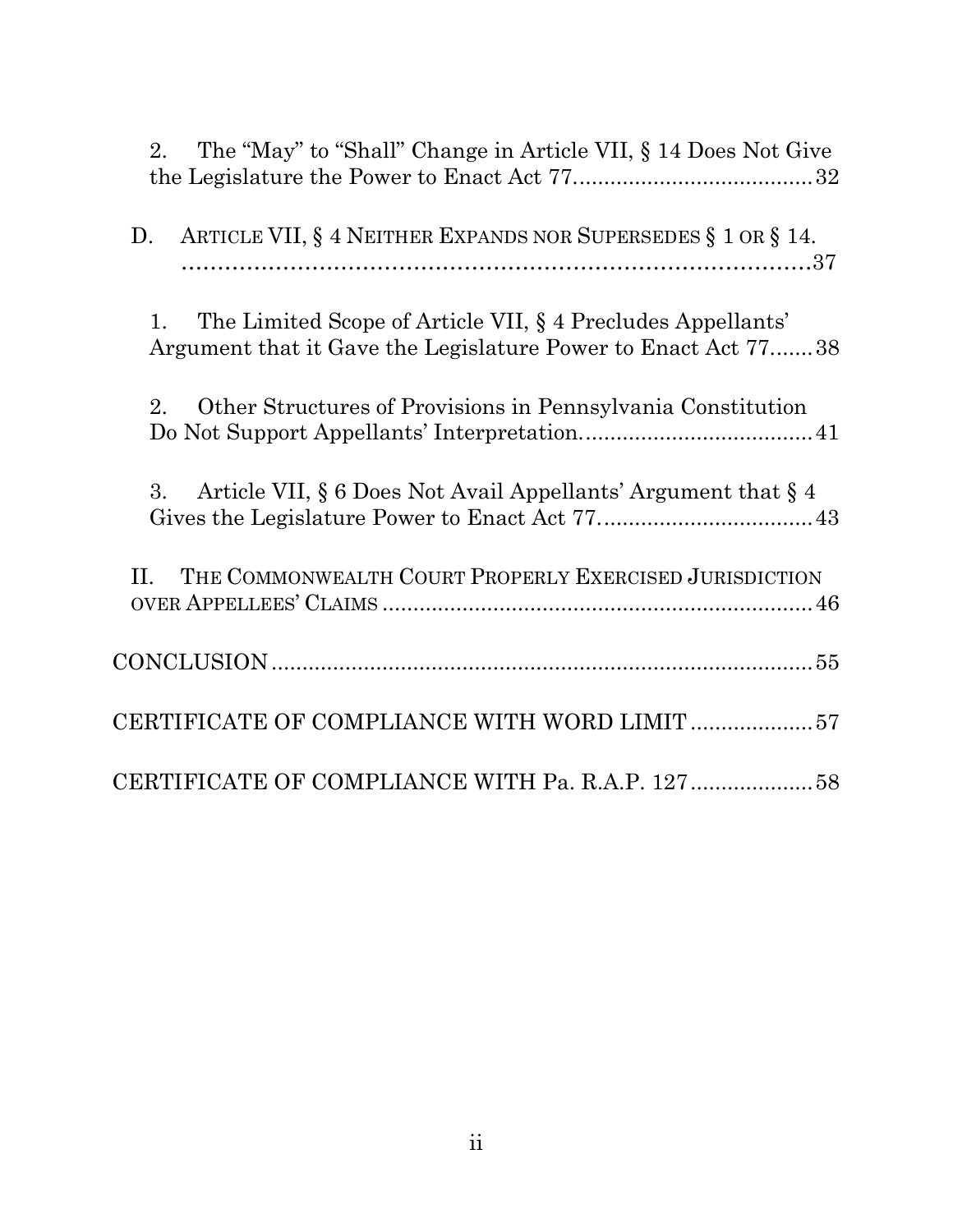# TABLE OF AUTHORITIES

# <span id="page-4-0"></span>Cases

| App. of Borough of Aliquippa,                            |  |
|----------------------------------------------------------|--|
|                                                          |  |
| Atcovitz v. Gulph Mills Tennis Club, Inc.,               |  |
|                                                          |  |
| Blourland v. Hildreth,                                   |  |
|                                                          |  |
| Branch v. Smith,                                         |  |
|                                                          |  |
| <i>Chase</i> from 1862 until the passage of Act,         |  |
|                                                          |  |
| Chase v. Miller,                                         |  |
|                                                          |  |
| Com. v. Sitkin's Junk Co.,                               |  |
|                                                          |  |
| Commonwealth v. Alexander,                               |  |
|                                                          |  |
| Commonwealth v. Herman,                                  |  |
|                                                          |  |
| Commonwealth v. Monumental Props., Inc.,                 |  |
|                                                          |  |
| Delisle v. Boockvar,                                     |  |
|                                                          |  |
| Doe v. Reed,                                             |  |
|                                                          |  |
| Etter v. McAfee,                                         |  |
|                                                          |  |
| Franchise of Hospitalized Veterans,                      |  |
|                                                          |  |
| Gamble v. United States,                                 |  |
| 139 S. Ct. 1960 (2019)                                   |  |
| Glen-Gery Corp. v. Zoning Hearing Bd. of Dover Township, |  |
|                                                          |  |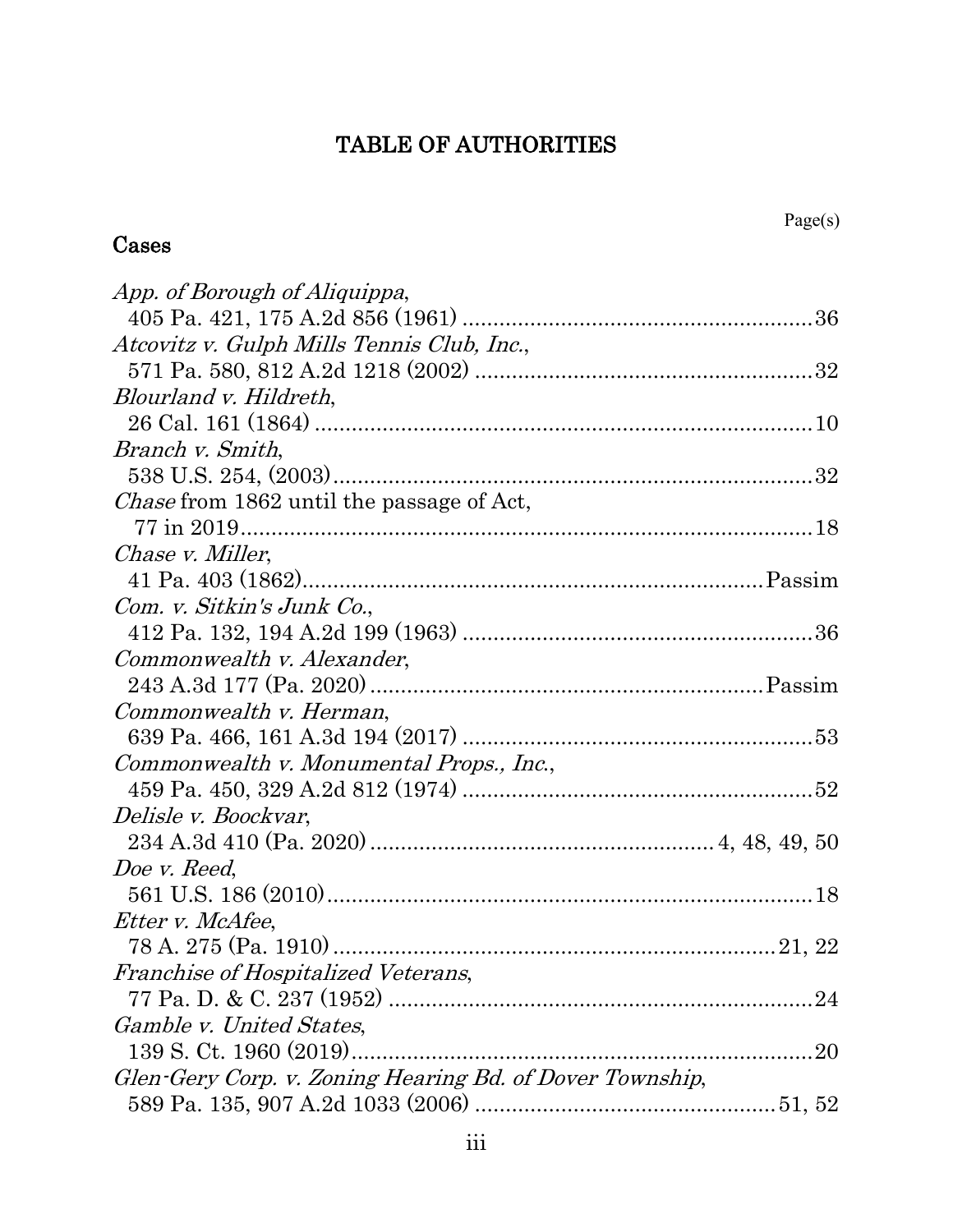| Hart v. Massanari,                                             |  |
|----------------------------------------------------------------|--|
|                                                                |  |
| In re Borough of Downingtown,                                  |  |
|                                                                |  |
| In re Election Instructions,                                   |  |
|                                                                |  |
| In re Opinion of Justices,                                     |  |
|                                                                |  |
| In re: Contested Election in Fifth Ward of Lancaster City,     |  |
|                                                                |  |
| INS v. Chadha,                                                 |  |
|                                                                |  |
| Kauffman v. Osser,                                             |  |
|                                                                |  |
| Knick v. Township of Scott,                                    |  |
|                                                                |  |
| Lorillard v. Pons,                                             |  |
|                                                                |  |
| Marbury v. Madison,                                            |  |
|                                                                |  |
| MCI WorldCom, Inc. v. Pennsylvania Pub. Util. Commn.,          |  |
|                                                                |  |
| McLinko v. Dept. of State, $-A.,$                              |  |
|                                                                |  |
| Mullen v. Bd. of Sch. Directors of DuBois Area Sch. Dist.,     |  |
|                                                                |  |
| NLRB v. Catholic Bishops of Chicago,                           |  |
|                                                                |  |
| Norton v. Shelby County,                                       |  |
|                                                                |  |
| Page v. Allen,                                                 |  |
|                                                                |  |
| Payne v. Tennessee,                                            |  |
|                                                                |  |
| Pennsylvania State Educ. Assn. v. Cmmw. Dept. of Community and |  |
| <i>Econ. Dev.,</i>                                             |  |
|                                                                |  |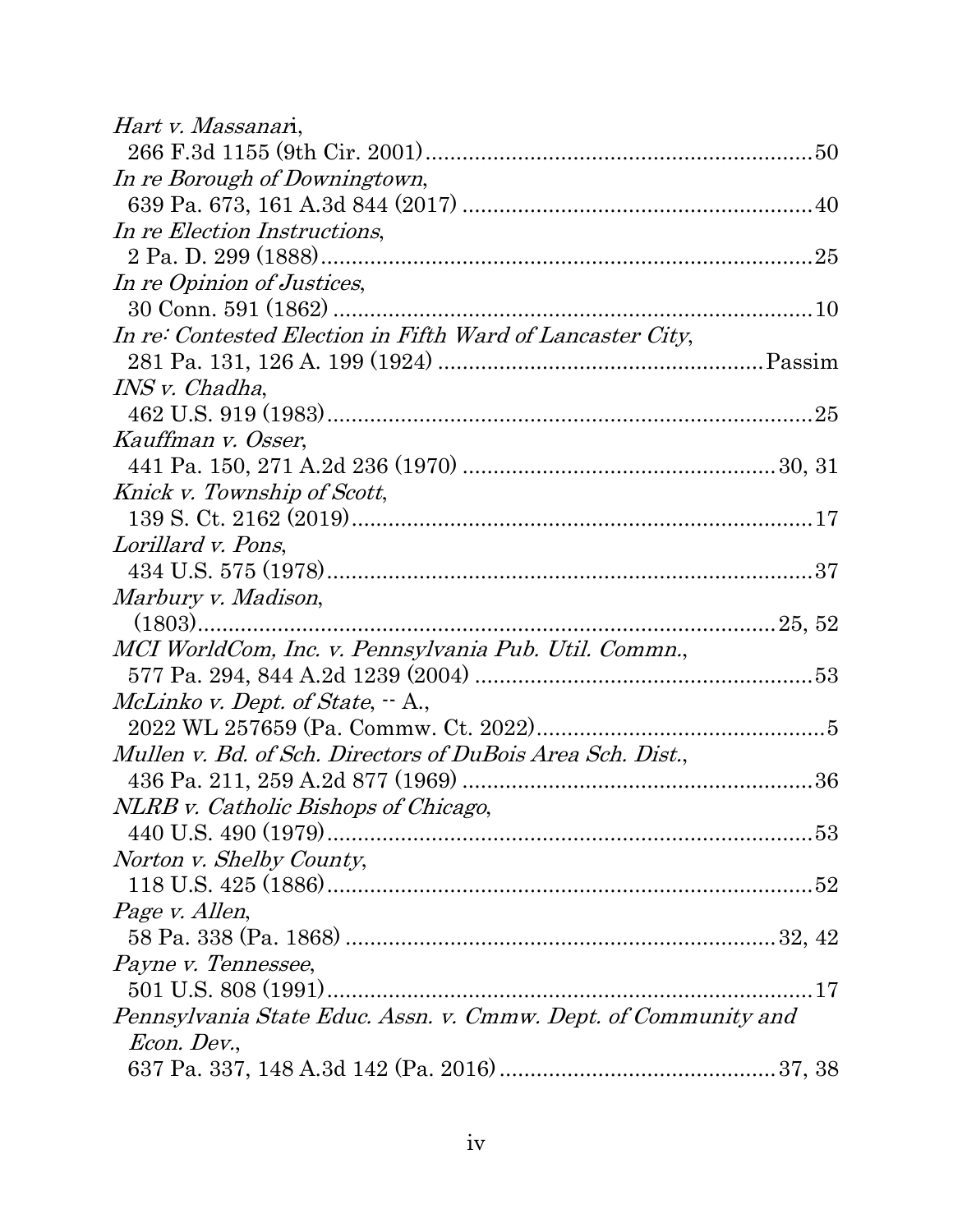| People ex rel. Twitchell v. Blodgett,                            |  |
|------------------------------------------------------------------|--|
|                                                                  |  |
| Pierce v. Underwood,                                             |  |
|                                                                  |  |
| Planned Parenthood of S.E. Pa. v. Casey,                         |  |
|                                                                  |  |
| Robinson Twp., Wash. Cty. v. Commonwealth,                       |  |
|                                                                  |  |
| Roe v. Wade,                                                     |  |
|                                                                  |  |
| Smyth v. Ames,                                                   |  |
|                                                                  |  |
| Thompson v. Thompson,                                            |  |
|                                                                  |  |
| Trust Under Agreement of Taylor,                                 |  |
|                                                                  |  |
| United States ex rel. Attorney General v. Delaware & Hudson Co., |  |
|                                                                  |  |
| United States v. Klein,                                          |  |
|                                                                  |  |
| Washington v. Dept. of Pub. Welfare,                             |  |
|                                                                  |  |
| Webster v. Doe,                                                  |  |
|                                                                  |  |
| William Penn School District v. Pa. Dep't. of Educ.,             |  |
|                                                                  |  |
| Yocum v. Commonwealth Gaming Control Bd.,                        |  |
|                                                                  |  |

# Statutes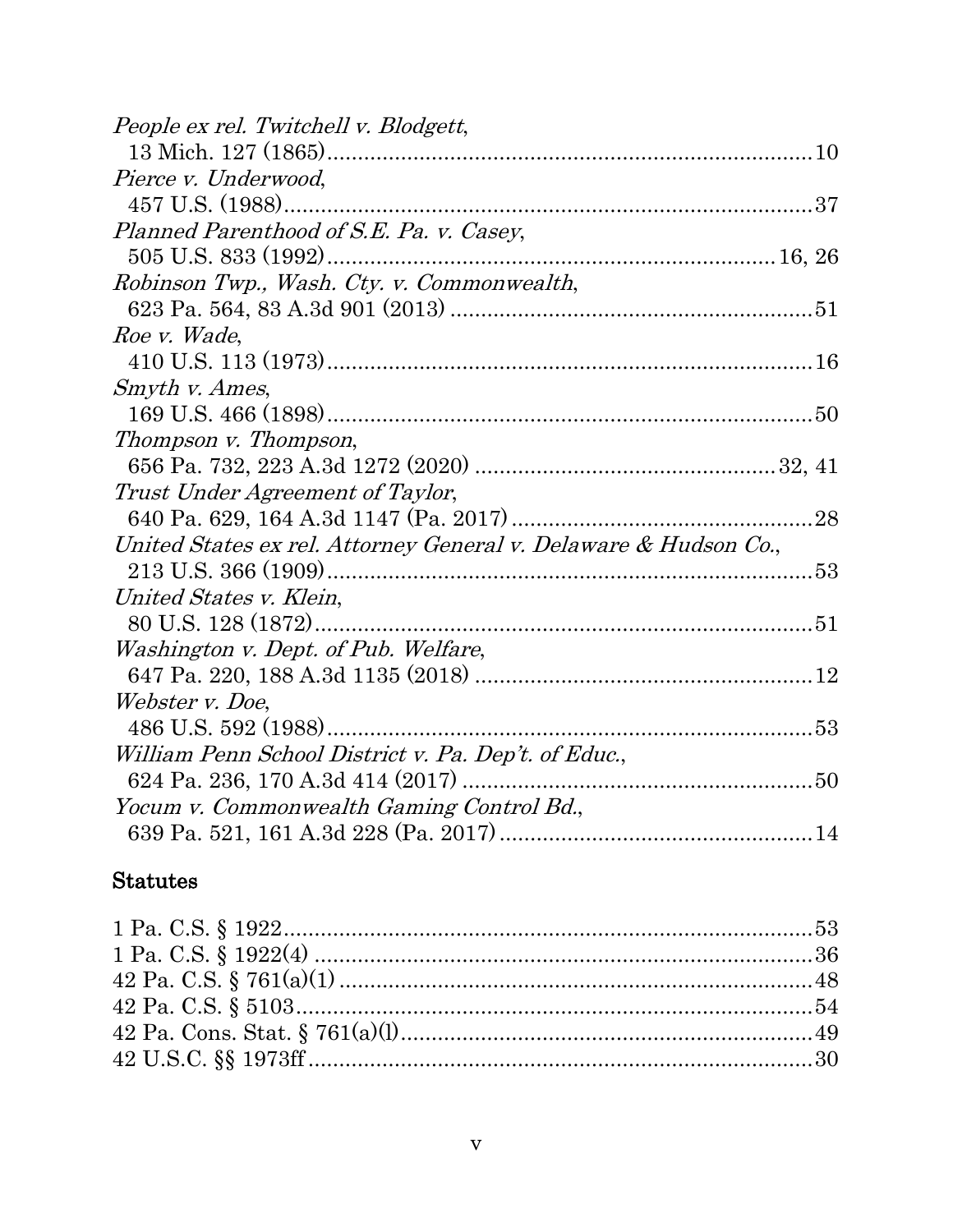# **Constitutional Provisions**

# ${\bf \large \textbf{Leg} islation}$

# **Other Authorities**

| A. Scalia & B. Garner, Reading Law: The Interpretation of Legal Texts |  |
|-----------------------------------------------------------------------|--|
|                                                                       |  |
|                                                                       |  |
| BRYAN A. GARNER ET AL., THE LAW OF JUDICIAL PRECEDENT 346 (2016)      |  |
|                                                                       |  |
|                                                                       |  |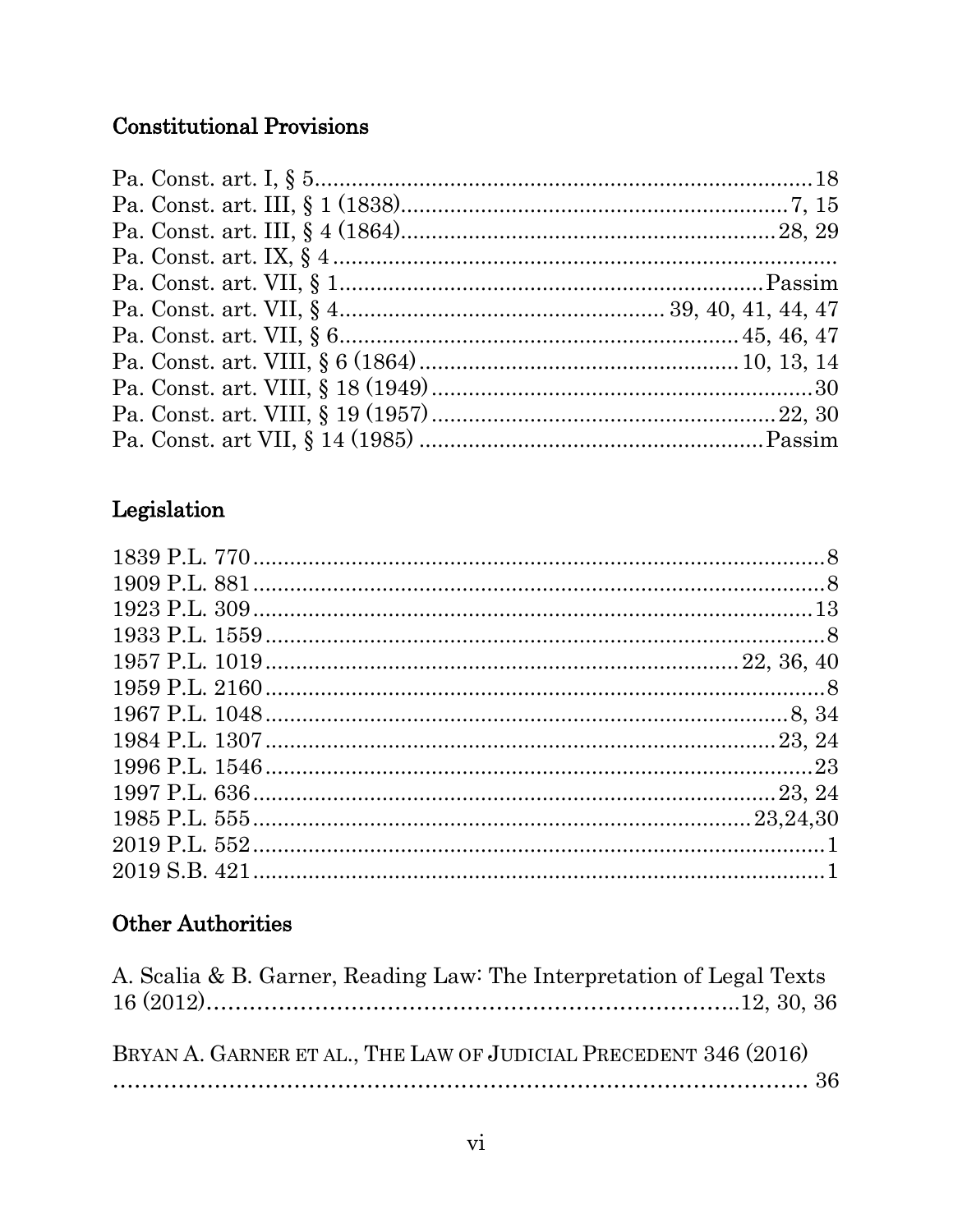| WILLIAM N. ESKRIDGE, JR., INTERPRETING LAW 177 (2016)36                                |  |
|----------------------------------------------------------------------------------------|--|
| Webster's New Universal Unabridged Dictionary 1344 (2003)11                            |  |
| The Phenomenon of Antique Laws: Can a State Revive Old Abortion<br>Laws in a New Era?, |  |
|                                                                                        |  |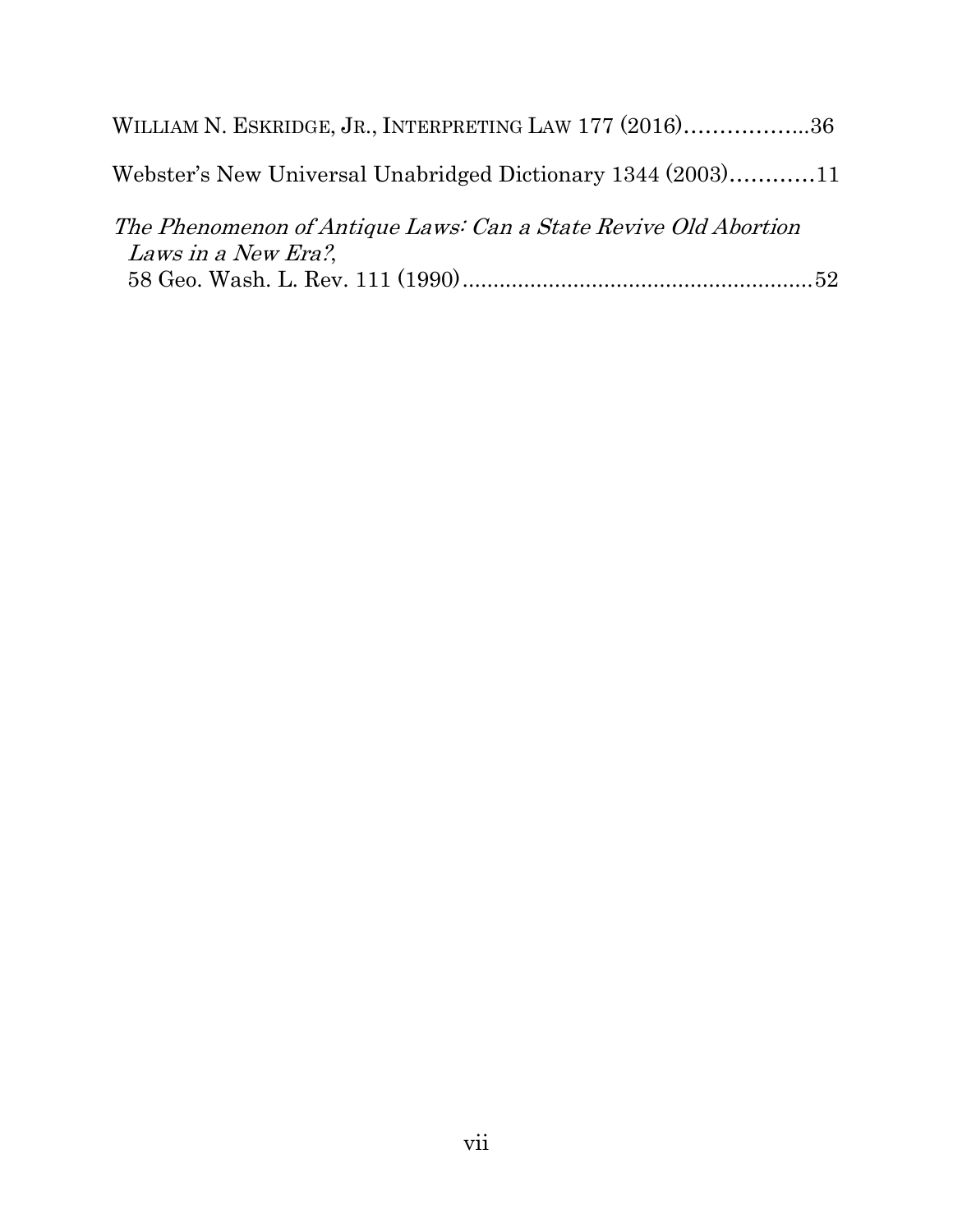#### SUMMARY OF ARGUMENT

<span id="page-9-0"></span>This Court should affirm the Commonwealth Court. As established by this Court, the law of the Commonwealth for the past 160 year is that the language of Article VII, § 1 of the Pennsylvania Constitution requires in-person voting. In re: Contested Election in Fifth Ward of Lancaster City, 281 Pa. 131, 126 A. 199, 201 (1924); Chase v. Miller, 41 Pa. 403, 419 (1862). Article VII, § 14 carves out a limited exception to this in-person voting requirement for certain classes of absentee voters, but this Court has never questioned the basic requirement that Pennsylvania voters must "offer to vote" by appearing *in person* at the polling place, unless specifically exempted by § 14. Act 77 of 2019, which permits all qualified voters to vote by mail, violates that constitutional requirement. Act of Oct. 31, 2019 (P.L. 552, No. 77), 2019 Pa. Legis. Serv. 2019-77 (S.B. 421) (West) ("Act 77").

Legislators initially recognized that Act 77 was inconsistent with the Constitution, as authoritatively interpreted by this Court. Those concerns were brushed aside, however, and the result was a mail-in-voting process identical to what this Court has already said – twice – is unconstitutional.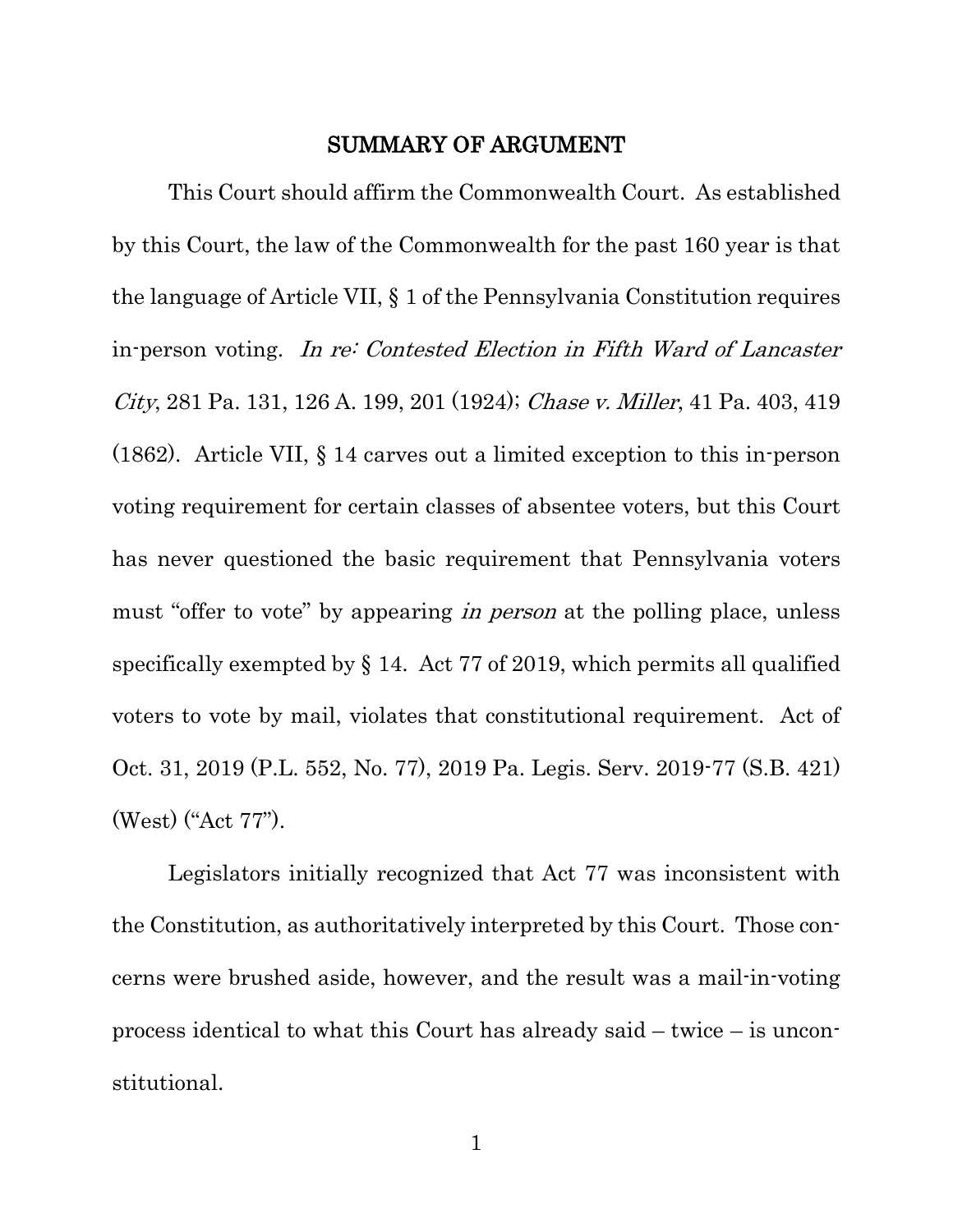This case is not about whether no-excuse absentee voting is good policy. Rather, this case is about whether the General Assembly is bound by constitutional limits and by this Court's long-established precedents, or whether, instead, the General Assembly may ignore the Constitution's limits on its power when those limits prove inconvenient.

The Commonwealth Court correctly held that the mail-in-voting provisions of Act 77 are fundamentally incompatible with the plain language, structure, purposes, and historical development of Article VII of the Pennsylvania Constitution. This Court held the same in *Chase* and Lancaster City, and it should hold the same now. Stare decisis counsels strongly in favor of following the law that those cases established – law that has formed the background against which the people of Pennsylvania have adopted several constitutional amendments. Those amendments have expanded absentee voting for specific groups of voters, but the people have never amended the constitutional language that requires most voters to "offer to vote" in person.

Indeed, as *Lancaster City* recognized, by amending the Constitution to exempt certain classes of voters from having to vote in person, the people implied that the in-person requirement would persist for voters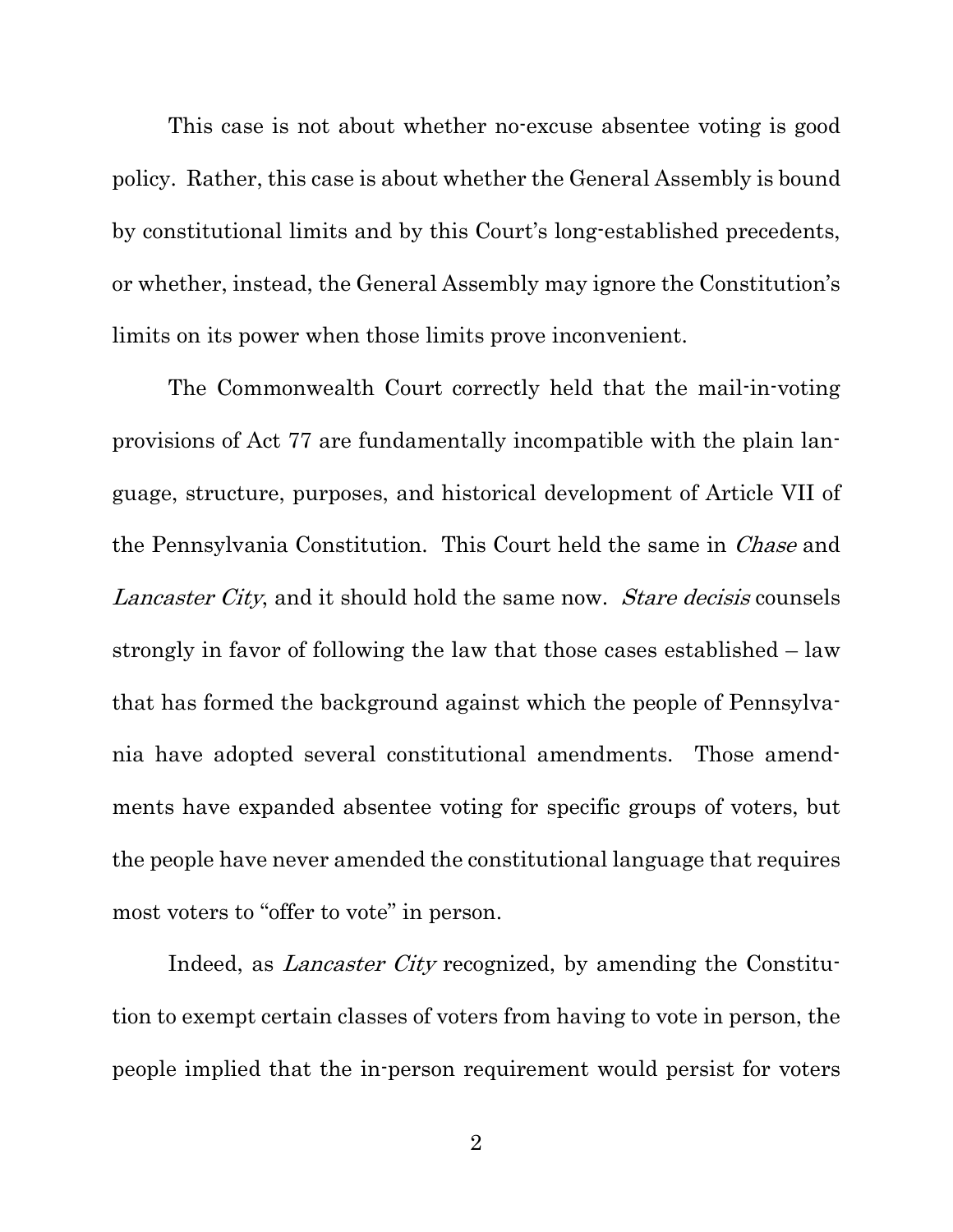who were not included in those specific exemptions. Neither do any of the other provisions of Article VII call into question the holdings of *Chase* and Lancaster City. Article VII, § 4 permits the General Assembly to determine that votes should be marked by use of a "ballot or other method" but that power is restricted to laws dealing with the medium used for recording voters' preferences; it does not give the General Assembly *carte blanche* to create any and all rules for elections, particularly since such an interpretation would amount to an implied repeal of the inperson-voting requirement of § 1.

Further, the Appellants' jurisdictional arguments are unavailing.<sup>[1](#page-11-0)</sup> As the Commonwealth Court unanimously held, in line with this Court's per curiam holding in *Delisle v. Boockvar*,  $-$  Pa  $-$ , 234 A.3d 410 (Pa.) 2020), § 13(3) of Act 77 is best read as a jurisdictional statement, not a statute of limitations. The contrary interpretation advanced by Appellants is inconsistent with the void-*ab-initio* doctrine and would permit

<span id="page-11-0"></span><sup>1</sup> Appellants are no longer challenging Appellees' standing nor asserting laches. See Appellants Commonwealth of Pennsylvania and Secretary of State ("Sect.") Br., 15 n.8 ("Respondents do not press in this appeal the arguments they raised below regarding Petitioners' lack of standing or laches."). Standing is waivable and Appellants can withdraw their assertion of laches at this stage. Therefore, the issues standing, or laches are before this Court at this time. In the alternative, the Commonwealth Court ruled correctly on each of these points and should be affirmed for the reasons set forth in its opinion.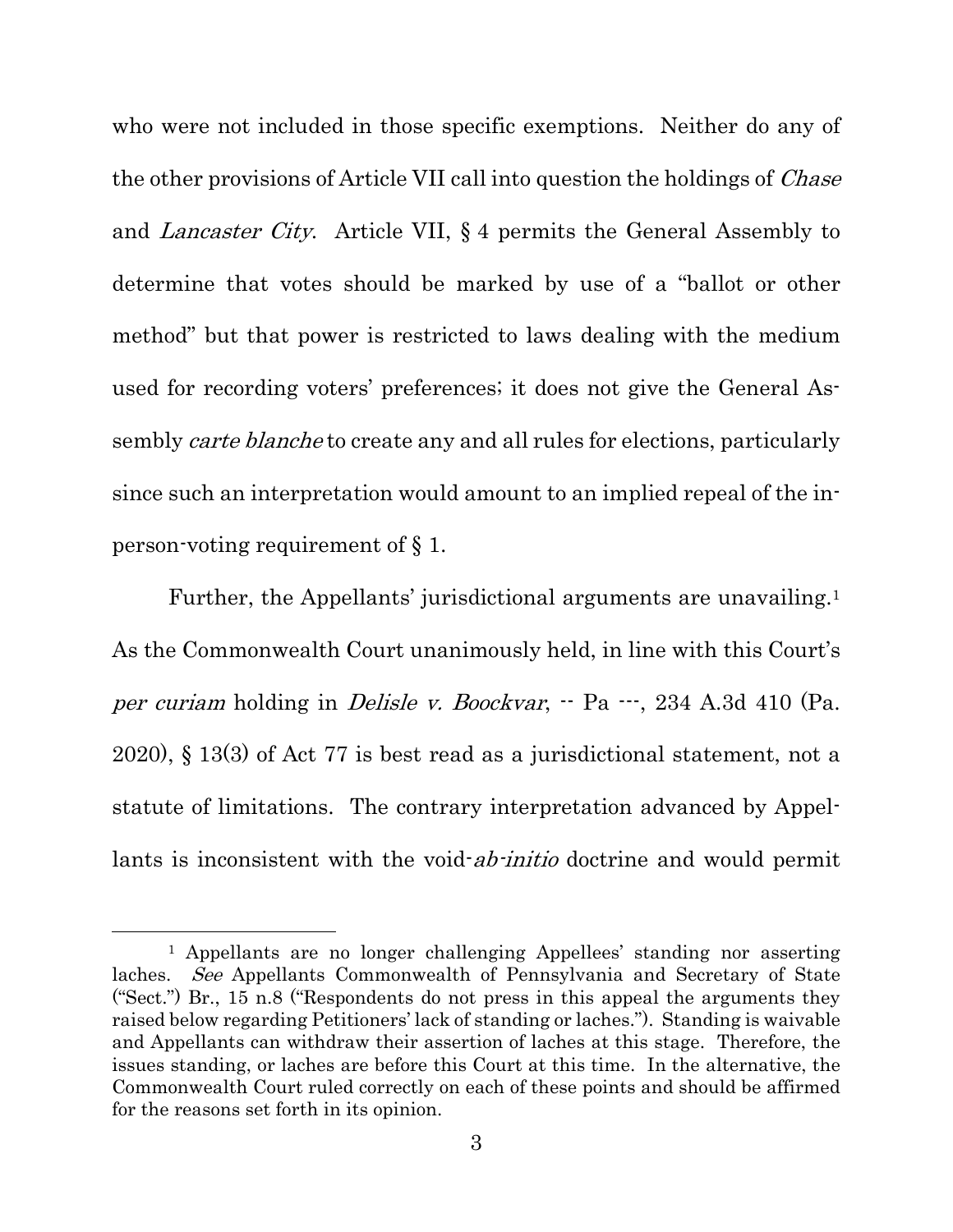the General Assembly to insulate patently unconstitutional statutes from judicial review.

Accordingly, the decision of the Commonwealth Court should be affirmed.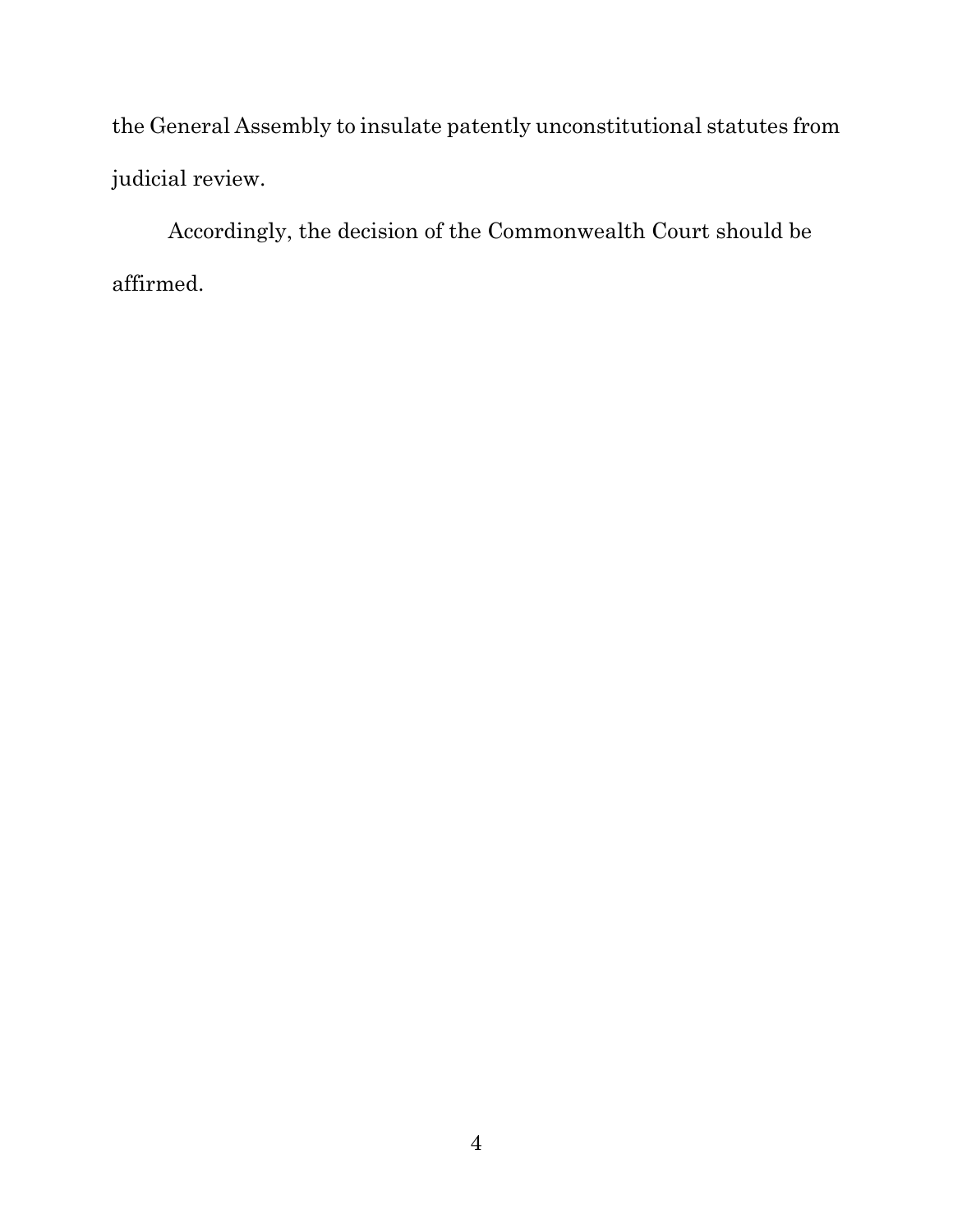#### ARGUMENT

#### <span id="page-13-1"></span><span id="page-13-0"></span>I. ACT 77 VIOLATES ARTICLE VII, § 1 OF THE CONSTITUTION, WHICH REQUIRES VOTES TO BE CAST IN PERSON

Article VII, § 1 of the Pennsylvania Constitution – as interpreted by this Court in Chase and Lancaster City – requires in-person voting. Exceptions are permitted under Article VII, § 14 only "where the elector's absence is for reasons of occupation, physical incapacity, religious observance, or Election Day duties." McLinko v. Dept. of State,  $-$  A.3d  $-$ , 2022 WL 257659, at \*18 (Pa. Commw. Ct. 2022).

Under Act 77, 25 P.S. § 3150.11 *et seq.*, however, any "qualified" mail-in elector" – that is, all qualified voters – may vote by mail "without having to demonstrate a valid reason for absence from their polling place on Election Day." McLinko at \*2. As the Commonwealth Court demonstrated in its comprehensive analysis, Act 77 cannot be squared with Article VII, § 1, and is, therefore, unconstitutional. The Commonwealth Court's judgment should be affirmed.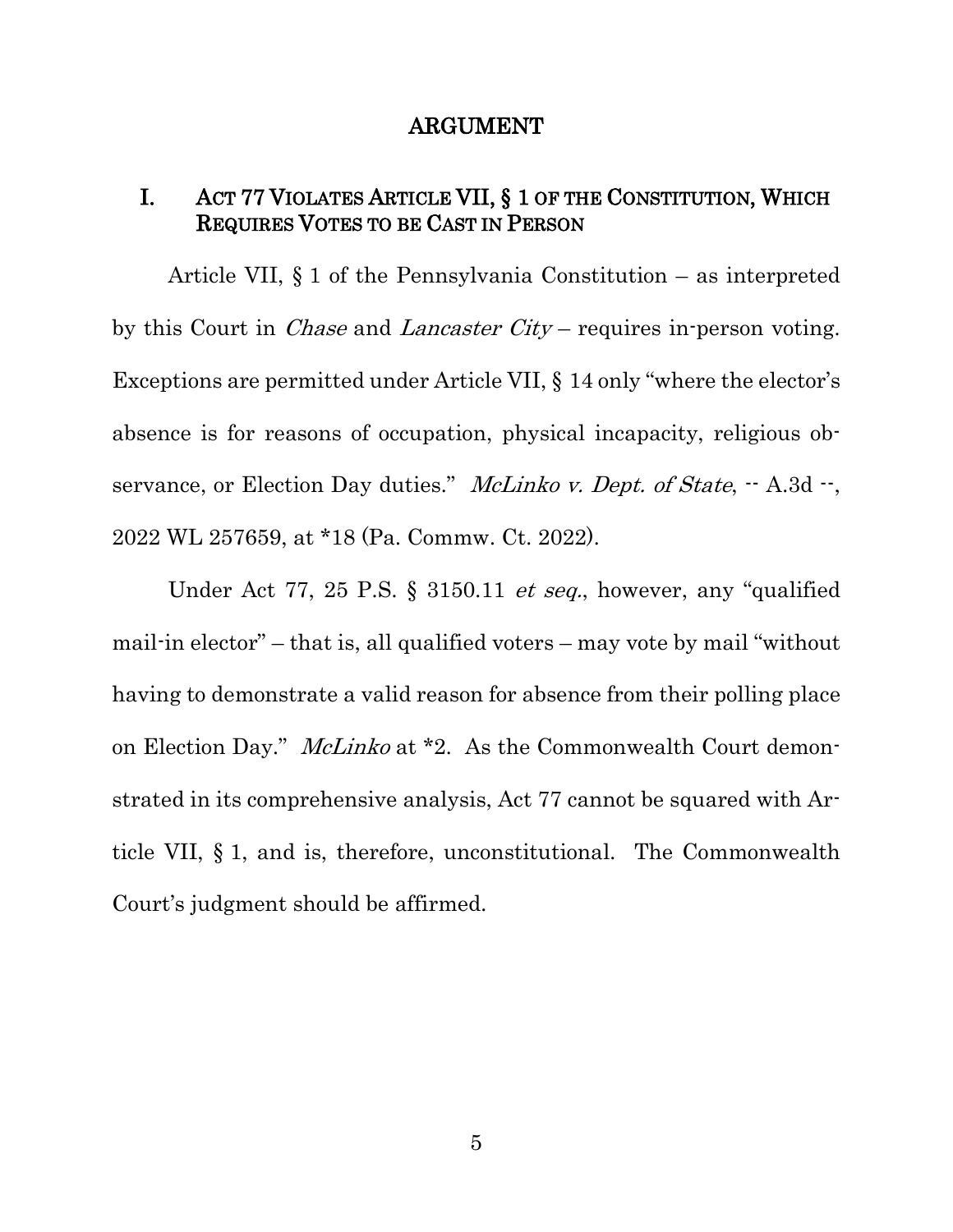## <span id="page-14-0"></span>A. AS THIS COURT HELD IN CHASE AND LANCASTER CITY, ARTICLE VII, § 1 REQUIRES IN-PERSON VOTING.

Article VII, § 1 of the Pennsylvania Constitution provides:

Every citizen twenty-one years of age, possessing the following qualifications, shall be entitled to vote at all elections subject, however, to such laws requiring and regulating the registration of electors as the General Assembly may enact.

- 1. He or she shall have been a citizen of the United States at least one month.
- 2. He or she shall have resided in the State ninety (90) days immediately preceding the election.
- 3. He or she shall have resided in the election district where he or she shall offer to vote at least sixty (60) days immediately preceding the election, except that if qualified to vote in an election district prior to removal of residence, he or she may, if a resident of Pennsylvania, vote in the election district from which he or she removed his or her residence within sixty (60) days preceding the election.

PA. CONST. art. VII, § 1 (emphasis added).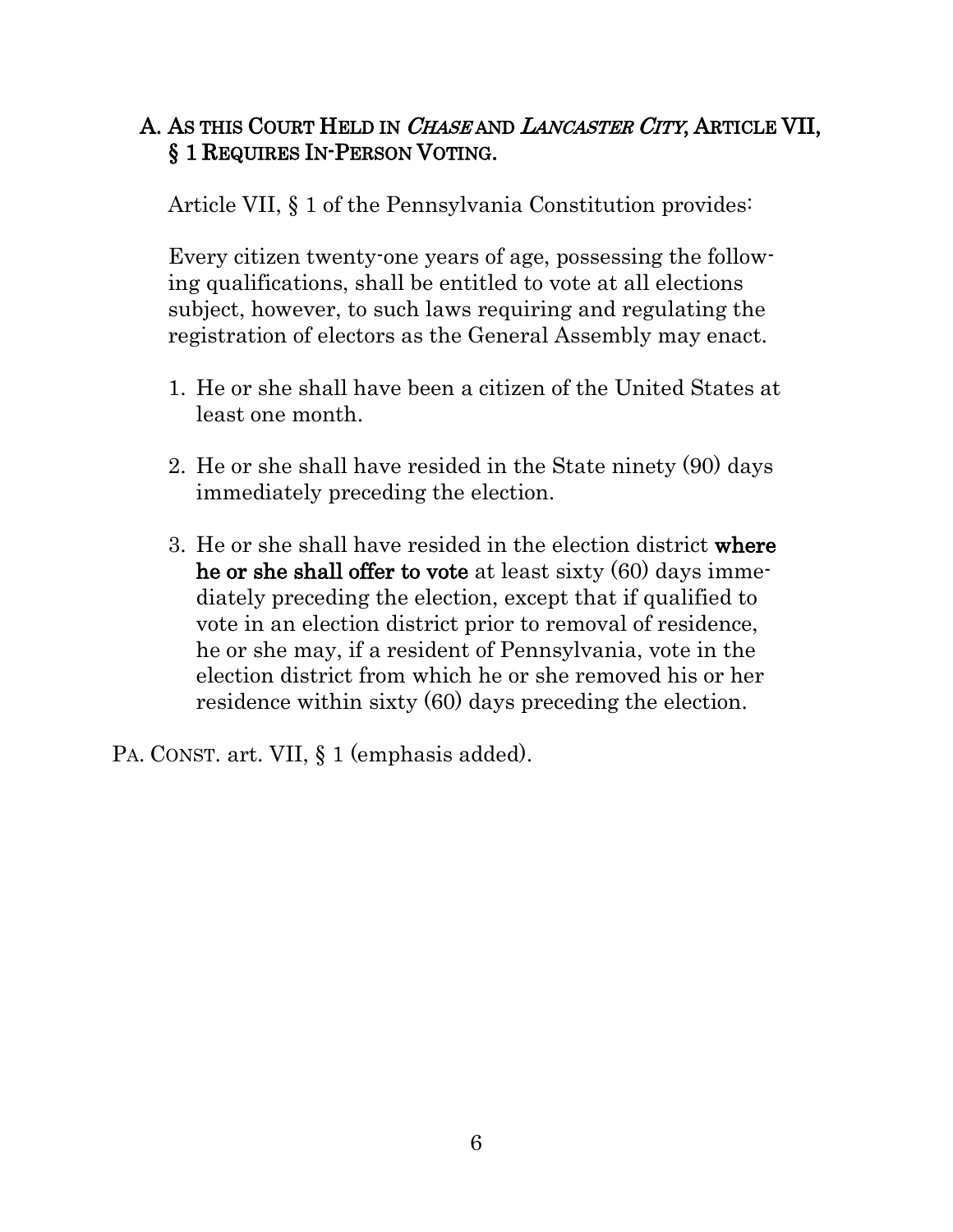The key phrase is "offer to vote."[2](#page-15-1) That phrase first appeared in Article III, § 1 of the Constitution of 1838. See PA. CONST. art. III, § 1 (1838). Since its enactment, "offer to vote" has been consistently interpreted by this Court to require in-person voting. Because Act 77 violates this requirement, it is unconstitutional.

### 1. This Court's Holding in *Chase* Establishes "Offer to Vote" requires In-Person Voting.

<span id="page-15-0"></span>Shortly after "offer to vote" was adopted by the 1838 Constitution,

this Court decided Chase v. Miller, 41 Pa. 403 (1862). In Chase, this

Court interpreted the phrase, and held that

[t]o 'offer to vote' by ballot, is to present oneself, with proper qualifications, at the time and place appointed, and to make manual delivery of the ballot to the officers appointed by law to receive it. The ballot cannot be sent by mail or express....

<span id="page-15-1"></span><sup>2</sup> Appellants dismiss "offer to vote" as "an obscure phrase in the Pennsylvania Constitution." Appellants Sect. Br., 21. The actual words of the Constitution matter, whether or not a litigant chooses to characterize them as "obscure." In any event, the Chase Court – one much closer to the enactment of the constitutional provision than we are – did not consider the phrase to be "obscure" at all. Rather, the Court thought the provision "undoubtedly" meant – when the words were construed "according to their plain and literal import" – that voting had to be done in person. Chase, 41 Pa. at 419. Far from an "obscure" provision, it had a meaning that was "natural and obvious[.]" Id. at 428. This meaning may be one that Appellants do not like, but to which this Court has been faithful ever since.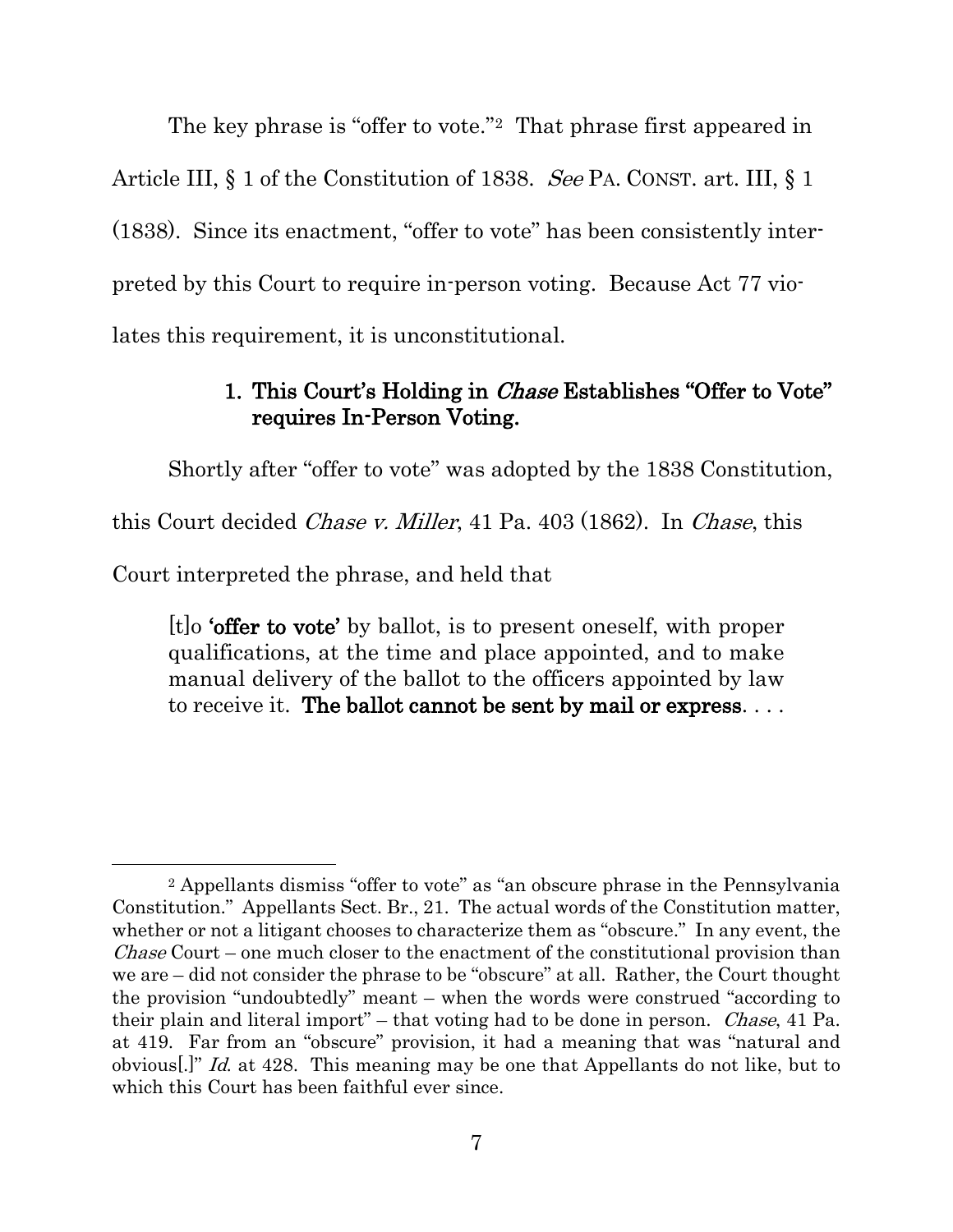Id. at 419 (emphasis added). The constitutional voting qualifications have since been amended four times – in 1901, 19[3](#page-16-0)3, 1959, and 1967.<sup>3</sup> But "offer to vote" has remained in the Pennsylvania Constitution – unchanged – from 1838 until today (a period of more than 180 years).

At issue in *Chase* was the constitutionality of the Military Absentee Act of 1839, Act of July 2, 1839, P.L. 770, which purported to permit Civil War soldiers to vote by mail from military stations outside of Pennsylvania. Despite the obvious public-policy reasons to accommodate the inter-ests of soldiers who were risking their lives to save the Union,<sup>[4](#page-16-1)</sup> this Court held that absentee voting could not be reconciled with provisions in the Pennsylvania Constitution requiring electors to "offer to vote" in their election districts. Chase, 41 Pa. at 418.

Specifically, this Court ruled that

[t]o "offer to vote" by ballot, is to present oneself, with proper qualifications, at the time and place appointed, and to make manual delivery of the ballot to the officers appointed by law

<span id="page-16-0"></span><sup>3</sup> See Joint Resolution No. 1, 1909, P.L. 881; Joint Resolution No. 5, 1933, P.L. 1559; Joint Resolution No. 3, 1959, P.L. 2160; and Joint Resolution No. 5, 1967, P.L. 1048.

<span id="page-16-1"></span><sup>&</sup>lt;sup>4</sup> See Chase, 41 Pa. at  $427$ -28 ("A good deal has been said about the hardship of depriving so meritorious a class of voters as our volunteer soldiers of the right of voting. As a court of justice we cannot feel the force of any such consideration. Our business is to expound the constitution and laws of the country as we find them written. We have no bounties to grant to soldiers, or anybody else.").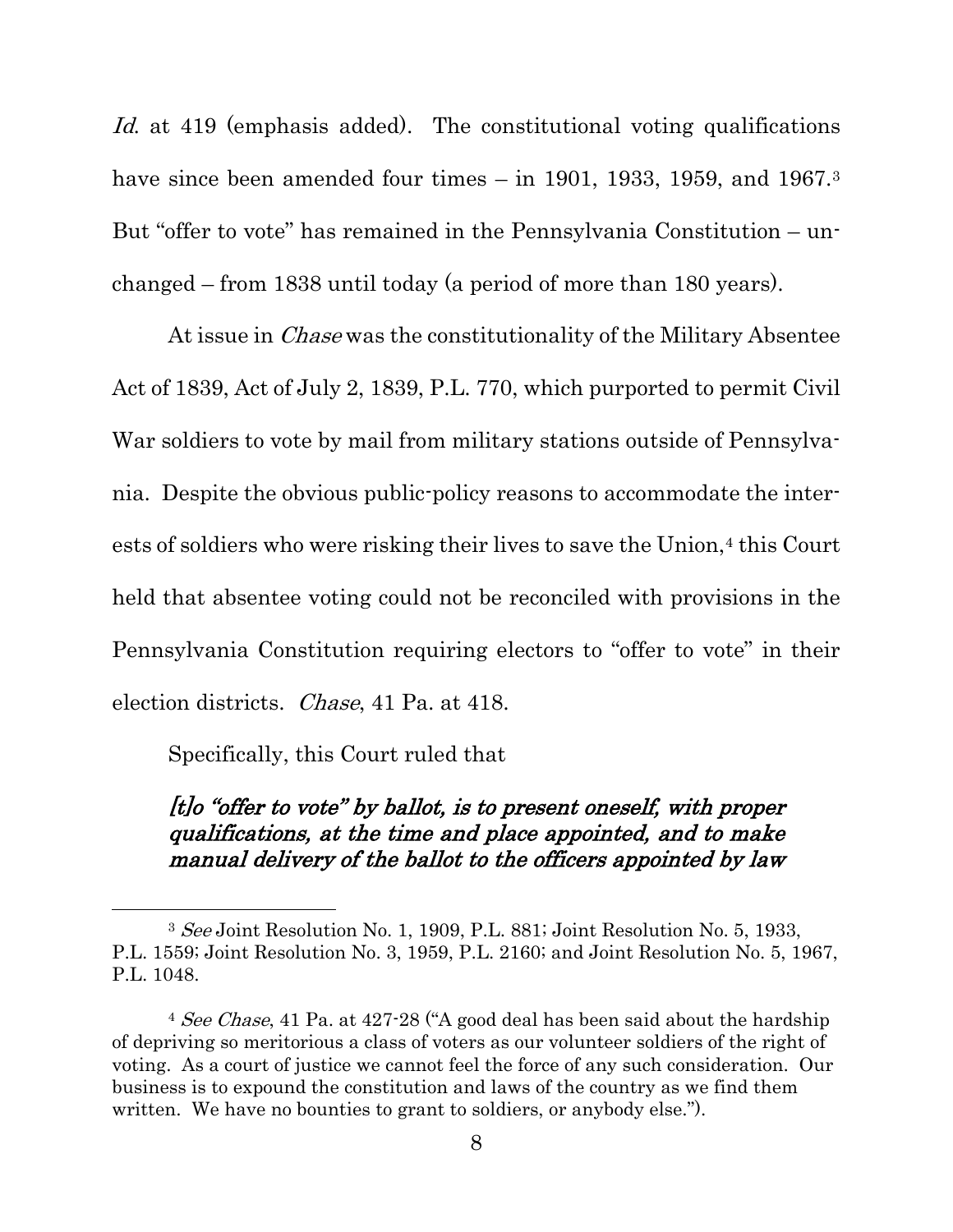to receive it. The ballot cannot be sent by mail or express, nor can it be cast outside of all Pennsylvania election districts and certified into the county where the voter has his domicil. We cannot be persuaded that the constitution ever contemplated any such mode of voting, and we have abundant reason for thinking that to permit it would break down all the safeguards of honest suffrage. The constitution meant, rather, that the voter, *in propria persona*, should offer his vote in an appropriate election district, in order that his neighbours might be at hand to establish his right to vote if it were challenged, or to challenge if it were doubtful.

Id. (emphasis added). This Court was clear in *Chase*: "offer to vote" meant – and means – voting in person, not by mail. Id.

#### 2. Historical Understanding of "Offer to Vote" Affirms it Requires In-Person Voting.

<span id="page-17-0"></span>As *amici* in support of the Appellants concede, the Justice who wrote *Chase* knew what was intended by the phrase "offer to vote"; he was a Delegate to the Convention that produced the 1838 Constitution, in which the phrase first appeared. At the Convention, the future Mr. Justice (and later Mr. Chief Justice) George Washington Woodward spoke about election day as "a day on which the people had been accustomed from the days of the revolution, to meet and consult, and decide who should rule over them." Brief of *Amici Curiae* Molly Mahon, Pam Auer, Marisa Niwa, Matthew Jennings, Cindy Jennings, Disability Rights Pennsylvania, Leah Marx, and Hassan Bennett, 14 (quoting 2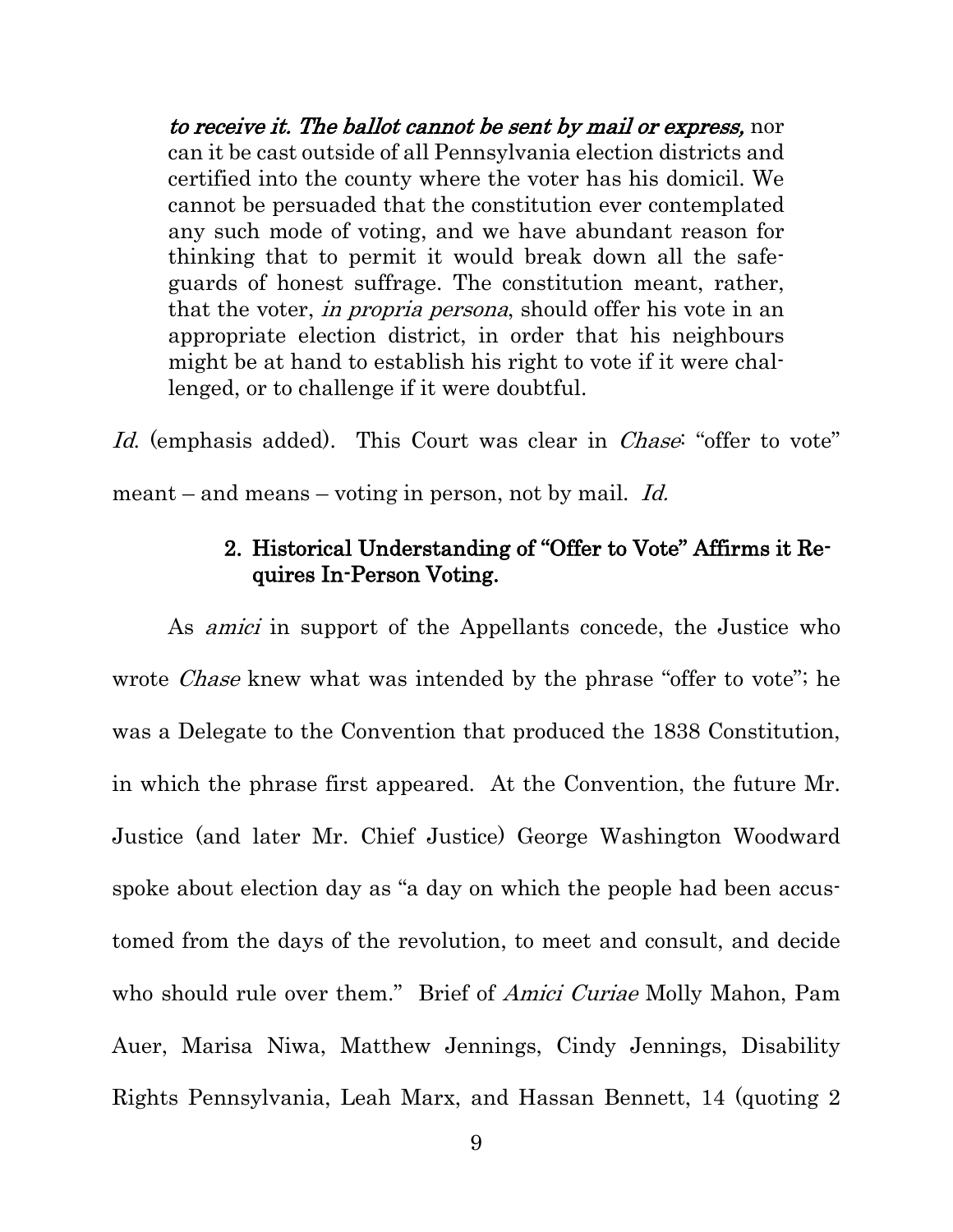Proceedings and Debates of the Constitutional Convention of the Commonwealth of Pennsylvania 27 (1837). That understanding of election day as a single day for the citizens to gather to make important decisions is fully reflected in both the constitutional requirement that voters "offer to vote" in their respective election districts and in *Chase* and *Lancaster* City. It is wholly incompatible, however, with the universal mail-in-voting process created by Act 77.

In reaching the conclusion that "offer to vote" meant appearing at the polling place in person, the Chase Court was hardly alone. "Offering" to vote was commonly understood at the time the same way that *Chase* understood it: to require in-person voting. See, e.g., People ex rel. Twitchell v. Blodgett, 13 Mich. 127 (1865); Blourland v. Hildreth, 26 Cal. 161 (1864); In re Opinion of Justices, 30 Conn. 591 (1862)[.5](#page-18-0)

<span id="page-18-0"></span><sup>5</sup> Even amici in support of Appellants concede that voting in person was the established process when "offer to vote" was written into the Constitution. Amici admit that "allowing individuals to cast ballots outside the community affected by their voting choices was a radical departure" and that "[a]t the 1837 Pennsylvania Constitutional Convention, delegates were concerned with facilitating 'the attendance' of voters, and spoke of large numbers of voters 'assembled together' at elections." Brief of Amici Curiae Molly Mahon, Pam Auer, Marisa Niwa, Matthew Jennings, Cindy Jennings, Disability Rights Pennsylvania, Leah Marx, and Hassan Bennett at 14 (quoting 2 Proceedings and Debates of the Constitutional Convention of the Commonwealth of Pennsylvania 24-25 (1837)). Amici seek to dismiss the in-person-voting requirement as a quirk of a bygone era, but the Constitution has a mechanism for replacing provisions believed to be out of date: the amendment process of Article XI. The people of Pennsylvania made use of precisely this constitutional-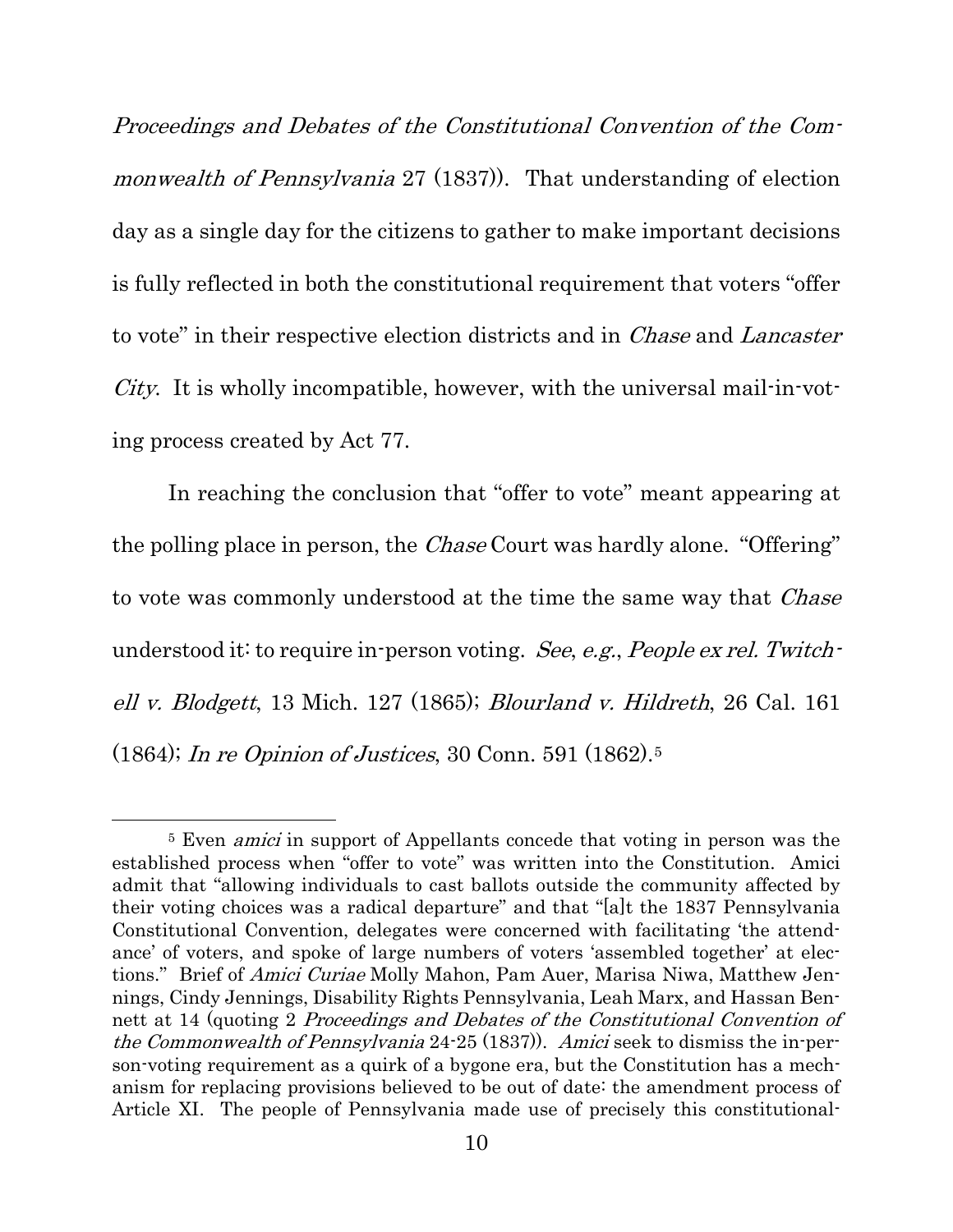And although "offer to vote" may sound archaic, the word "offer" continues even today to connote in-person behavior. The first definition of "offer" in Webster's New Universal Unabridged Dictionary (the definition most clearly applicable to "offer to vote"), for example, says that the term means "to present for acceptance or rejection; proffer." Webster's New Universal Unabridged Dictionary 1344 (2003). While one might imagine someone sending a contractual "offer" through the mail, it would be far less common for someone to "present [a vote] for acceptance" without being, well, present.

The Court must also afford the text the original meaning that existed when the constitutional provision was originally adopted and as originally understood by the voters who ratified the provision. Washington v. Dept. of Pub. Welfare, 647 Pa. 220, 242, 188 A.3d 1135, 1149 (2018) ("[I]n interpreting a constitutional provision, we view it as an expression of the popular will of the voters who adopted it, and, thus, construe its language in the manner in which it was **understood** by those voters.")

amendment process in response to Chase. They amended the Constitution not to do away with the in-person voting requirement, but to create a specific exception for voters who were absent due to active military service. PA. CONST. art. VIII, § 6 (1864).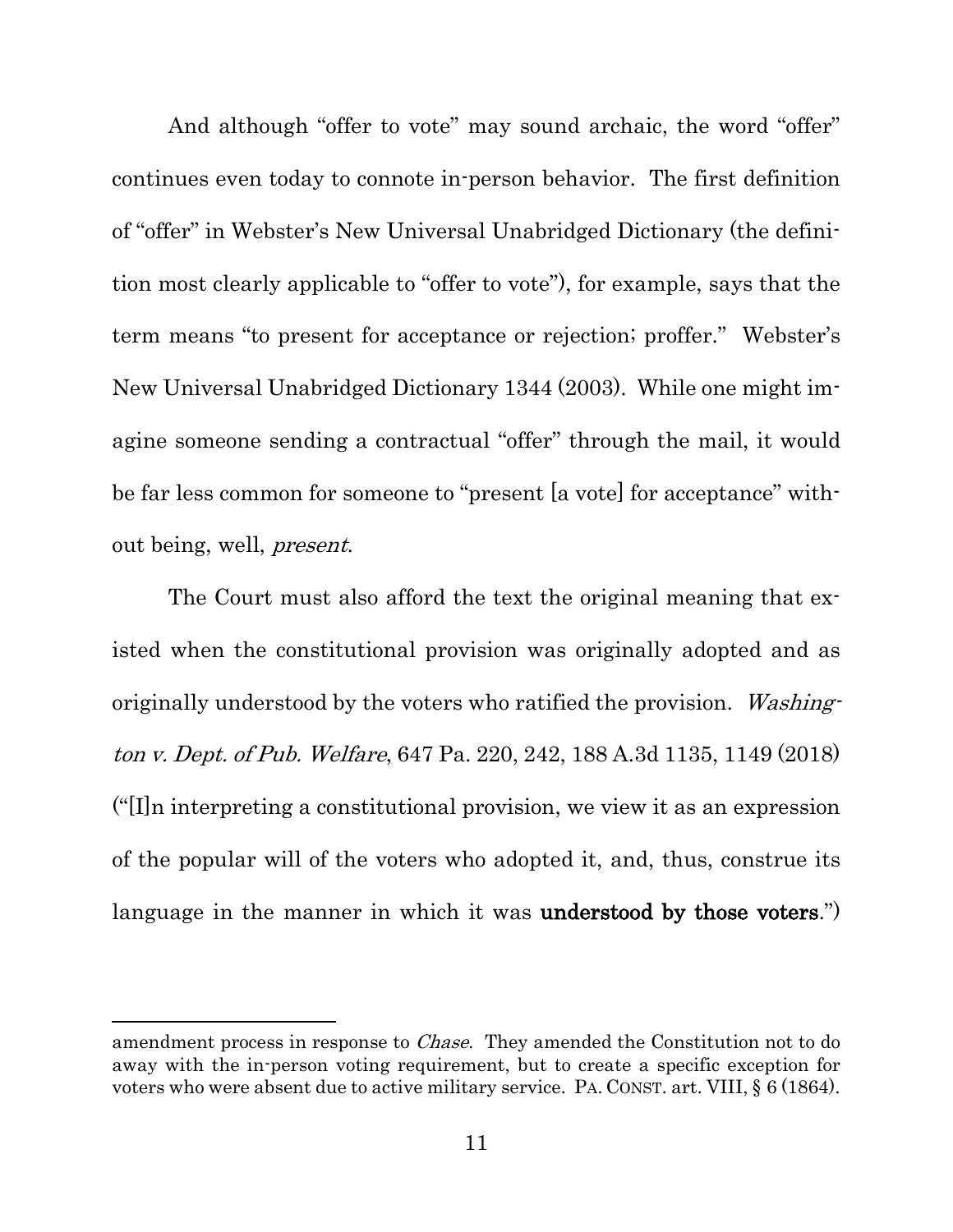(emphasis added); A. Scalia & B. Garner, Reading Law: The Interpretation of Legal Texts 16 (2012) ("words mean what they conveyed at to reasonable people at the time they were written."). Regardless of how we might interpret "offer to vote" if the phrase were inserted into the Constitution today, Chase, decided in 1862, was in a much better position than we are to ascertain the meaning of "offer to vote" at the time it was adopted and understood by the voters in 1838. Certainly, Appellants have presented nothing to indicate that they know the meaning of the 1838 Constitution better than did Justice Woodward and the *Chase* Court.

#### 3. In Lancaster City, this Court Affirmed Chase's Holding that "Offer to Vote" Requires In-Person Voting.

<span id="page-20-0"></span>This Court confronted the same issue roughly sixty years later, in In re: Contested Election in Fifth Ward of Lancaster City, 281 Pa. 131, 126 A. 199 (1924) ("Lancaster City"). Lancaster City, which was decided nearly 100 years closer than we are to the ratification of the 1838 Constitution, confirmed Chase's interpretation and even went so far as to compliment Chase's analysis. 201 Pa. at 136, 126 A. at 201. Lancaster City involved the 1923 Absentee Voting Act, Act of May 22, 1923, P.L. 309, which provided that a "qualified voter ... who by reason of his duties,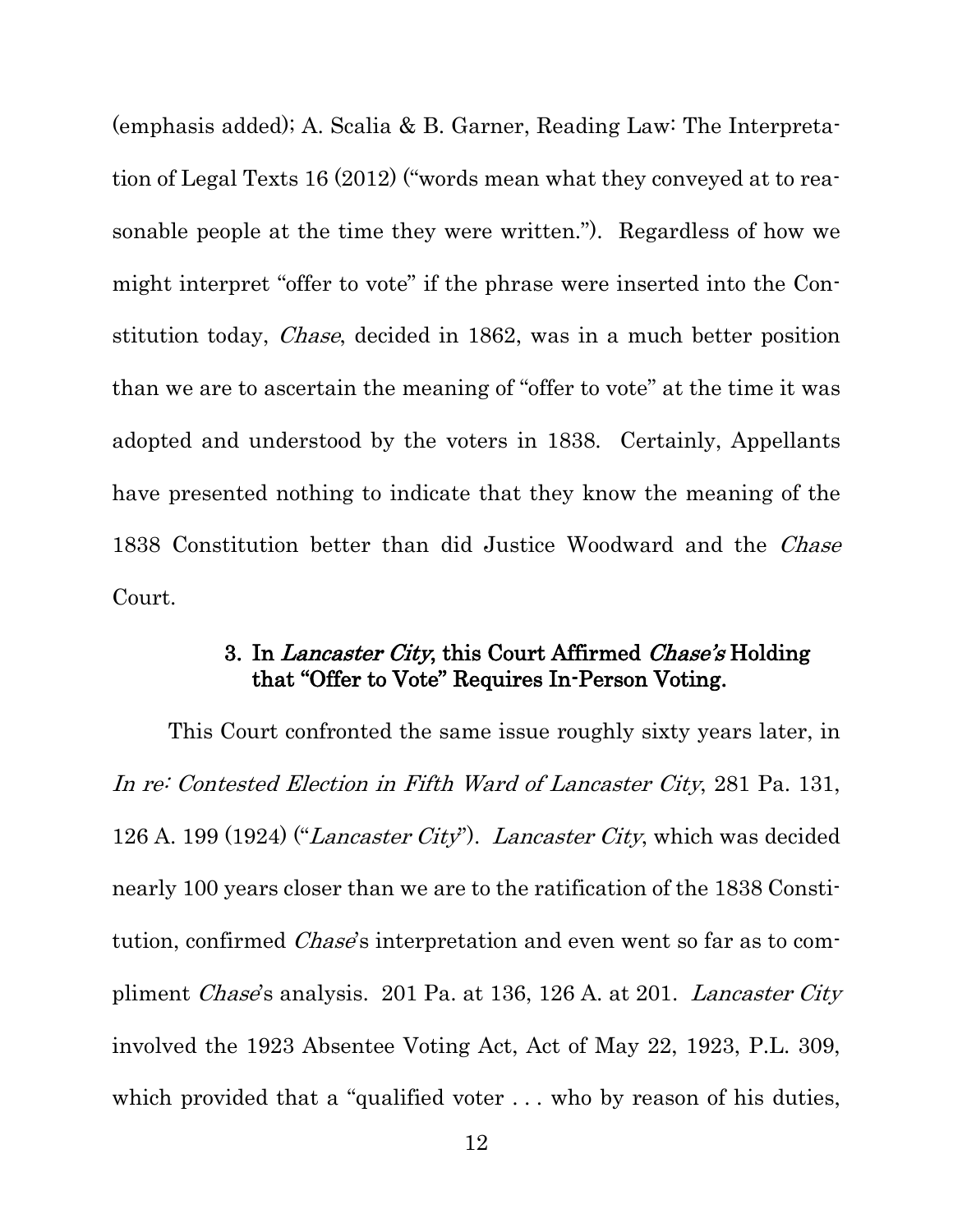business, or occupation [may be] unavoidably absent from his lawfully designated election district, and outside of the county of which he is an elector, but within the confines of the United States" could complete an absentee ballot prior to Election Day. McLinko , at \*6 (quoting § 1 of the 1923 Absentee Voting Act). At the time, the Pennsylvania Constitution permitted absentee voting only by members of the military. PA. CONST. art. VIII, § 6 (1874).

This Court reaffirmed *Chase* and held, once again, that the phrase "offer to vote" meant in-person voting. Lancaster City, 281 Pa. at 136, 126 A. at 201 ("It will be noticed that the 'offer to vote' must still be in the district where the elector resides, the effect of which requirement is so ably discussed by Justice Woodward in *Chase v. Miller*, supra."). This Court accordingly struck down the relevant provisions of the 1923 Absentee Act, concluding that the in-person-voting requirement applied to all voters except those specifically exempted by the Constitution:

The [Constitution] has determined those who, absent from the district, may vote other than by personal presentation of the ballot, but those so permitted  $[i.e.,]$  those serving in the military] are specifically named in section 6 of article 8. The old principle that the expression of an intent to include one class excludes another has full application here.

Lancaster City, 281 Pa. at 137, 126 A. at 201.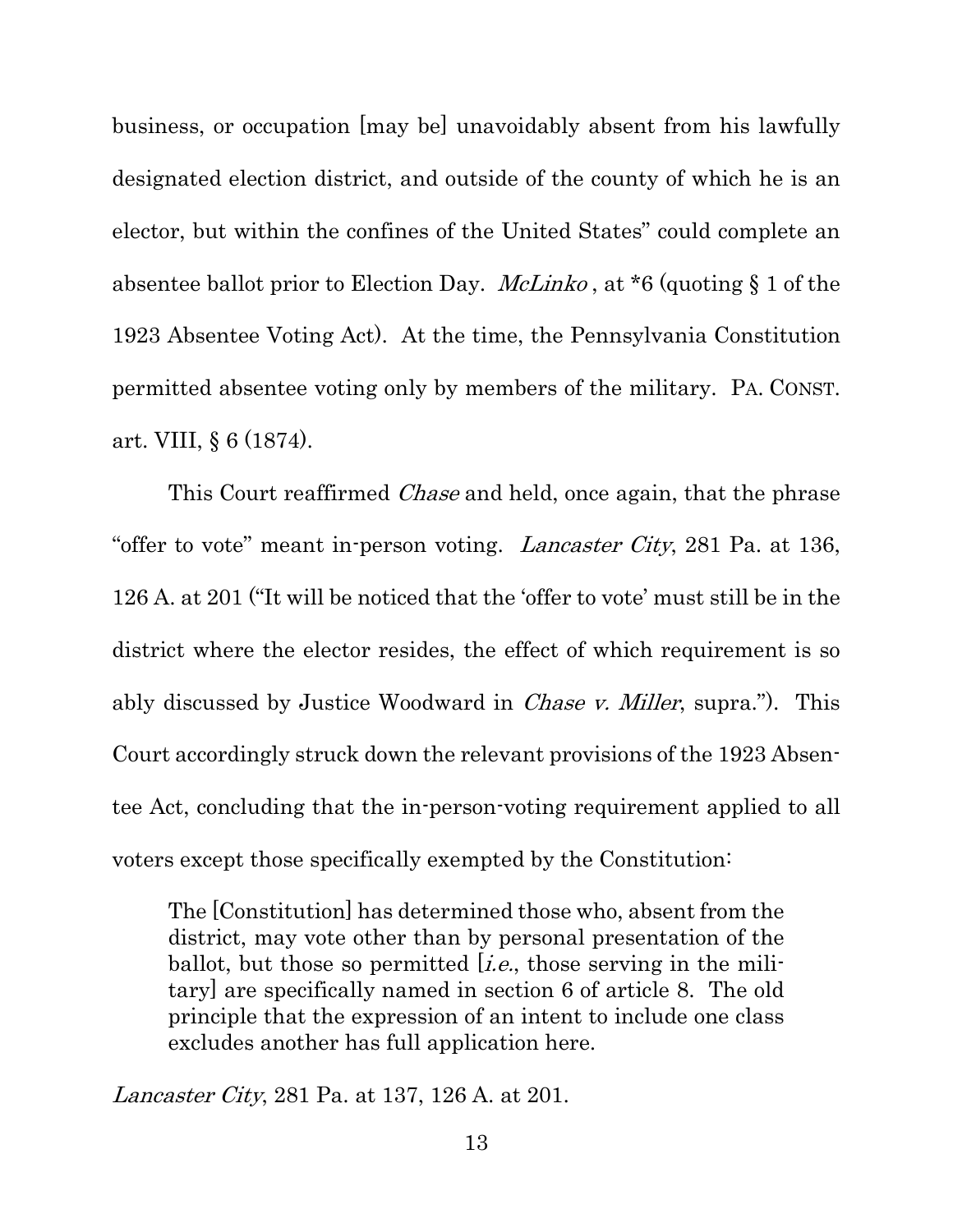Appellants appear to argue that because (some) Pennsylvanians like the convenience of mail-in voting, Act 77 should be upheld – and the original understanding of the Constitution should be replaced with a version more in keeping with (Appellants') modern sensibilities. But it is axiomatic that "constitutional language must be interpreted as the average person would have understood it when it was adopted." Yocum v. Commonwealth Gaming Control Bd., 639 Pa. 521, 539, 161 A.3d 228, 239 (Pa. 2017) (emphasis added).

There can be little question about how "the average person would have understood [Article VII, § 1] when it was adopted." *Chase* was decided in the same generation when the provision was adopted, and the Justice who wrote the Chase opinion was a participant in the constitutional convention that proposed it. With the advantage of such a close vantage point (160 years closer than we are), *Chase* concluded that "undoubtedly" "the natural and obvious reading" of "offer to vote" was that voting must be done in person. 41 Pa. at 419, 428.

As summarized by the Commonwealth Court:

The Pennsylvania Supreme Court [in *Lancaster City*] invalidated the Military Absentee Act of 1839 and the 1923 Absentee Voting Act because each enactment violated the requirement that a qualified elector must "offer to vote" in person at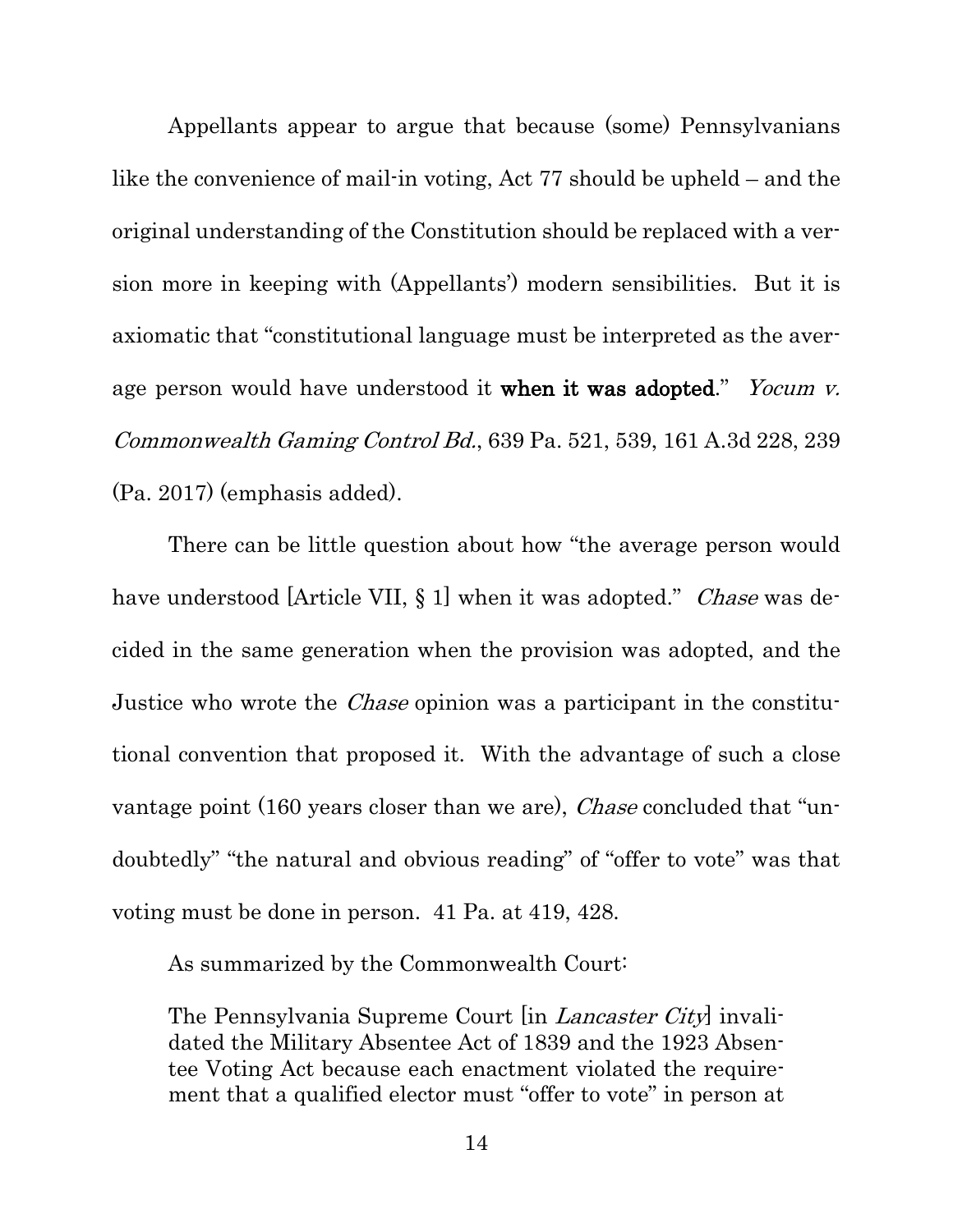a polling place in his election district on Election Day. PA. CONST. art. III, § 1 (1838), PA. CONST. art. VIII, § 1 (1901). The Court established that legislation, no matter how laudable its purpose, that relaxes the in-person voting requirement must be preceded by an amendment to the Constitution "permitting this to be done." Lancaster City, 126 A. at 201. Based on this analysis and holding, the Supreme Court set aside the votes cast under the invalidated statutes, thereby changing the outcome of two elections.

McLinko, at  $*7$ .

The phrase "offer to vote" means today what it meant in 1838, 1862, 1901, 1924, 1933, 1959, and 1967: a requirement to vote in person. That requirement should remain in place unless and until the people decide to change it through the appropriate procedure: by adopting a constitutional amendment.

#### <span id="page-23-0"></span>B. STARE DECISIS COMPELS FIDELITY TO CHASE AND LANCASTER CITY.

Chase and Lancaster City are settled law. Even if there were doubts about the correctness of the *Chase* and *Lancaster City* holdings, they should be followed because of stare decisis. Commonwealth v. Alexander, 243 A.3d 177, 212 (Pa. 2020) (Dougherty, J. dissenting) ("[A]n argument that we got something wrong – even a good argument to that effect – cannot by itself justify scrapping settled precedent."). The in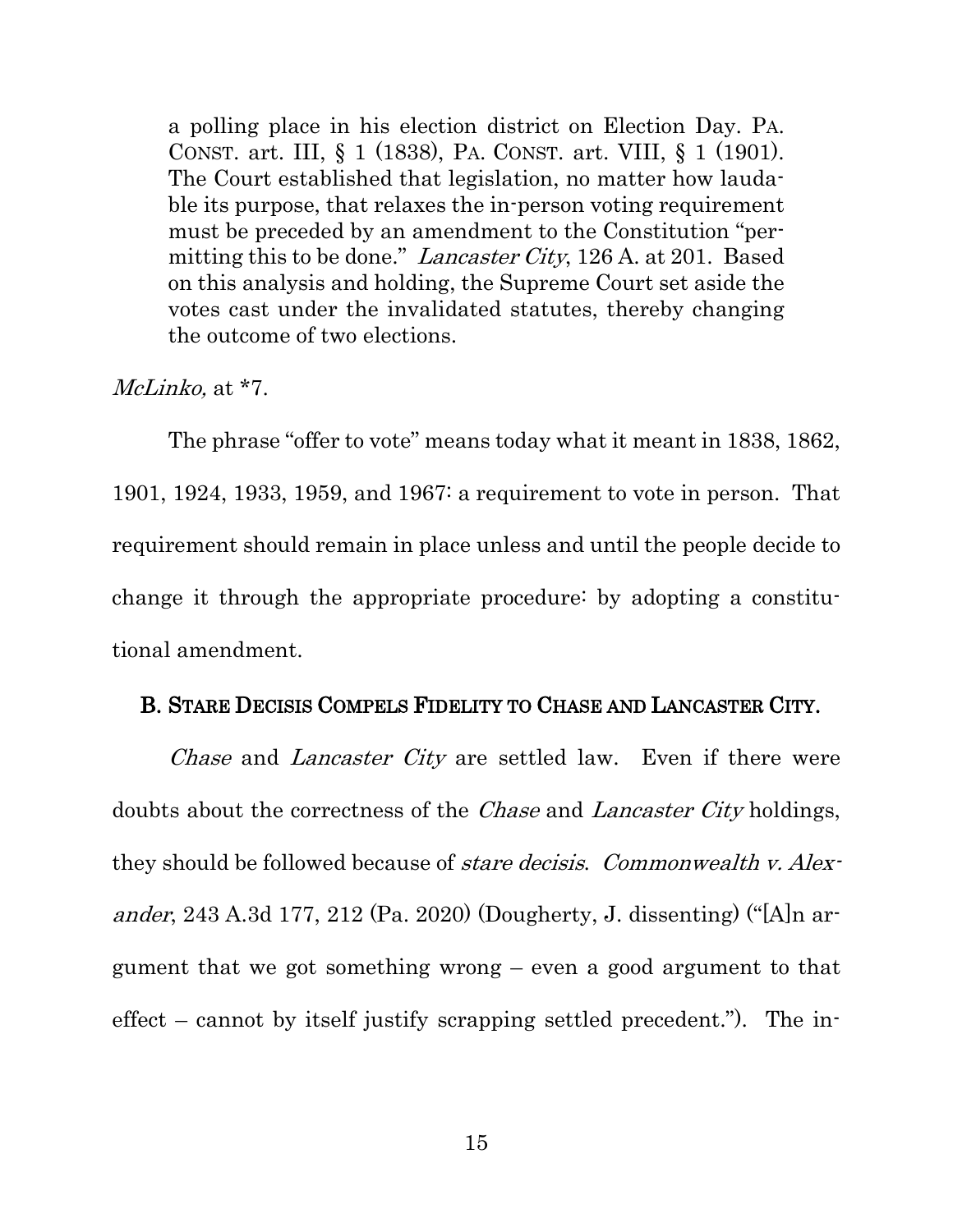person-voting requirement recognized in Chase and reaffirmed in Lancaster City is workable, easily applied, and easily understood. Cf. Planned Parenthood of S.E. Pa. v. Casey, 505 U.S. 833, 855 (1992) ("Although Roe [v. Wade, 410 U.S. 113 (1973)] has engendered opposition, it has in no sense proven 'unworkable,' representing as it does a simple limitation beyond which a state law is unenforceable.") (citation omitted).

As the Commonwealth Court concluded, "Chase and Lancaster City have not lost their precedential weight over the course of time. They have the 'rigor, clarity and consistency' that one expects for the application of stare decisis." McLinko at \*18. See also id. at \*15 ("[T] here is nothing fusty about the holdings in Chase and Lancaster City. They are clear, direct, leave no room for 'modern' adjustment."). Moreover, *Chase* and Lancaster City have been relied on by generations of Pennsylvanians; they have formed the baseline against which the people have adopted multiple constitutional amendments specifying only four groups of people entitled to exceptions from the otherwise-applicable requirement of inperson voting.

Appellants ask this Court to overrule Chase and Lancaster City and replace their holdings with a "modern" interpretation of the Constitution.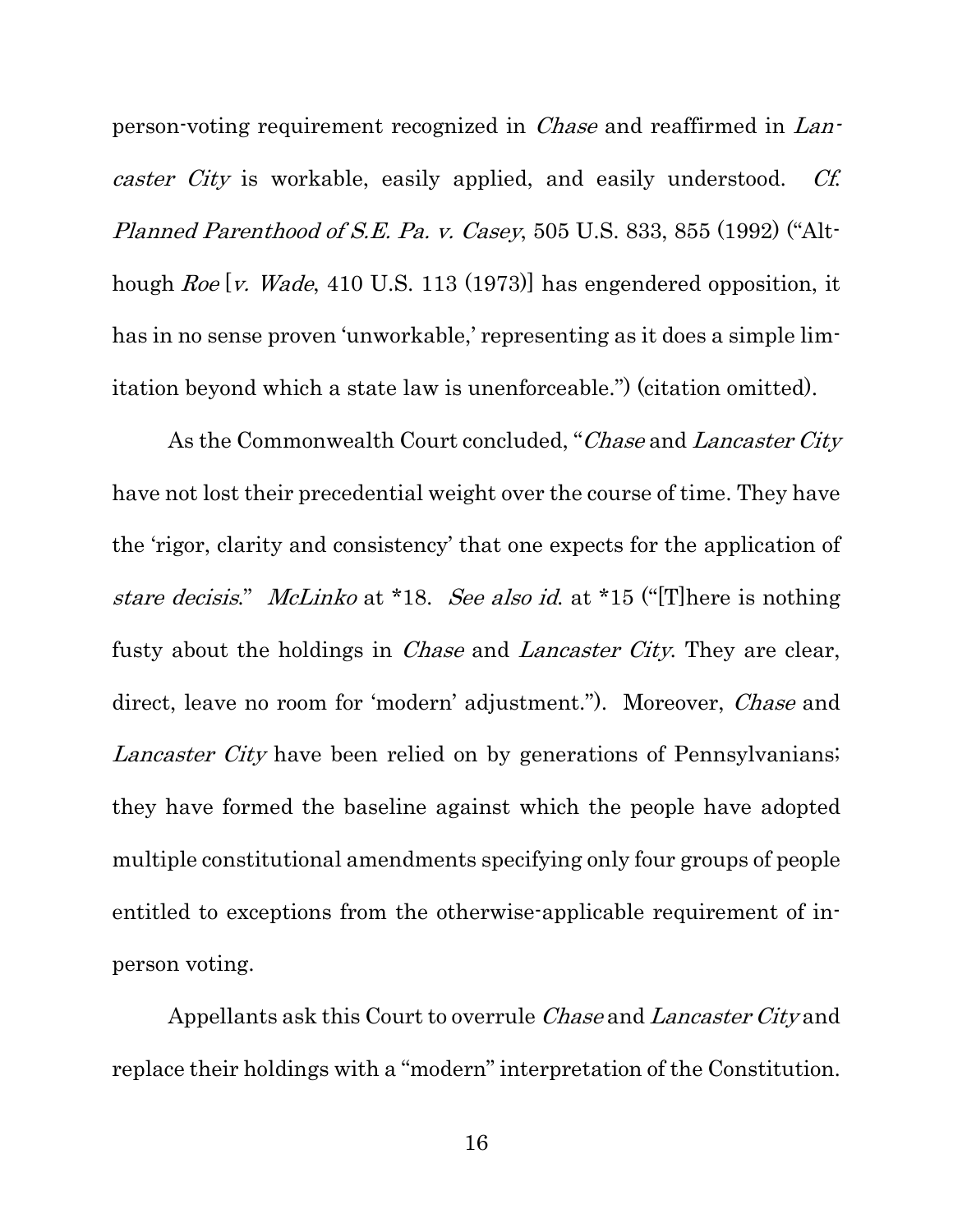See, e.g., Appellants Sect. Br., 63-64 (claiming *Chase* and *Lancaster City* "are even more clearly erroneous under modern jurisprudence governing constitutional challenges to duly enacted statutes."). But mere disagreement with a precedent is not enough to justify overruling it. If courts followed only those precedents with which they agreed, *stare decisis* would be a nullity. *Alexander*, 243 A.3d at 195-96 (courts should follow "even questionable decisions because stare decisis 'promotes the evenhanded, predictable, and consistent development of legal principles, fosters reliance on judicial decisions, and contributes to the actual and perceived integrity of the judicial process.'") (quoting Payne v. Tennessee, 501 U.S. 808, 827 (1991)). See also id. at 213-14 (Dougherty, J., dissenting) (citing Knick v. Township of Scott, 139 S. Ct. 2162, 2190 (2019) (Kagan, J., dissenting) ("[T]he entire idea of stare decisis is that judges do not get to reverse a decision just because they never liked it in the first instance. Once again, they need a reason other than the idea that the precedent was wrongly decided.").

Despite Appellants' suggestion that modern, expansive conceptions of voting rights should induce this Court to discard 160 years of prece-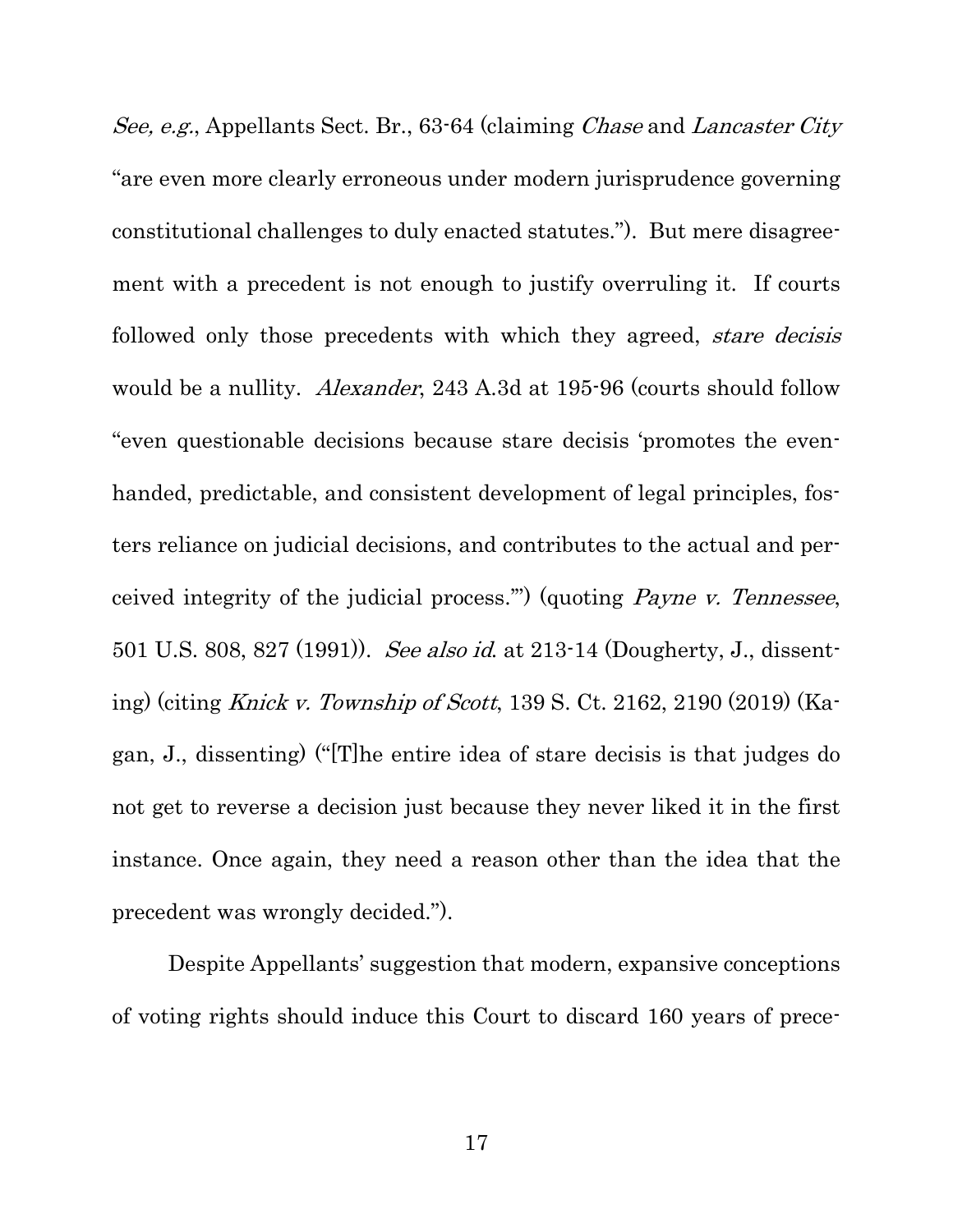dent,<sup>[6](#page-26-0)</sup> Chase and Lancaster City both explicitly considered analogous arguments to the ones offered today by Appellants – and still found the inperson-voting requirement of Article VII, § 1 to be the "obvious" interpretation of the constitutional language. Chase, 41 Pa. at 428. Chase noted the "hardship" that its holding would mean for soldiers who would be unable to participate in the election. Id. at 427. But the Court steadfastly insisted that constitutional interpretation not be affected by sympathy: "As a court of justice we cannot feel the force of any such consideration." Id. at 427-28. Likewise, Lancaster City acknowledged the "laudable ...

<span id="page-26-0"></span><sup>6</sup> Although Appellants make reference to the Free and Equal Elections Clause, PA. CONST. art. I, § 5, they do not argue that an in-person voting requirement is unconstitutional. Any such argument would be frivolous, insofar as the Clause has been a part of the Pennsylvania Constitution since 1790 and co-existed with the in-personvoting requirement of Chase from 1862 until the passage of Act 77 in 2019. Obviously, in the days before the secret ballot, voting was a "public act," Doe v. Reed, 561 U.S. 186, 227 (2010) (Scalia, J., concurring in the judgment), and it would have been inconceivable that the Clause protected a right to vote without appearing at the place where votes were tallied. Accordingly, Appellants' argument that Act 77 should be welcomed because it expands opportunities to vote is merely a request for this Court to put aside the law and reach a decision solely on the basis of policy.

Furthermore, even if policy is a relevant matter for this Court to consider, Appellants' argument begs the question. They appear to assume that this Court should pursue a policy of expanding voting rights, but the Commonwealth has never pursued that law to the exclusion of other goals – as demonstrated by the limits on voter qualifications in Article VII, § 1. Rather, the question is whether the Constitution permits voting rights to be exercised *in this way, i.e.*, by mail when the voters have no excuse for not appearing at the polling place. There is no objective basis for finding a policy promoting the unlimited use of absentee voting; indeed, more than 150 years of history before the passage of Act 77 point in precisely the opposite direction.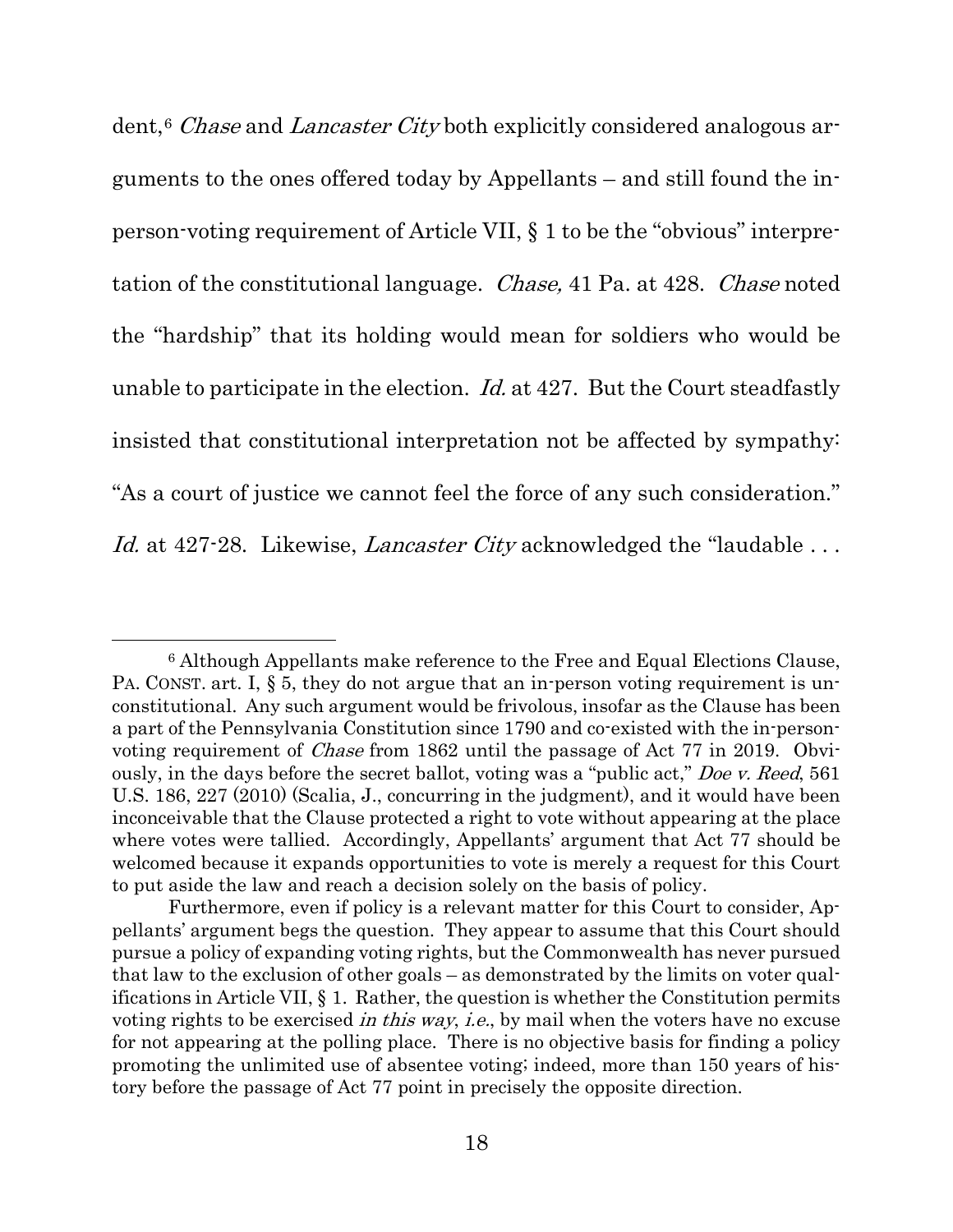purpose" of the act extending absentee voting, but the Court again held that such an extension was unconstitutional, and could be permitted only if "an amendment to the Constitution [were] adopted permitting this to be done." 281 Pa. at 138, 126 A. at 201.[7](#page-27-0)

Appellants also argue that *Chase* and *Lancaster City* conflict with recent decisions of this Court. Appellants Democratic National Committee and Pennsylvania Democratic Party ("DNC") Br., 40-41. They do not. The Court has never revisited nor even questioned *Lancaster City* because every time absentee-voting eligibility was expanded, the Constitution was amended – exactly as *Lancaster City* insisted.

The best argument that Appellants can muster to demonstrate the special circumstances necessary to justify overruling *Chase* and *Lancas*ter City is that those decisions are simply old. Modern times are always going to be in tension with decisions made in a different era. But this

<span id="page-27-0"></span><sup>&</sup>lt;sup>7</sup> Indeed, *Chase* and *Lancaster City* invalidated votes that had been cast in reliance on the unconstitutional absentee-voting laws, and, in so ruling, awarded victory to the candidates who had been opposed by a majority of the absentee voters. Still, the sympathetic position of the absentee voters in those cases did not cause this Court to waver from its responsibility to enforce the Constitution's requirement that, absent an exception in the constitutional text, voting be in person.

In the present case, Appellees are requesting merely prospective relief. Appellants note that they have already sunk costs into complying with Act 77, and that, if Act 77 were struck down, they would presumably need to devote more resources to notifying voters to vote in person in future elections. Those complaints pale in comparison to the concerns that the Court found insufficient in *Chase* and *Lancaster City*.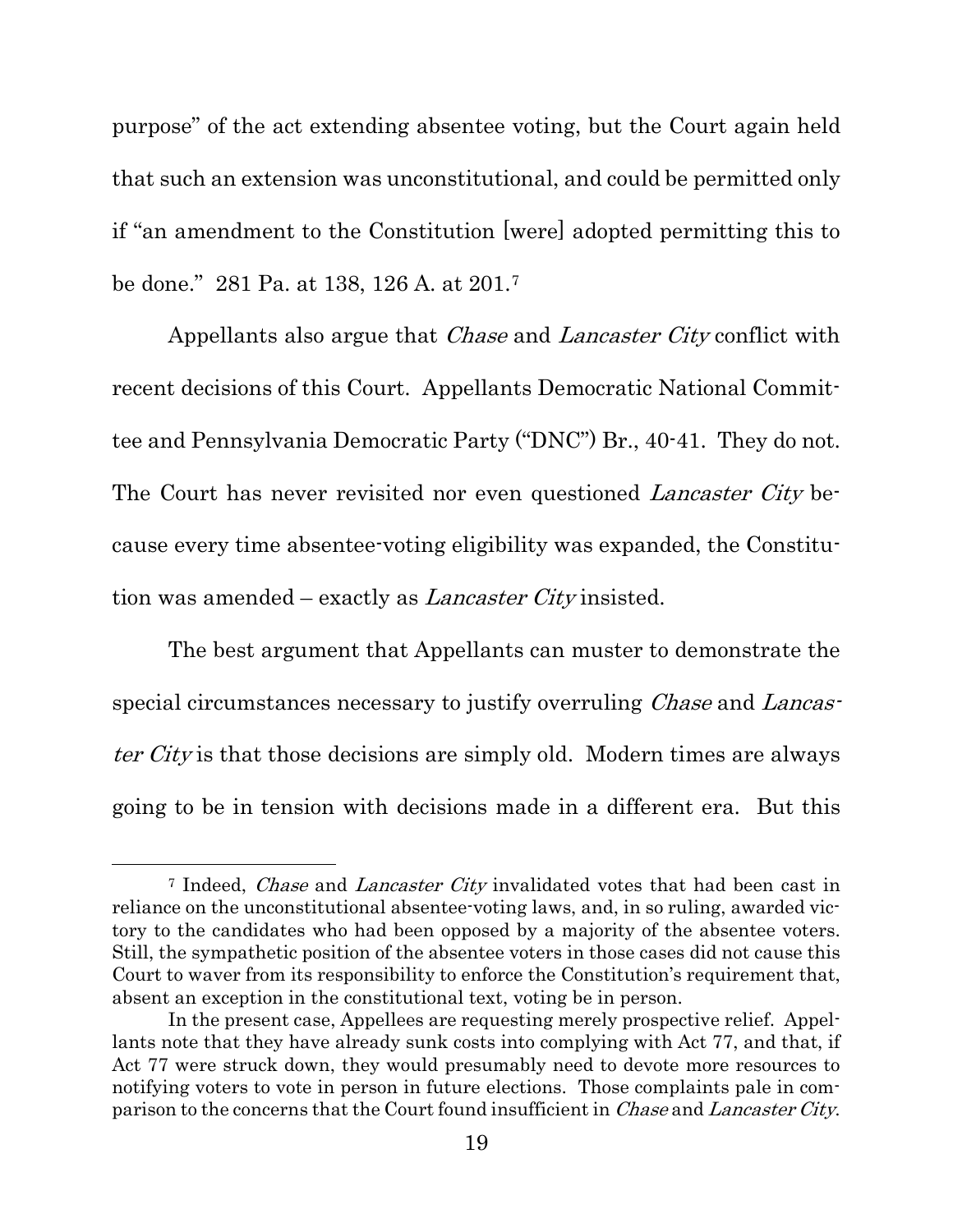Court does not overturn decisions merely because they run afoul of perceived modern sensibilities. Indeed, the vintage of Chase and Lancaster City is a factor counselling *against* overturning them. Alexander, 243 A.3d at 196-197 ("The age of the challenged decision is also a relevant factor."). Regarding that factor, "[t]he strength of the case for adhering to such decisions grows in proportion to their 'antiquity.'" Id. (citing Gamble v. United States, 139 S. Ct. 1960 (2019) (emphasis added).

The people have had 160 years to adopt a constitutional amendment to overturn *Chase*. But despite all the constitutional amendments that the people have adopted concerning absentee voting – in 1864, 1949, 1957, 1967, 1985, and 1997 – no amendment has done what Appellants are asking this Court to do. This Court should not impose an amendment on the people that they have declined to adopt for themselves.

Although *stare decisis* applies less strongly in constitutional cases than in statutory ones, that doctrine is based on the difficulty of amending the Constitution. See Alexander, 243 A.3d at 197. Here, the people have demonstrated – six times, including five times since *Lancaster City* – that they are quite capable of amending the Constitution's provisions respecting absentee voting, but they have not adopted an amendment to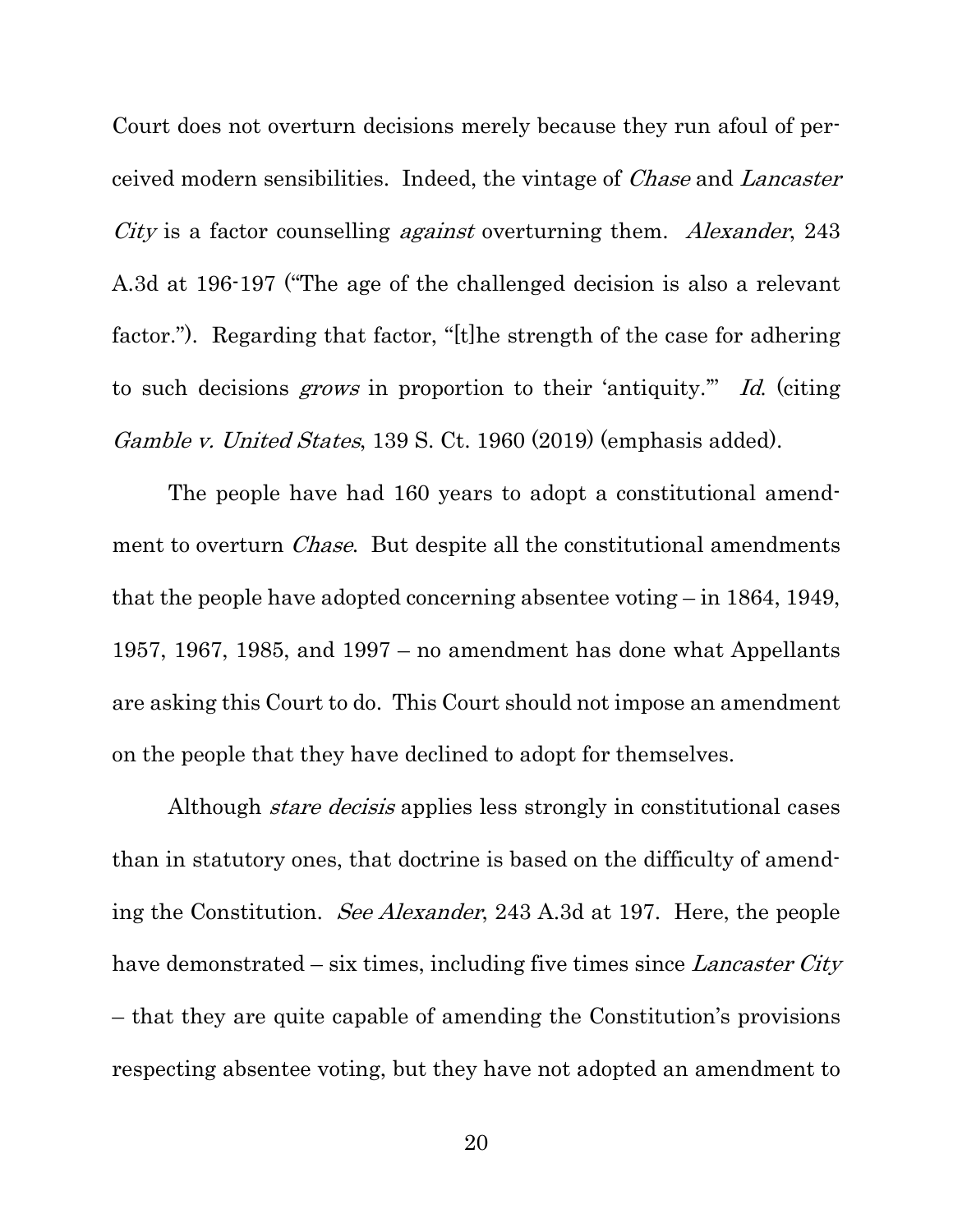overturn *Chase* and *Lancaster City*. Far from it, the people have incorporated Chase and Lancaster City into an intricate set of constitutional provisions that, together and individually, preserve the general rule established by *Chase* and *Lancaster City*, but which create specified exceptions to that general rule. This Court should not upset the careful balance set by the people. See Etter v. McAfee, 78 A. 275, 276 (Pa. 1910) (observing that constitutional provisions reflect the will of the people and the people "having exercised that right we are bound by what they themselves did.").

Our absentee ballot rules found in Article VII, § 14, were born from Lancaster City. Until 1957, absentee voting was limited to qualified voters in active military service and disabled veterans whose war injuries rendered them 'unavoidably absent' from their residence." McLinko, at \*12. Lancaster City had told the people that if they thought it wise to expand absentee voting, they should pass a constitutional amendment allowing them to do so. And so, in 1957, Pennsylvania voters ratified a constitutional amendment that expanded absentee voting to all qualified electors unable to vote in person by reason of illness or disability. Id.; see Joint Resolution No.1, 1957, P.L. 1019. The amendment stated: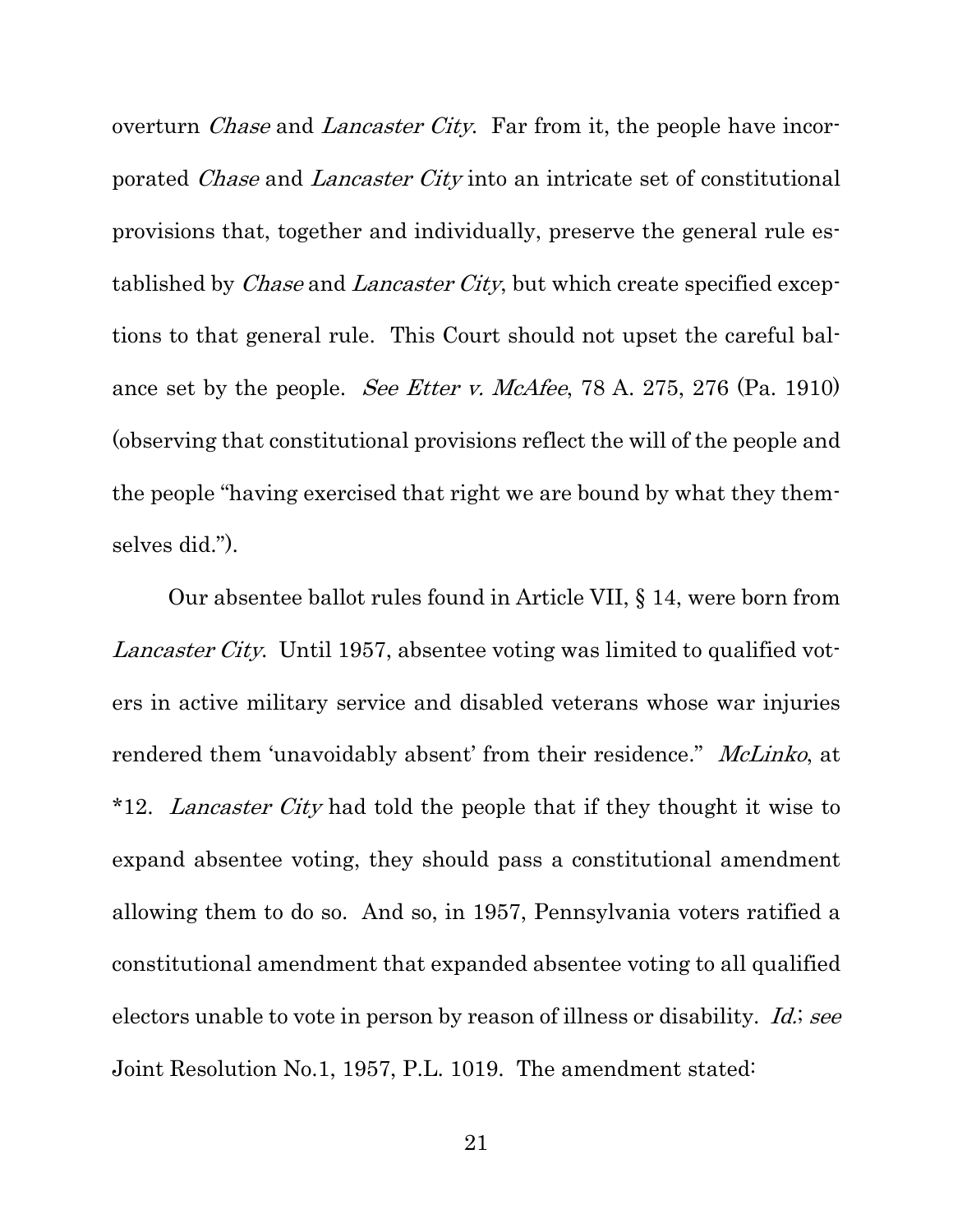The Legislature may, by general law, provide a manner in which, and the time and place at which, qualified voters who may, on the occurrence of any election, be unavoidably absent from the State or county of their residence because their duties, occupation or business require them to be elsewhere or who, on the occurrence of any election, are unable to attend at their proper polling places because of illness or physical disability, may vote, and for the return and canvass of their votes in the election district in which they respectively reside.

PA. CONST. art. VIII, § 19 (1957) (emphasis added).

This amendment gave the General Assembly the constitutional authority that *Lancaster City* made clear it did not already have – to expand the categories of voters excused from voting in person at their proper polling place. The categories of voters eligible to vote absentee was further expanded by constitutional amendment in 1985 to include those unable to vote in person because of a religious holiday or election day duties. PA. CONST. art VII, § 14 (1985); Joint Resolution No. 3, 1984, P.L. 1307, and Joint Resolution No. 1, 1985, P.L. 555. Then, in 1997, the Constitution was amended again to confer absentee voting rights on those who could not go in person to vote in their home municipalities but who were present in their counties. PA. CONST. at VII, § 14 (1997); Joint Resolution No. 2, 1996, P.L. 1546, and Joint Resolution No. 3, 1997, P.L. 636.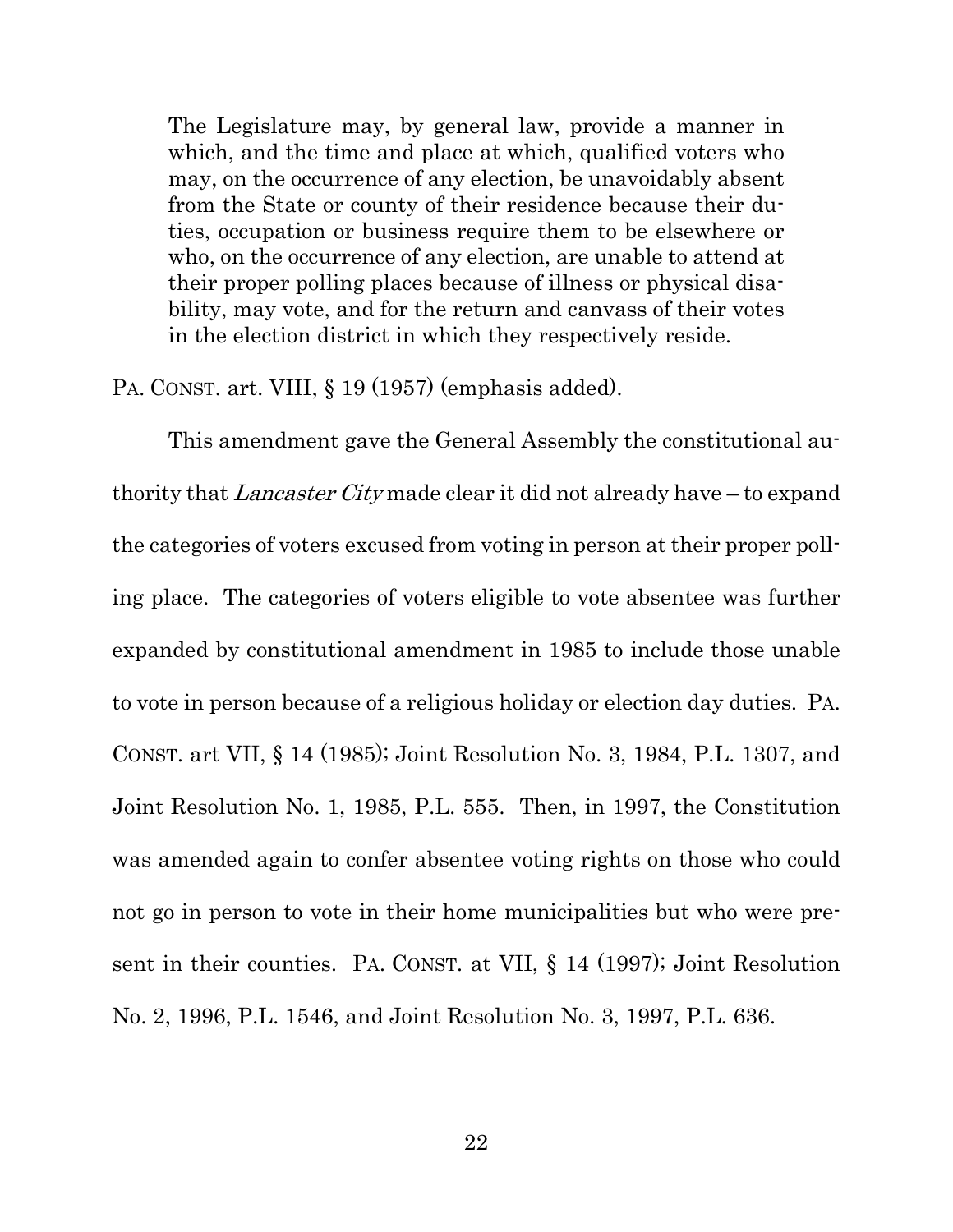Before Act 77, each expansion of absentee voting was accomplished by constitutional amendment – exactly as Lancaster City said should be done. If Appellants' interpretation of Article VII is correct, this effort was a colossal waste of time: The General Assembly possessed the power to expand absentee voting all along.[8](#page-31-0)

As the Commonwealth Court rightly concluded, *stare decisis* counsels that *Chase* and *Lancaster City* be followed: They "have not lost their precedential weight over the course of time. They have the 'rigor, clarity and consistency' that one expects for the application of stare decisis." McLinko, at \*18. As the Commonwealth Court explained:

Lancaster City is binding precedent that has informed election law in Pennsylvania for nearly 100 years. It has provided the impetus for the adoption of multiple amendments to the Pennsylvania Constitution that were each considered the necessary first step to any expansion of absentee voting. See, e.g., Joint Resolution No. 3, 1997, P.L. 636. Moreover, the rulings in Chase and Lancaster City have been followed over the years in numerous election cases. For example, in In re Franchise of Hospitalized Veterans, 77 Pa. D. & C. 237, 240 (1952),

<span id="page-31-0"></span><sup>8</sup> Recall that, before 1967, the Constitution gave the General Assembly merely the option of making absentee voting available for people in the enumerated categories. PA. CONST. art VII, § 14 (1985); Joint Resolution No. 3, 1984, P.L. 1307, and Joint Resolution No. 1, 1985, P.L. 555 ("The Legislature may, by general law, provide . . . ."). If § 1 or, after 1901, § 4 gave the General Assembly the authority that Appellants claim they did, the 1949 and 1957 amendments accomplished nothing. The rule against surplusage therefore cuts strongly against Appellants' reading; those amendments should be interpreted consistent with their plain meaning – as granting authority to the General Assembly that it would not have possessed without the amendments.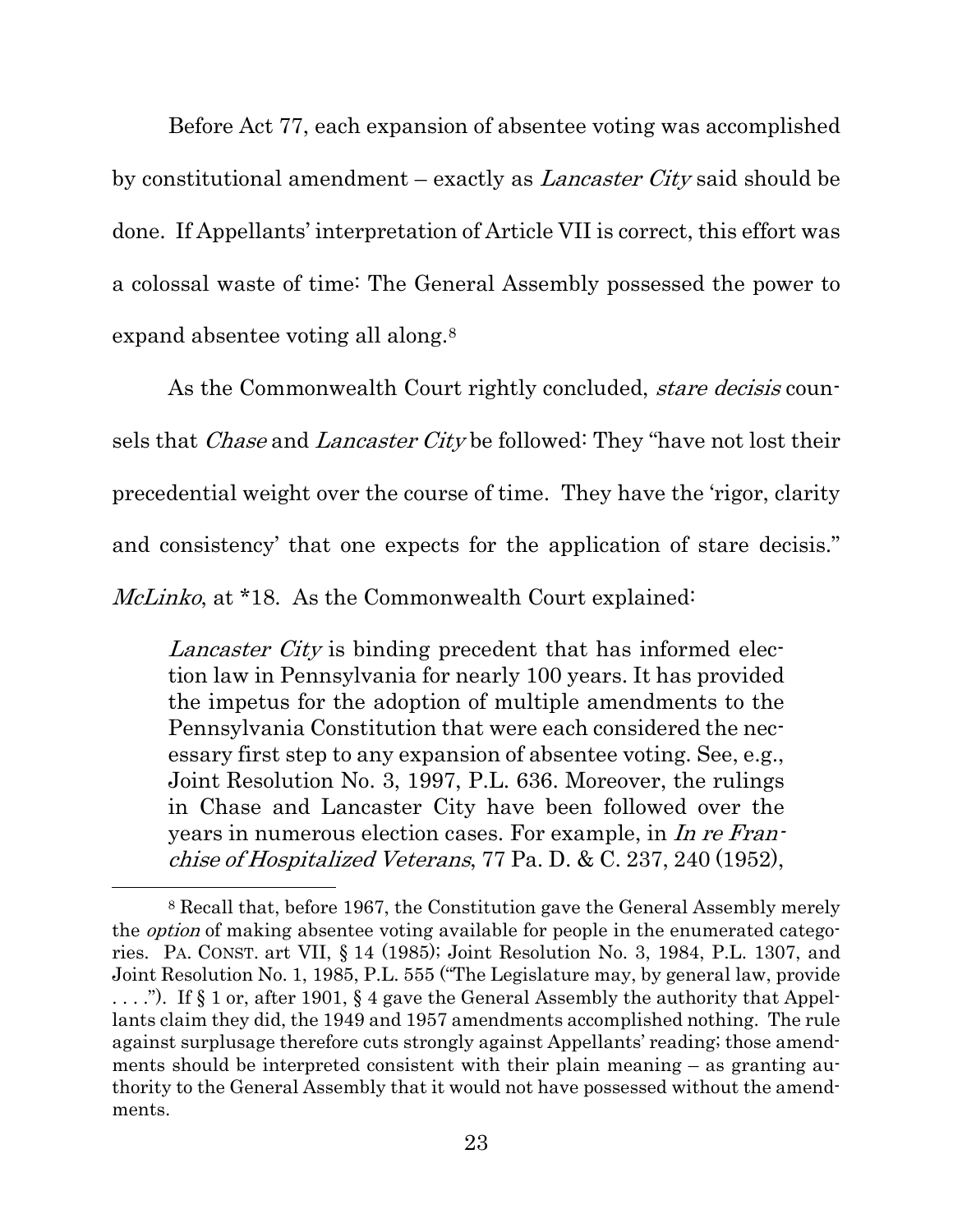the court quoted *Lancaster City* for the proposition that "article VIII of the Constitution of 1874, with its amendments, sets up the requirements of a citizen to obtain the right to vote," which include express limits on absentee voting. Similarly, in In re Election Instructions, 2 Pa. D. 299, 300 (1888), the court stated that "the offer to vote is an act wholly distinct from a qualification. Judge Woodward says: 'To offer to vote by ballot is to present oneself with proper qualifications at the time and place appointed, and to make manual delivery of the ballot to the officers appointed to receive it.' See Chase v. Miller, 41 Pa. at 419." (Emphasis in original.) In sum, the viability of *Chase* and Lancaster City has never flagged.

#### McLinko at \*15.

Appellants believe that universal mail-in voting is good public policy, but Chase and Lancaster City should not be upended merely because they stand in the way of Appellants' desired policy objectives. Indeed, restraining the government is the entire point of a written Constitution, see Marbury v. Madison, 5 U.S. (1 Cranch) 137, 176 (1803) ("The powers of the Legislature are defined and limited; and that those limits may not be mistaken or forgotten, the Constitution is written. To what purpose are powers limited, and to what purpose is that limitation committed to writing, if these limits may at any time be passed by those intended to be restrained?"); see also INS v. Chadha, 462 U.S. 919, 944 (1983) ("[T] he fact that a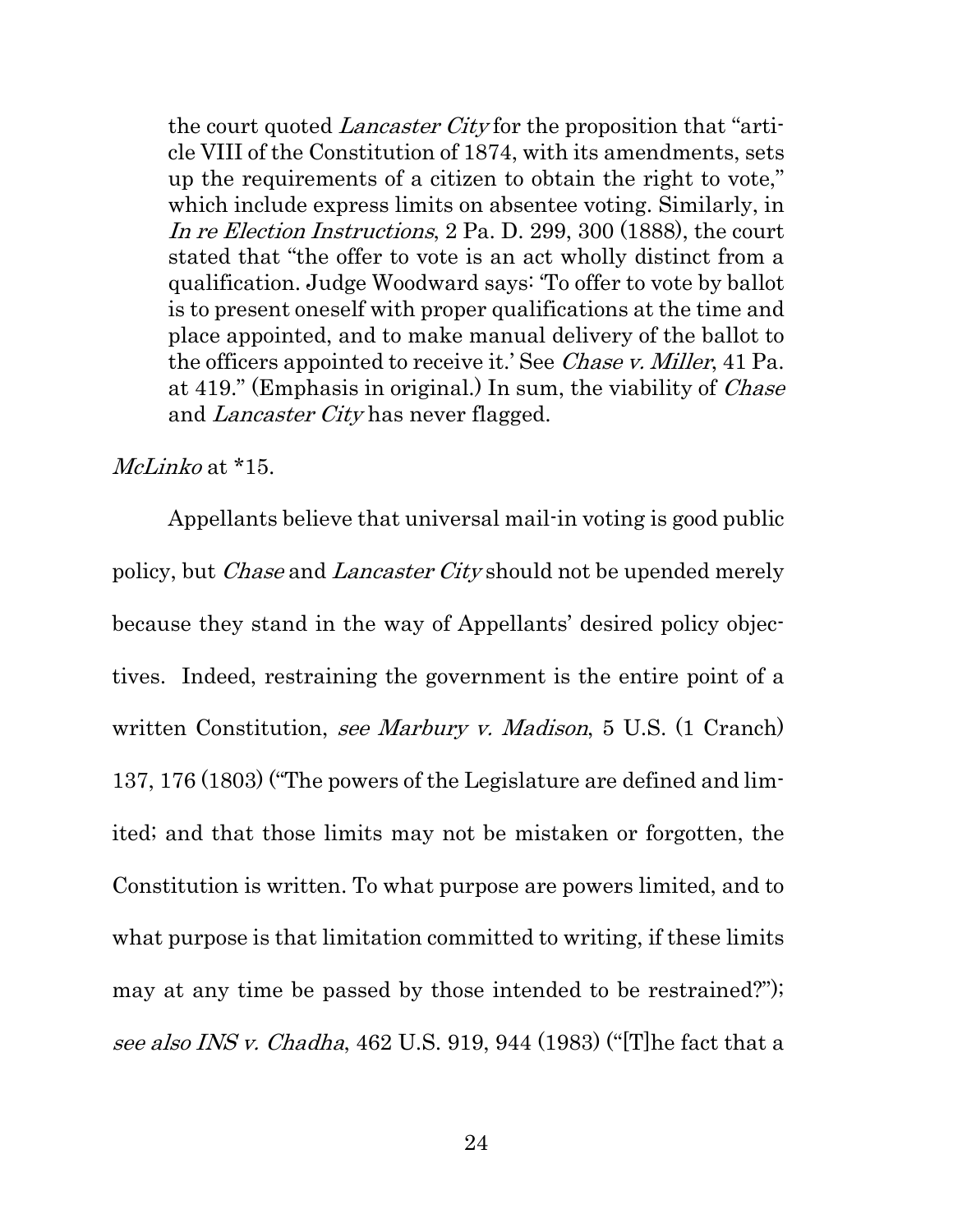given law or procedure is efficient, convenient, and useful in facilitating functions of government, standing alone, will not save it if it is contrary to the Constitution."). Confidence in the courts depends on courts' fidelity to the law and to precedent. See, e.g., Casey, 505 U.S. at 864-69. Abandoning *Chase* and *Lancaster City* – particularly given the Appellants' overtly policy-based arguments for doing so – would undermine public confidence in the judiciary as a nonpolitical institution. Indeed, "any time a court overrules a precedent in the absence of a special justification for doing so, it runs the risk of signifying that later-elected judges are merely interested in seizing opportunities to throw out cases they believe were wrongly decided by earlier-elected judges." Alexander, 243 A.3d at 214 (Dougherty, J., dissenting).

Ultimately, stare decisis compels this Court to affirm the Commonwealth Court and to declare Act 77 unconstitutional.

#### <span id="page-33-0"></span>C. ARTICLE VII, § 14 PROVIDES A LIMITED EXCEPTION TO § 1'S IN-PER-SON VOTING REQUIREMENT

Article VII, § 14(a) of the Pennsylvania Constitution provides:

The Legislature shall, by general law, provide a manner in which, and the time and place at which, qualified electors who may, on the occurrence of any election, be absent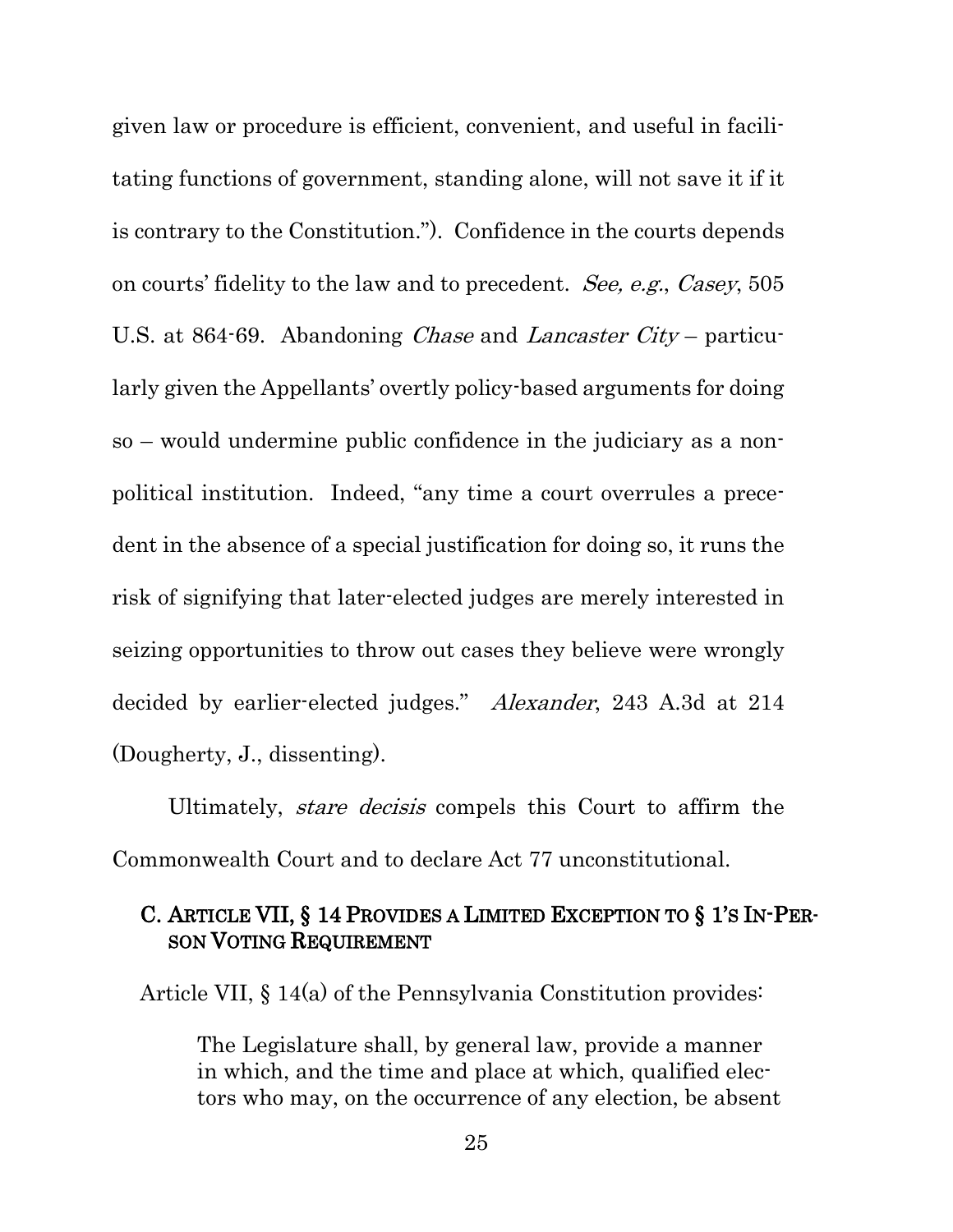from the municipality of their residence, because their duties, occupation or business require them to be elsewhere or who, on the occurrence of any election, are unable to attend at their proper polling places because of illness or physical disability or who will not attend a polling place because of the observance of a religious holiday or who cannot vote because of election day duties, in the case of a county employee, may vote, and for the return and canvass of their votes in the election district in which they respectively reside.

#### PA. CONST. art. VII, § 14.

Section 14 thus identifies four specific categories of people who are exempt from the general in-person voting requirement: (1) people whose duties, occupation, or business require them to be elsewhere on election day; (2) people who are unable to vote in person due to illness or physical disability; (3) people who are unable to vote in person due to observance of a religious holiday; and (4) people who are unable to vote in person due to election-day duties. As the Commonwealth Court correctly concluded, "Section 14 can only be understood as an exception to the rule established in Article VII, Section 1 that a qualified elector must present herself at her proper polling place to vote on Election Day, unless she must 'be absent' on Election Day for the reasons specified in Article VII, Section 14(a)." McLinko at \*17. Section 14's use of phrases such as "be absent from the municipality of their residence," "are unable to attend at their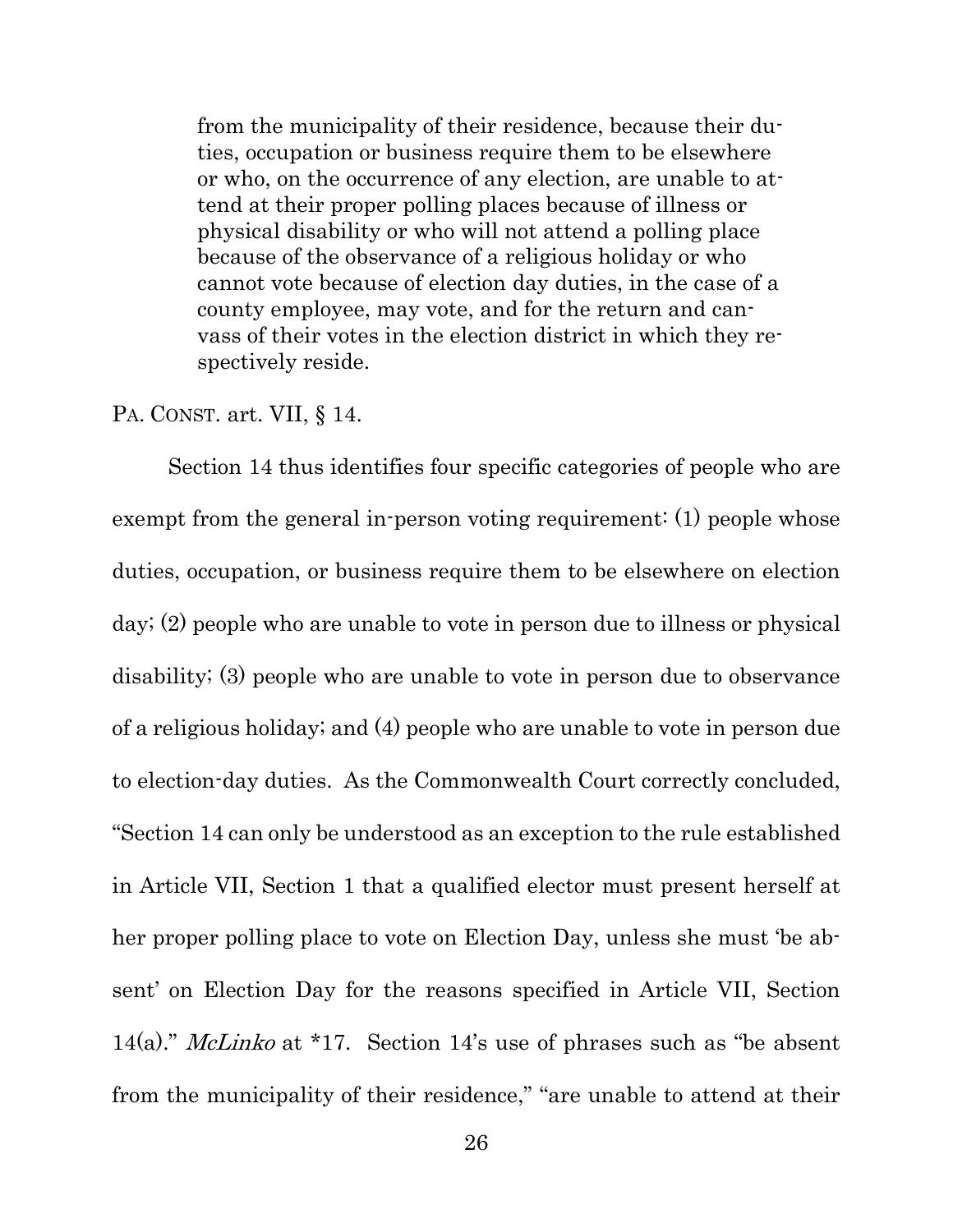proper polling places," "will not attend," and "cannot vote" demonstrates that § 14 presumes in-person voting to be the rule, subject to the four specific exceptions created by  $\S 14$  itself. See McLinko at \*17 ("It is striking how many times Article VII, Section 14, and its antecedents, refer to 'proper polling places.'"). This understanding is consistent with § 1, and satisfies the "fundamental principle in statutory construction . . . that we must read statutory sections harmoniously." Trust Under Agreement of Taylor, 640 Pa. 629, 645, 164 A.3d 1147 (Pa. 2017). Section 14 is the sole exception to Section 1's in-person voting requirement; therefore, Act 77 is unconstitutional.

### 1. The History of Article VII, § 14 Proves that it Serves as the Exclusive Exception to In-Person Voting Requirement.

<span id="page-35-0"></span>The historical context of  $\S 14$ 's adoption further confirms that the people intended it as an exception to the general rule of in-person voting. In response to the Court's holding in *Chase*, the people of Pennsylvania amended the Constitution in 1864 to allow absentee voting by persons in actual military service. PA. CONST. art. III, § 4 (1864). The people did not give the General Assembly the power to employ mail-in voting ad libitum, nor did the people amend the "offer to vote" language that this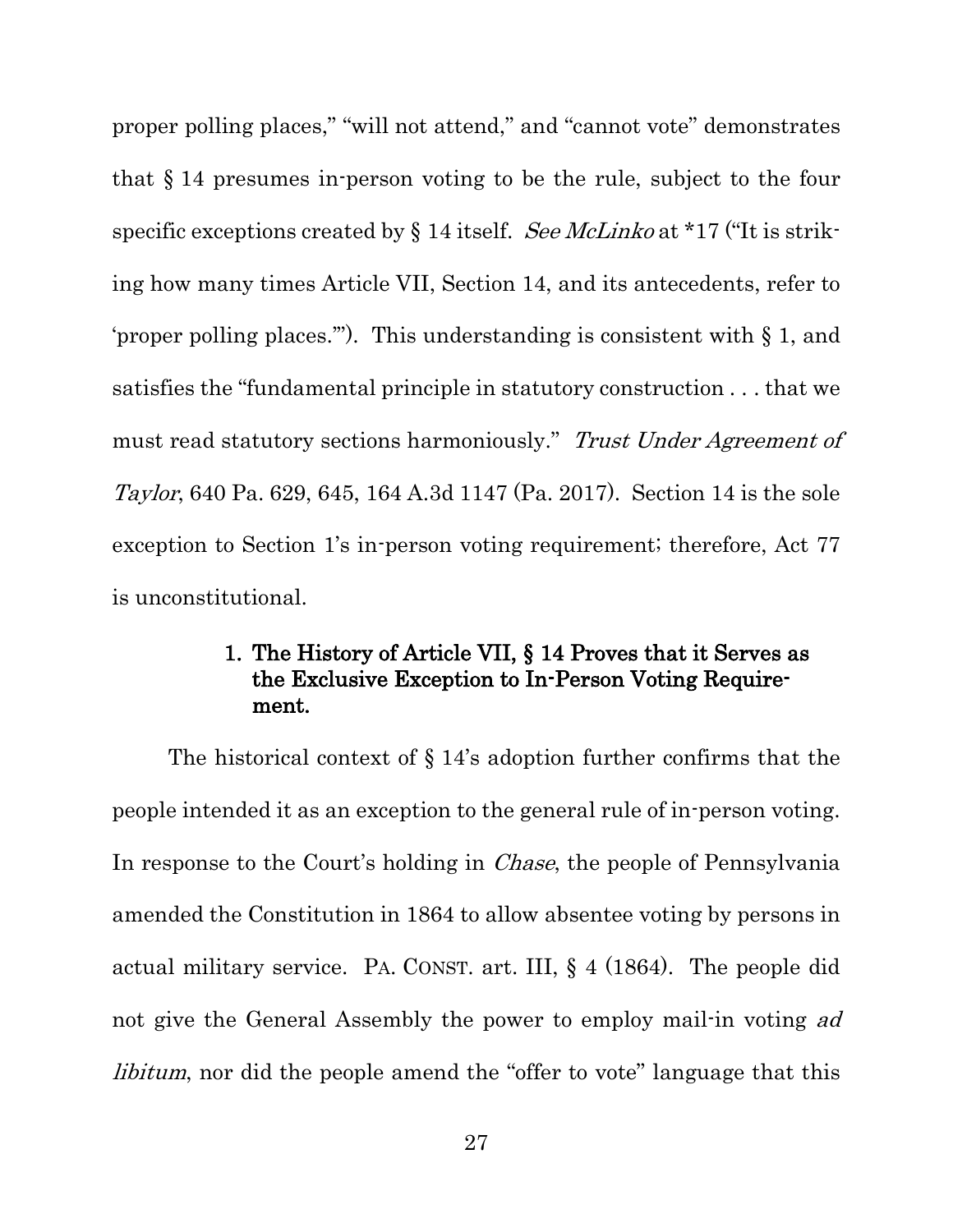Court had interpreted to require in-person voting. Rather, the people created a limited exception to the in-person voting requirement but left the general requirement in place.

The military exception was carried forward verbatim and renumbered in 1874. See PA. CONST. VIII, § 6 (1874). It was part of the Constitution when this Court decided *Lancaster City.* See McLinko at \*12. In *Lancaster City*, this Court relied on that provision in confirming Chase's holding:

It will be noticed that the 'offer to vote' must still be in the district where the elector resides, the effect of which requirement is so ably discussed by Justice Woodward in Chase v. Miller, supra. Certain alterations are made [to the Constitution] so that absent voting in the case of soldiers is permissible. This is in itself significant of the fact that this privilege was to be extended to such only.... The [Constitution] has determined those who, absent from the district, may vote other than by personal presentation of the ballot, but those so permitted are specifically named in section 6 of article 8. The old principle that the expression of an intent to include one class excludes another has full application here.

281 Pa. at 136-37, 126 A. at 201 (emphasis added).

Thereafter, every time the people desired to add categories of citizens permitted to vote absentee, they did so by amending the Pennsylvania Constitution. In 1949, they amended § 14 to allow absentee voting by injured war veterans. See McLinko at \*12; PA. CONST. art. VIII, § 18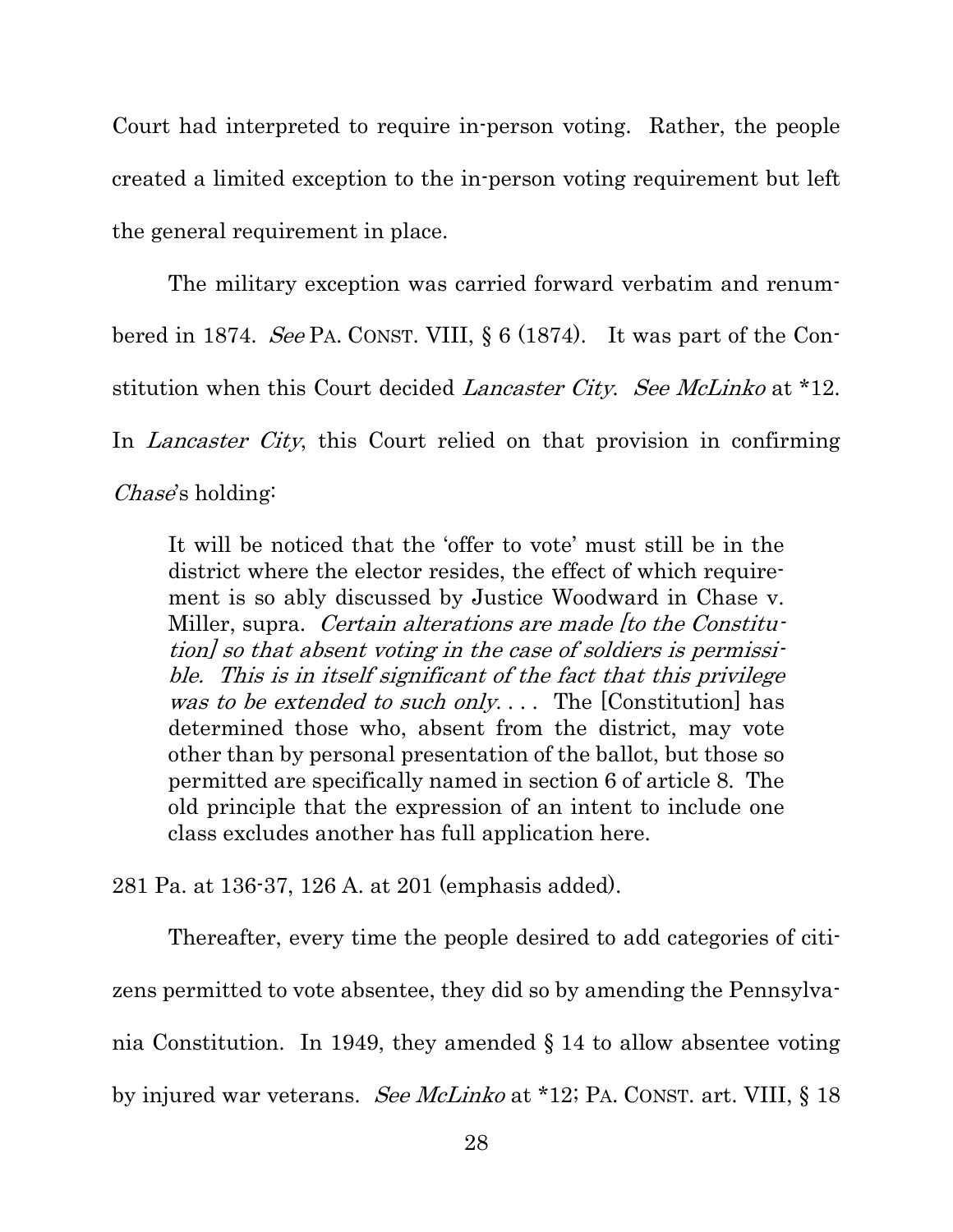(1949). They expanded that provision again in 1957 to include anyone unable to vote at his or her polling place due to injury or disability. See McLinko, at \*12; PA. CONST. art. VIII, § 19 (1957); 1957 Pa. Laws 1019. In 1967, the people amended the Constitution in part by reorganizing the absentee voter provisions and changing § 14's language from "may" to "shall." *McLinko* at \*13; PA. CONST. art. VII, § 14 (1967); 1967 Pa. Laws 1048. In 1985, § 14 was amended yet again to allow absentee voting for observance of religious holidays and election-day duties. *McLinko*, at \*13; PA. CONST. art. VII, § 14 (1985); 1985 Pa. Laws 555. In 1997, the people of Pennsylvania made one more amendment to § 14, which amendment referenced and defined "municipality." McLinko at \*13; PA. CONST. art. VIII, § 14 (1997); 1997 Pa. Laws 636.

Each of these constitutional amendments has been specific and limited. The amendments have extended absentee voting to certain voters. They have not discarded the Constitution's requirement that most voters appear in person.<sup>[9](#page-37-0)</sup> The implication – recognized by the venerable  $ex$ *pressio unius* canon  $-\text{ is that the amendments created exceptions to the$ 

<span id="page-37-0"></span><sup>&</sup>lt;sup>9</sup> Appellants cite legislative acts giving the right to vote by mail to military spouses and voters on sabbatical. Appellants Sect Br., 55-56; 25 P.S. § 3146.1(b); 25 P.S.  $\S 2602(z,3)$ . Neither of those acts is before the court currently – Act 77 is. While both statutes are in conflict with § 1, only one was challenged. The Supreme Court,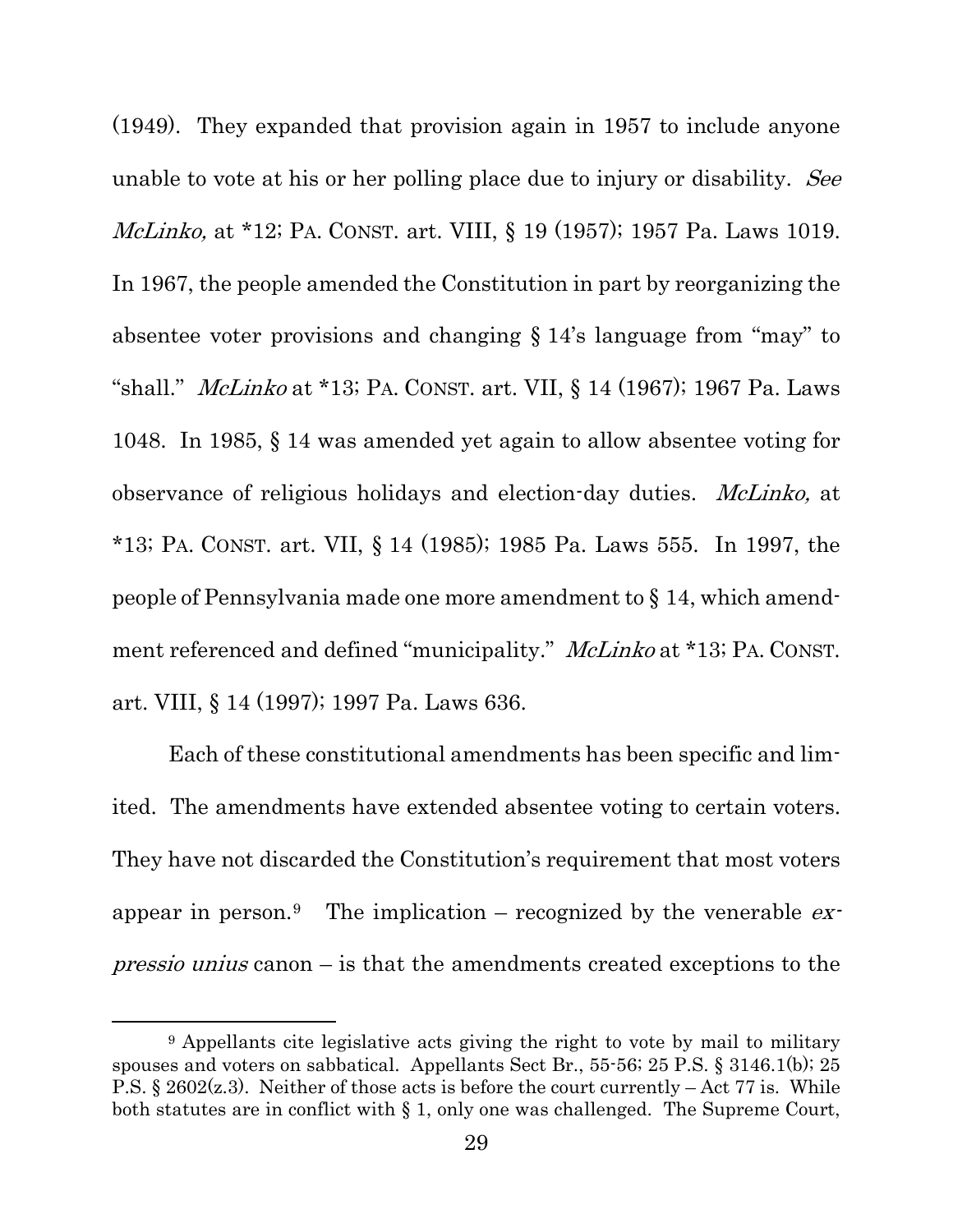general rule requiring in-person voting, but they left the general rule in place. Imagine that a city has an ordinance prohibiting on-street parking. If thereafter the city enacts a new ordinance saying that parking shall be allowed on Sundays, it has left the no-parking rule in place for Mondays through Saturdays. Section 14 is analogous, in that it alters the pre-existing in-person voting requirement, but only as to the portion that is inconsistent with  $\S 14$ . Appellants, however, would treat the exception in § 14 as undermining the stability and clarity of the preexisting rule, contrary to the canon that "[r]epeals by implication are disfavored – 'very much disfavored.'" SCALIA & GARNER, supra, at 327 (quoting JAMES KENT, COMMENTARIES ON AMERICAN LAW \*467 n.(y1) (Charles M. Barnes ed., 13th ed. 1884); Branch v. Smith, 538 U.S. 254, 273, (2003) (Scalia, J.) ("repeals by implication are not favored.").

over a three-Justice dissent, declined to render a merits decision and instead dismissed the challenge for lack of standing. See Kauffman v. Osser, 441 Pa. 150, 158, 271 A.2d 236, 240 (1970) (Cohen, J., dissenting) ("The statute is thus a clear and unconscionable violation of the Pennsylvania Constitution, which the majority condones and I must condemn. Absent a constitutional amendment, such enactment cannot constitutionally stand."). Moreover, the validity of these statutes presents a more complicated legal question than does Act 77 because of the 1985 enactment of the federal Uniformed and Overseas Citizens Voting Act, 42 U.S.C. §§ 1973ff et seq., which requires states to permit military members and their spouses living overseas to vote by mail in federal elections. Nevertheless, the existence of either does not support the constitutionality of Act 77.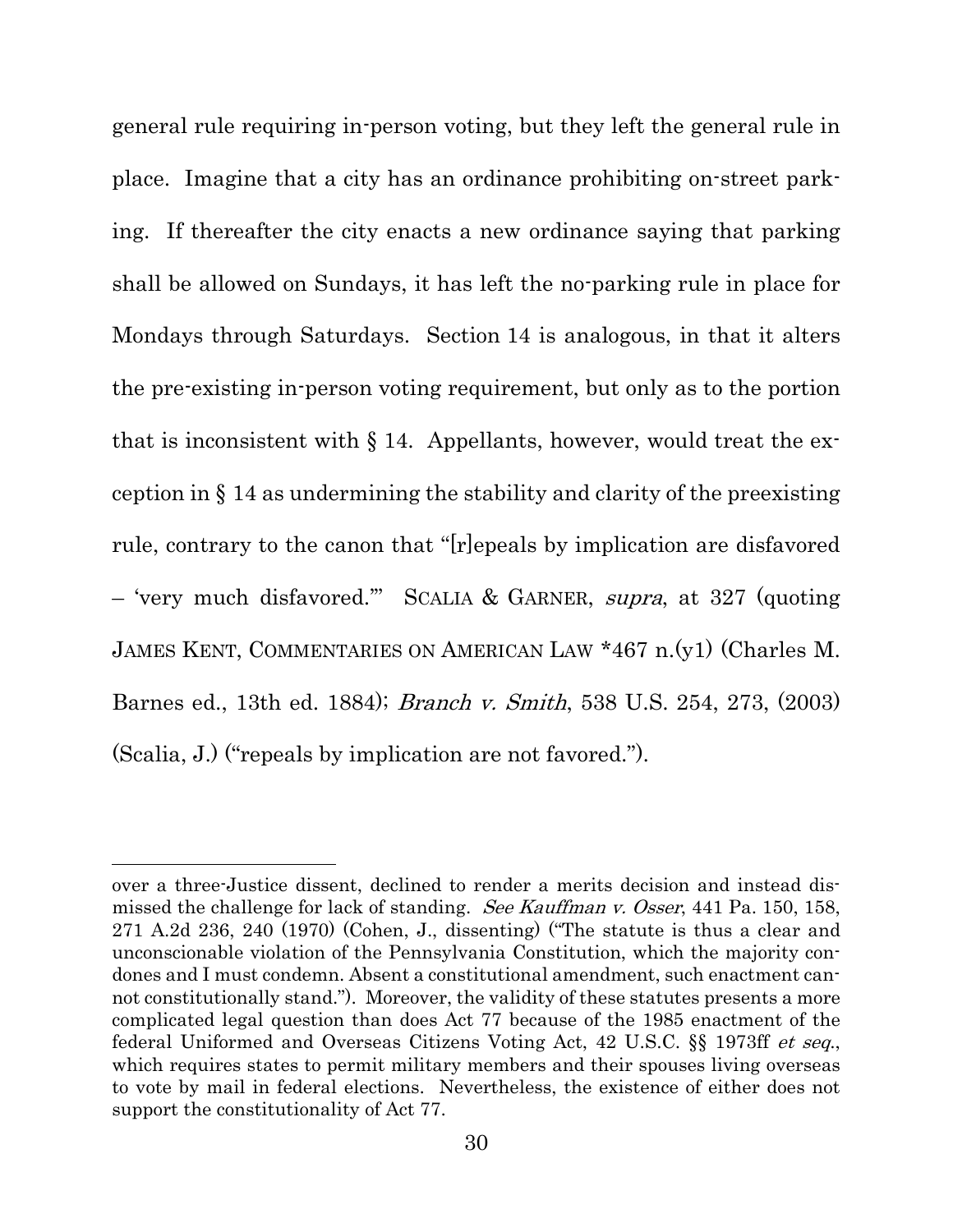Article VII, § 1 has been interpreted since 1862 as requiring in-person voting, and the people have created four specific exceptions to that general rule. Where the exceptions do not apply – and they do not apply here – the general rule does. As this Court consistently has maintained in discerning the meaning of constitutional provisions and statutes, "[t]he omission of language  $\dots$  speaks volumes  $\dots$  Under the doctrine" of expressio unius est exclusio alterius, 'the inclusion of a specific matter in a statute implies the exclusion of other matters." Thompson v. Thompson, 656 Pa. 732, 223 A.3d 1272, 1277 (2020) (citing Atcovitz v. Gulph Mills Tennis Club, Inc., 571 Pa. 580, 812 A.2d 1218, 1223 (2002)); Page v. Allen, 58 Pa. 338, 347 (Pa. 1868) ("[N]o constitutional qualification of an elector can in the least be abridged, added to, or altered, by legislation or the pretence [sic] of legislation. Any such action would necessarily be absolutely void and of no effect."). Section 14 clearly references a general requirement to vote in-person ("attend" a "proper polling place") and exempts four – and only four – specific categories of people from that requirement. The inclusion of these specific categories implies the exclusion of others.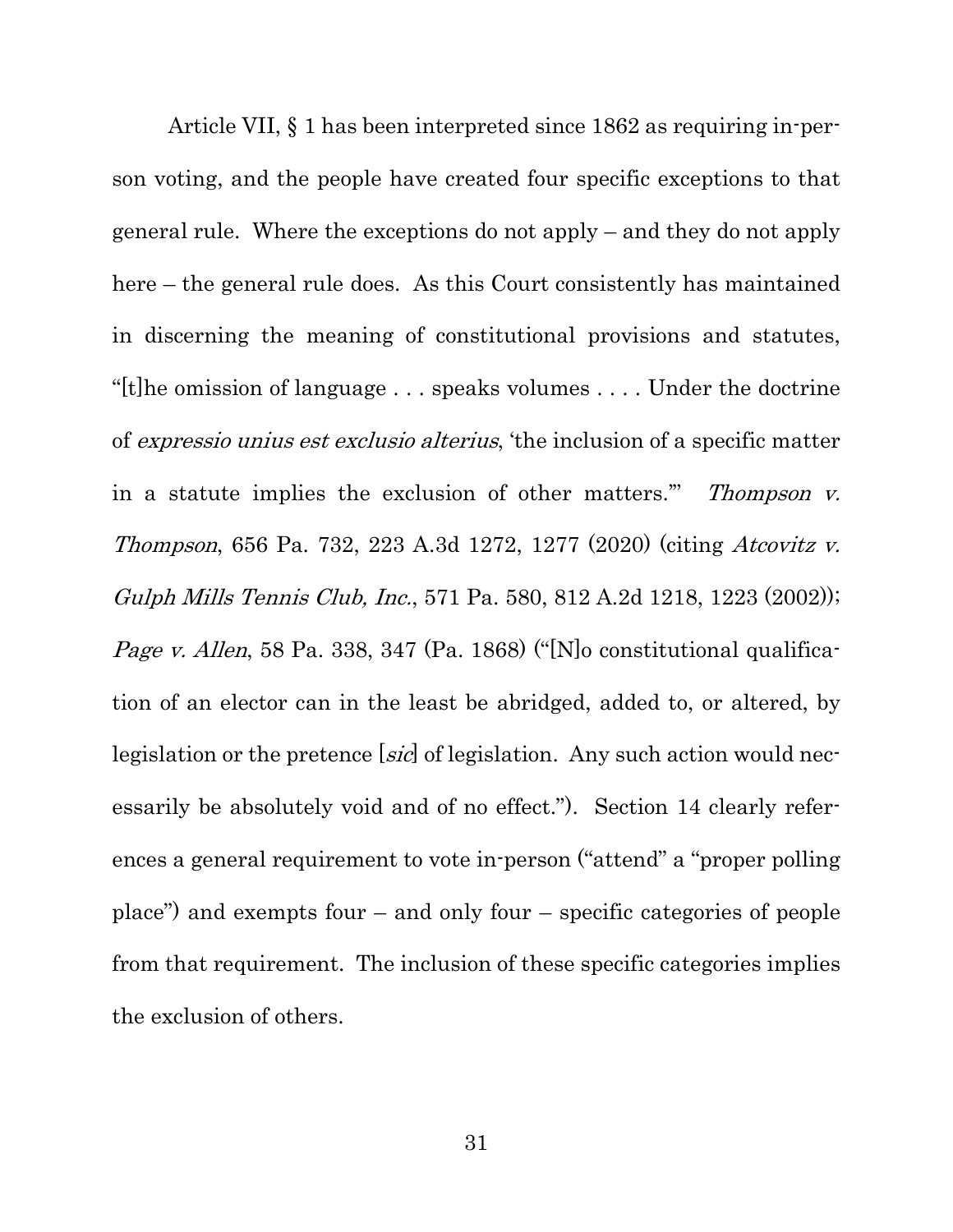Because *Chase* and *Lancaster City* set the background rule requiring in-person voting, the people had no reason to include a provision in § 14 to say even more explicitly that in-person voting would be required unless an exception applied. This Court had already said exactly that in Lancaster City. Accordingly, Appellants' request that this Court abandon a century and a half of precedent and overrule *Chase* and *Lancaster* City is particularly dangerous to the rule of law and to the sovereignty of the people. The effectiveness of the amendment process depends on the people being able to understand the effect that proposed amendments would have on the law. And the people should be able to rely on this Court's interpretation of the Constitution when they choose the language of, and vote on, constitutional amendments.

#### 2. The "May" to "Shall" Change in Article VII, § 14 Does Not Give the Legislature the Power to Enact Act 77.

<span id="page-40-0"></span>Appellants suggest that the 1967 amendment of § 14, which changed "may" to "shall," fundamentally changed § 14 from a ceiling to a floor of legislative authority. Appellants Sect Br., 54-55; Joint Resolution No. 5, 1967, P.L. 1048. There are four problems with this argument. First, it is contrary to the plain meaning of the provision. The term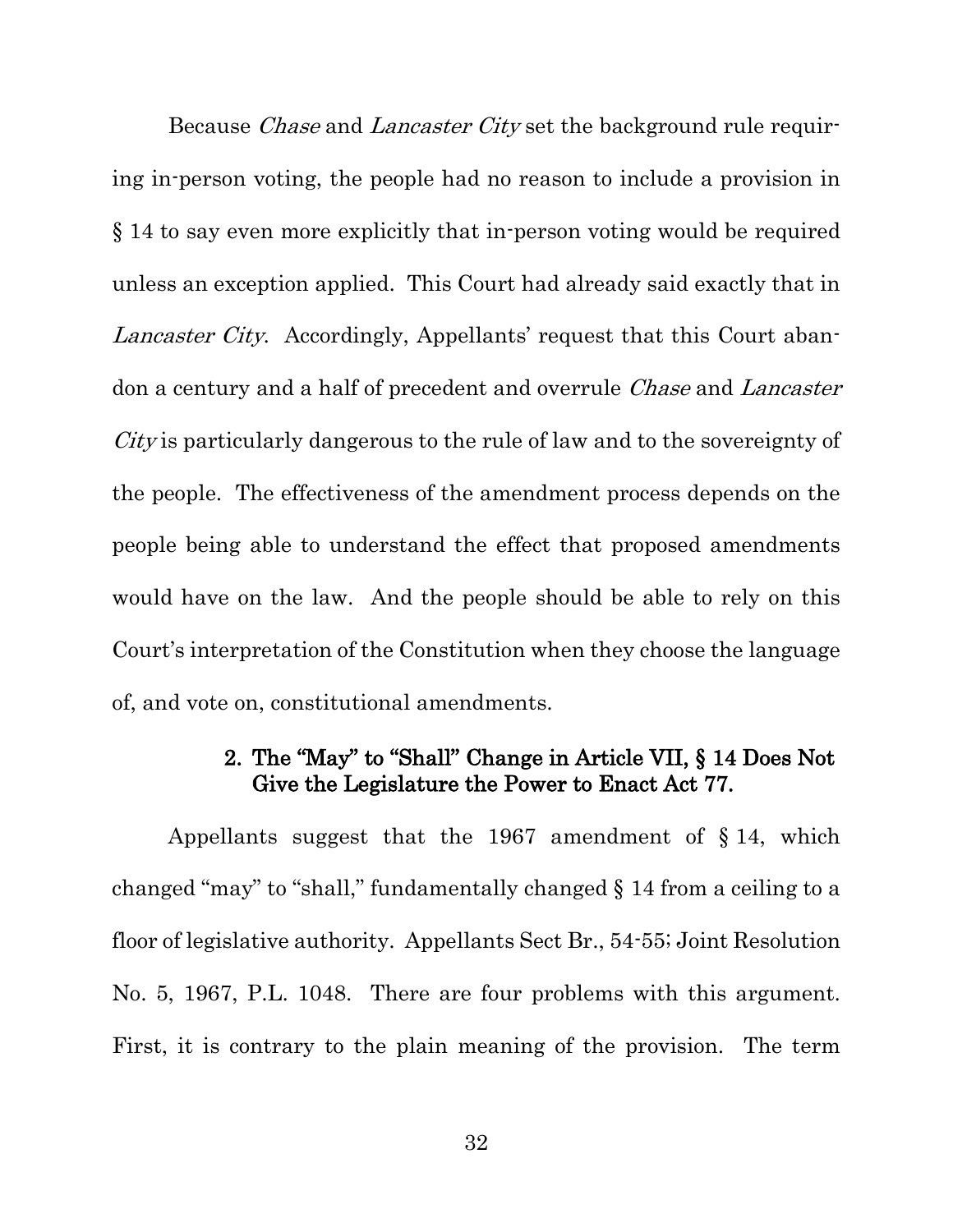"shall" means only that the General Assembly would be obligated to provide for absentee voting for § 14's four listed categories of voters. The amendment did nothing to change the established meaning of § 1 as applied outside of those categories of voters, and there was no indication that the General Assembly intended any more significant change than was apparent from the text itself. See generally 1 House Legis. J. at 84 (Jan. 30, 1967) (remarks of Rep. Gallen) (noting that "the only major change" in the amendment was a change in the time of residency "from 6 months to 90 days"). Surely if the General Assembly intended to abrogate the in-person-voting requirement (already more than a century old in 1967), there would have been some indication in the text of the amendment or at least in the history surrounding its adoption. The lack of any such indication naturally leads to the inference that the amendment to § 14 meant what it said, namely, that the General Assembly was obligated to allow those four categories of voters to vote absentee – but meant nothing more. *McLinko*, at \*18 ("The 1968 change from "may" to "shall" in Article VII, Section 14 does not affect this analysis.").

Second, Appellants' interpretation of § 14 would bring it into conflict with § 1, contrary to the "fundamental principle" that sections of the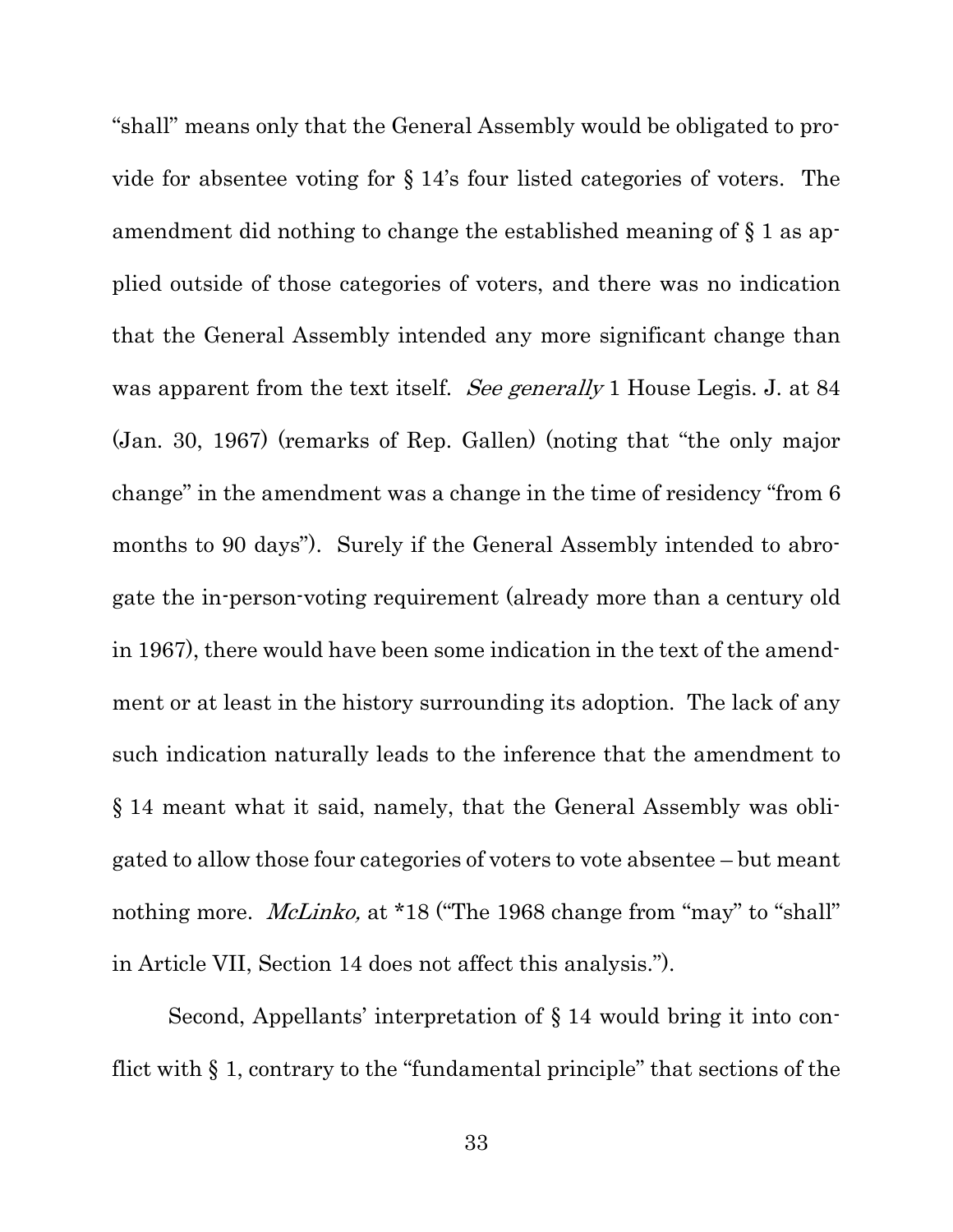same document should be read harmoniously. Under Appellants' interpretation, § 14 would create a broad legislative authority to permit mailin voting, which the unamended § 1 had been authoritatively interpreted to forbid. Moreover, Appellants' argument would create such a conflict unnecessarily, because, as noted above, the language of § 14 is more naturally read in harmony with  $\S$  1. Inverting usual rules of constitutional and statutory interpretation, Appellants are urging this Court to adopt a strained interpretation of § 14 to create a conflict with § 1 when, in reality, the two provisions are entirely consistent.

Third, and relatedly, Appellants' interpretation implausibly finds that the people implicitly amended Article VII, § 1 when they amended a different section of that Article, but when they left § 1 unchanged. Section 1 – and specifically its "offer to vote" language – had been interpreted in *Chase* and *Lancaster City* to require in-person voting. Surely if the people meant to discard the in-person-voting requirement, they would have amended the section that established the requirement.

Contrary to Appellants' argument, it is far more appropriate to presume that, by amending part of Article VII but leaving § 1 in place, the people did not want to upset the settled interpretation of § 1. It is well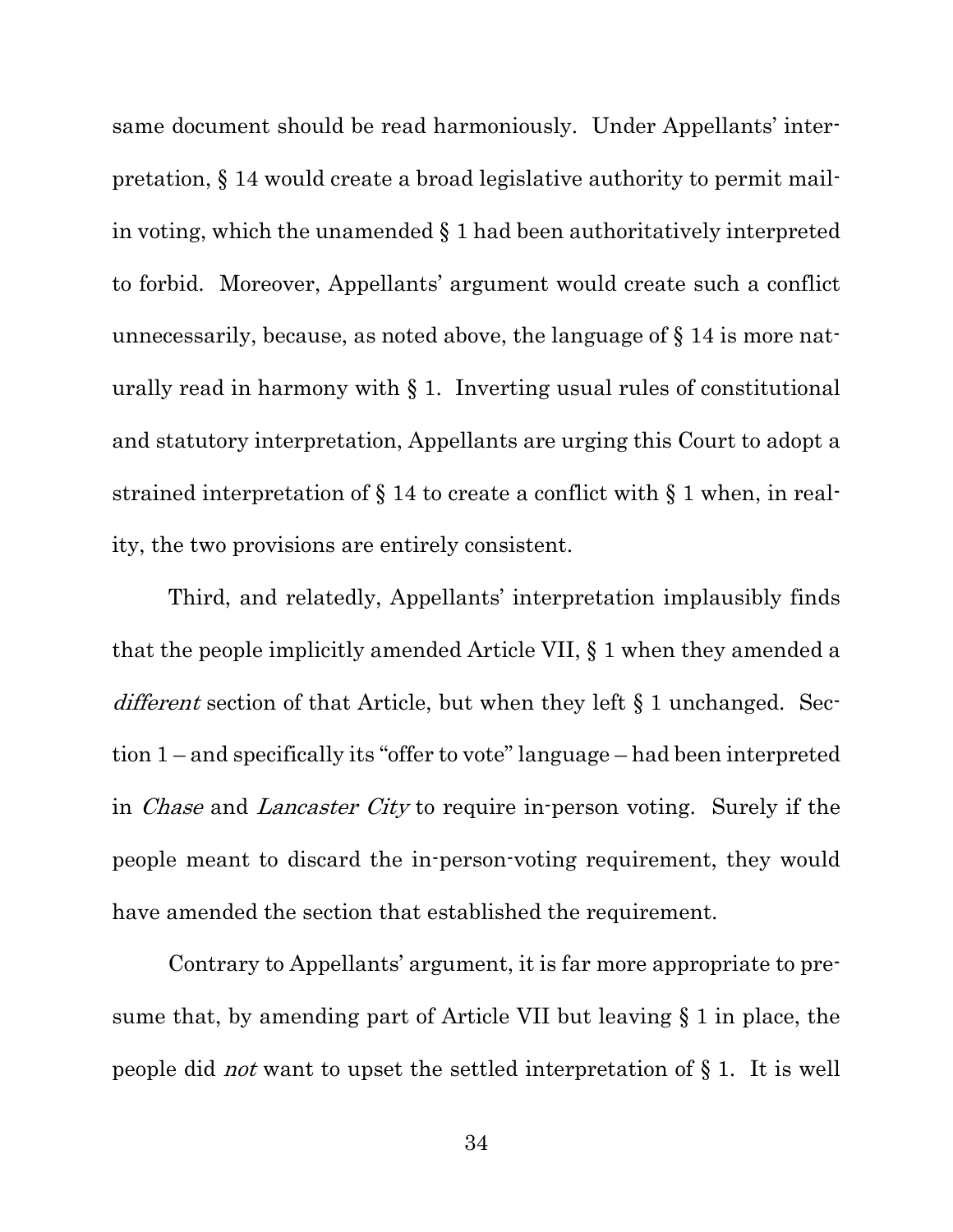established in Pennsylvania law "[t]hat when a court of last resort has construed the language used in a statute, the General Assembly in subsequent statutes on the same subject matter intends the same construction to be placed upon such language." 1 Pa. C.S. § 1922(4), Act of May 28, 1937, P.L. 1019; App. of Borough of Aliquippa, 405 Pa. 421, 433, 175 A.2d 856, 862 (1961); Com. v. Sitkin's Junk Co., 412 Pa. 132, 137, 194 A.2d 199, 202 (1963); See also Mullen v. Bd. of Sch. Directors of DuBois Area Sch. Dist., 436 Pa. 211, 220, 259 A.2d 877, 882 (1969) (Pomeroy, J., dissenting) ("It is a settled canon of statutory construction that the legislative reenactment of a statutory provision is presumptively a legislative adoption of the judicial interpretation previously given to the language in question.") (citations omitted). This Court also recognized the importance of the reenactment canon in a recent decision:

The legislature is presumed to know about this body of case law, as it is well-settled that if the legislature in a later statute uses the same language used in a prior statute which has been construed by the courts, there is a presumption that the repeated language is to be interpreted in the same manner as such language had previously interpreted when the court construed the earlier statute.

Pennsylvania State Educ. Assn. v. Cmmw. Dept. of Community and Econ. Dev., 637 Pa. 337, 362, 148 A.3d 142, 157 (Pa. 2016).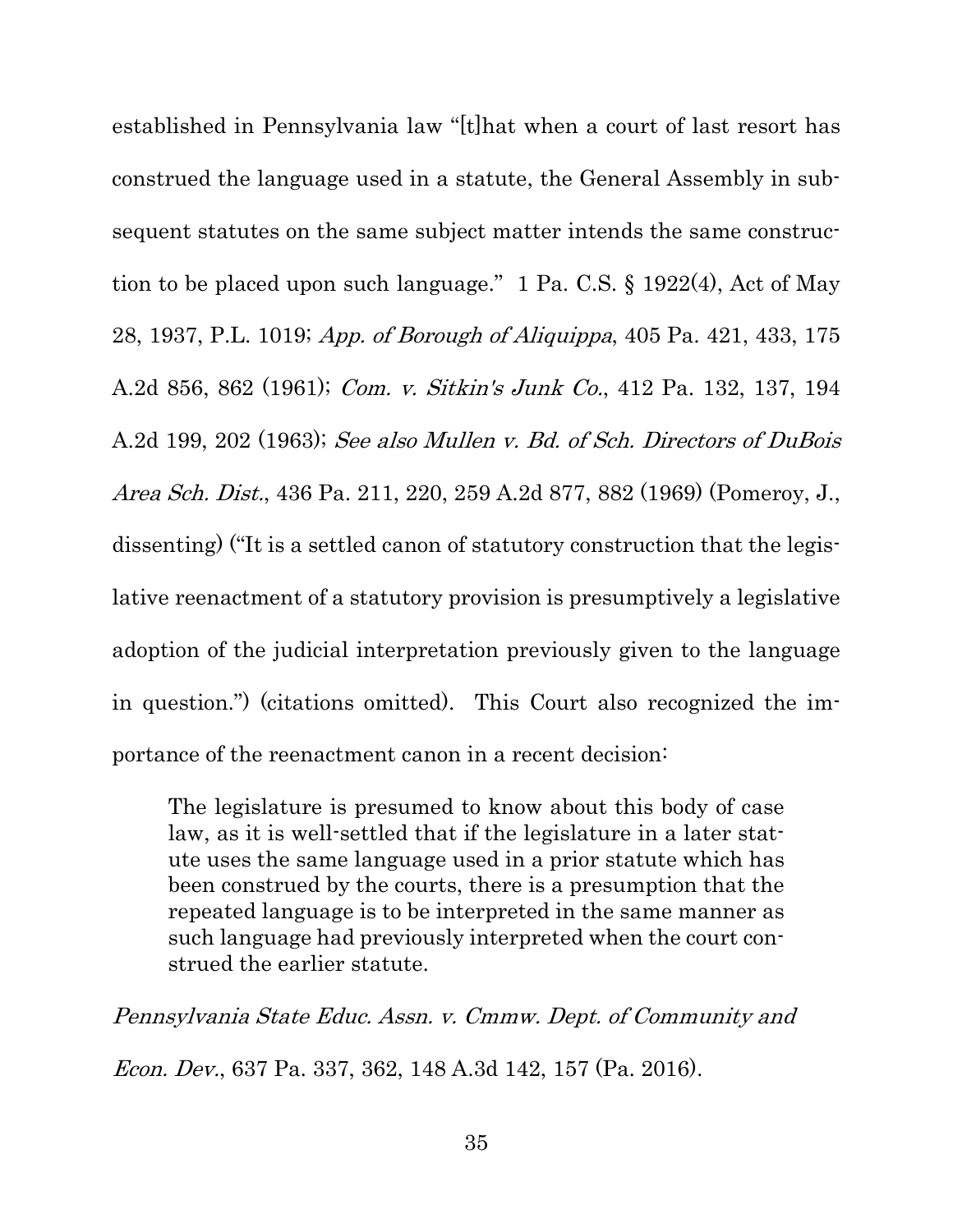As a leading scholar of statutory interpretation has explained, "If Congress or a state legislature reenacts or materially amends the statute, makes no material change in the provision that has been interpreted, and leaves the precedent in place, courts are, properly, more reluctant to reconsider the underlying precedent." WILLIAM N. ESKRIDGE, JR., INTER-PRETING LAW 177 (2016). See also, e.g., Pierce v. Underwood, 457 U.S. 552 (1988); BRYAN A. GARNER ET AL., THE LAW OF JUDICIAL PRECEDENT 346 (2016); ANTONIN SCALIA & BRYAN A. GARNER, READING LAW: THE IN-TERPRETATION OF LEGAL TEXTS 322-26 (2012). Cf, e.g., Lorillard v. Pons, 434 U.S. 575, 582 (1978) (holding that when Congress used the Fair Labor Standards Act as a template to create the Age Discrimination in Employment Act, the "selectivity that Congress exhibited in incorporating provisions and in modifying certain FLSA practices strongly suggests that but for those changes Congress expressly made, it intended to incorporate fully the remedies and procedures of the FLSA"). The "rule of law (continuity)" reasons justifying the reenactment/prior-construction canon, ESKRIDGE, supra, at 178, apply at least as strongly in constitu-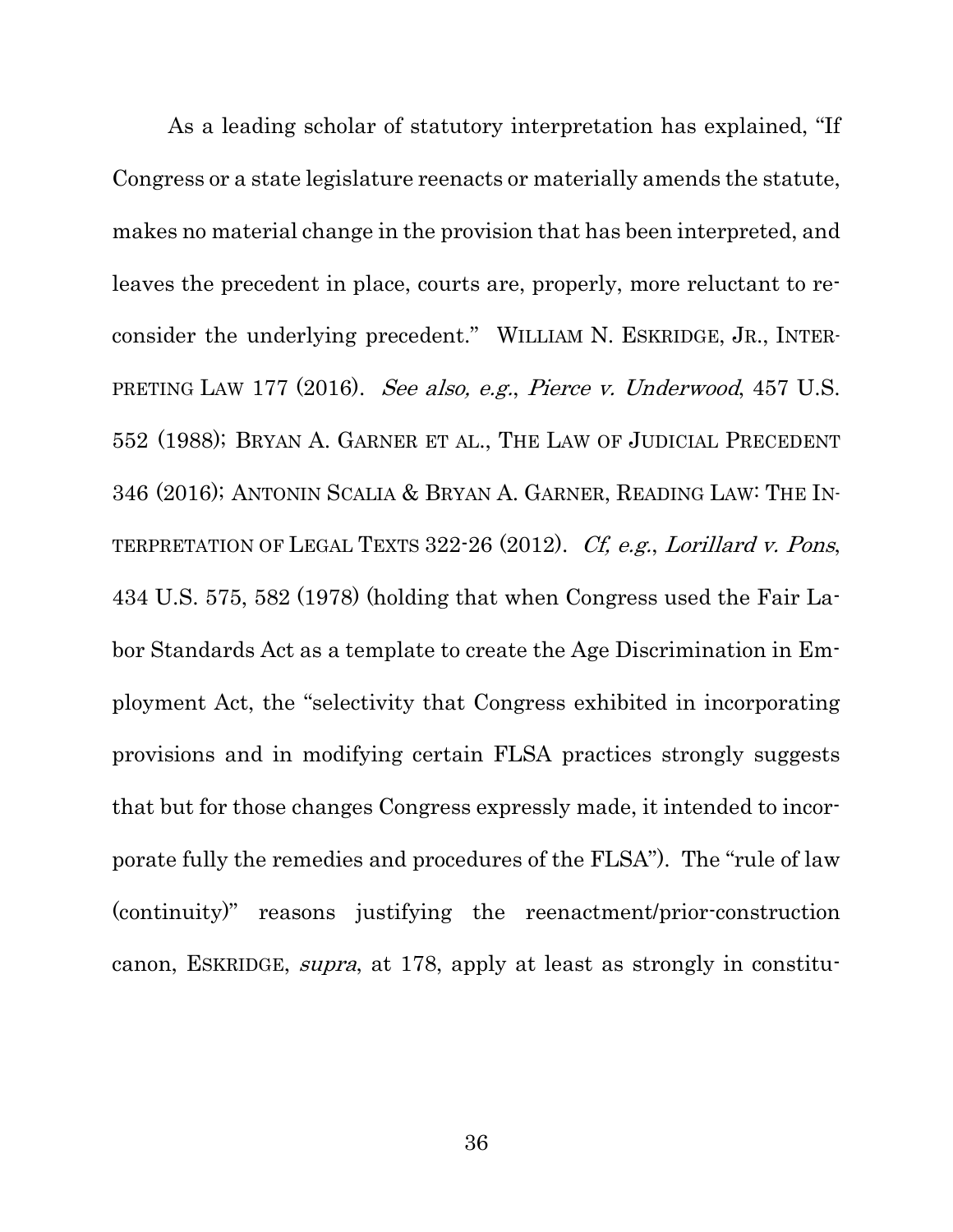tional as in statutory interpretation, because overruling this Court's interpretation of Article VII, § 1 would upset the expectations not merely of the people's representatives, but of the people themselves.

The fourth problem with Appellants' interpretation is that it is refuted by the subsequent history, particularly the 1985 amendment, which extended absentee voting for religious observance and election day duties. As the Commonwealth Court correctly reasoned, "Section 14 established the rules of absentee voting as both a floor and a ceiling. Were it exclusively a floor, then the 1985 pending constitutional amendment . .. was unnecessary." McLinko at \*17.

In sum, § 14 provides four limited exceptions to § 1's requirement that votes be cast in person. The enumeration of a limited number of specific exceptions undercuts Appellants' argument that the General Assembly may provide for absentee voting in circumstances where those exceptions do not apply.

#### <span id="page-45-0"></span>D. ARTICLE VII, § 4 NEITHER EXPANDS NOR SUPERSEDES § 1 OR § 14.

Article VII, § 4 provides: "All elections by the citizens shall be by ballot or by such other method as may be prescribed by law: Provided, That secrecy in voting be preserved." PA. CONST. art. VII, § 4.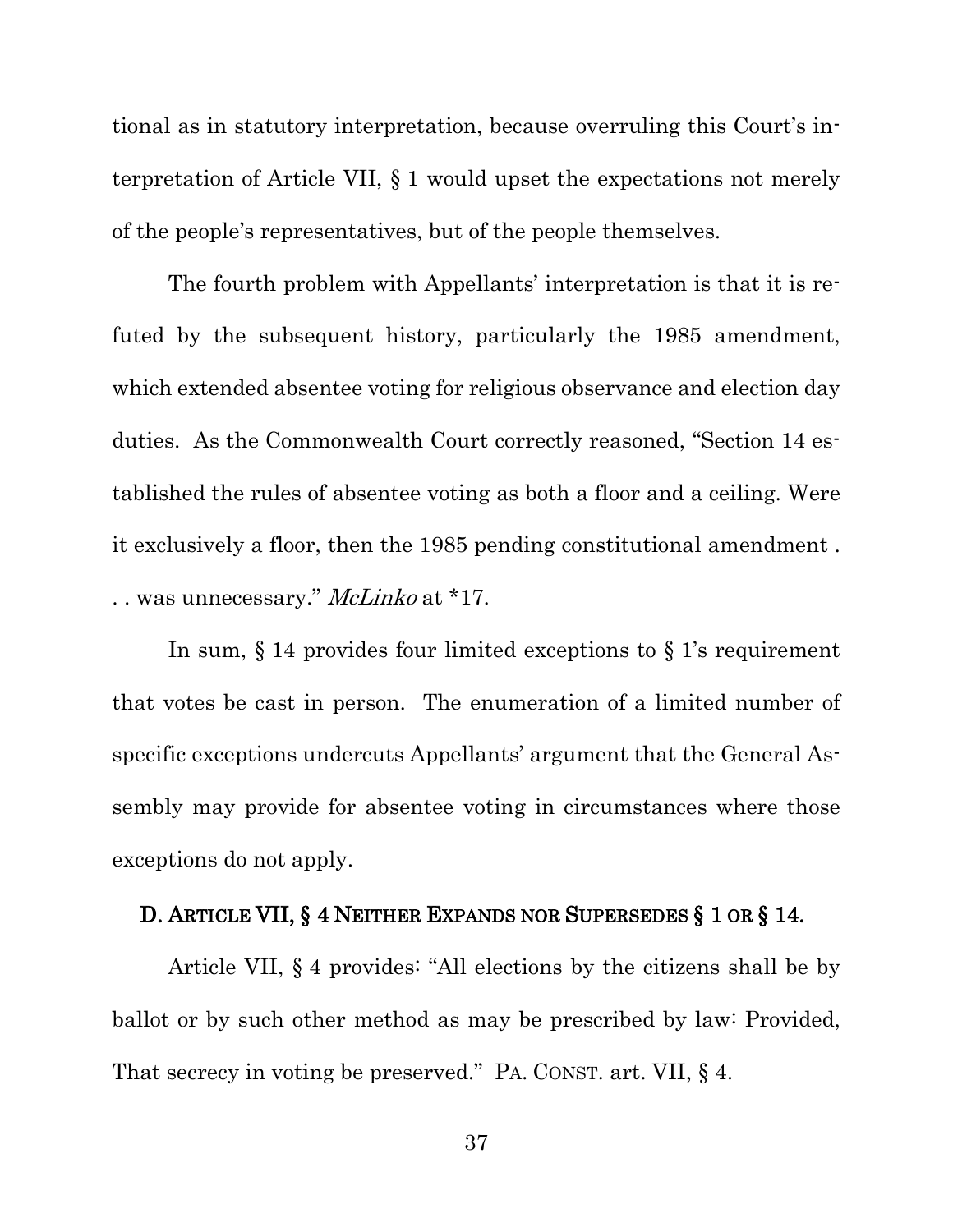Contrary to Appellants' argument, § 4 does not grant the General Assembly unlimited authority to prescribe election procedures. Rather, the plain text of  $\S$  4 – "by ballot or by such other method," such as voting machines – concerns the *medium* by which voters may indicate their selections. Section 4 no more permits the General Assembly to alter § 1's in-person voting requirement than it permits the General Assembly to alter the years in which elections should be held for various offices. For these reasons, this Court should affirm.

### 1. The Limited Scope of Article VII, § 4 Precludes Appellants' Argument that it Gave the Legislature Power to Enact Act 77.

<span id="page-46-0"></span>When  $\S 4$  is read *in pari materia* with  $\S 14$ , the limited scope of  $\S 4$ is even more apparent. Were Appellants' revisionist reading of § 4 adopted, there would be no purpose to  $\S 14$ . Section 14 is on its face a description of the General Assembly's authority to legislate concerning absentee voting. Section 14 begins "[t]he Legislature shall, by general law, provide a manner in which, and the time and place at which" certain qualified electors can vote absentee. PA. CONST. art. VII, § 14. If § 4 is a general grant of authority to regulate the methods of conducting elections, including authorizing universal use of absentee ballots, then there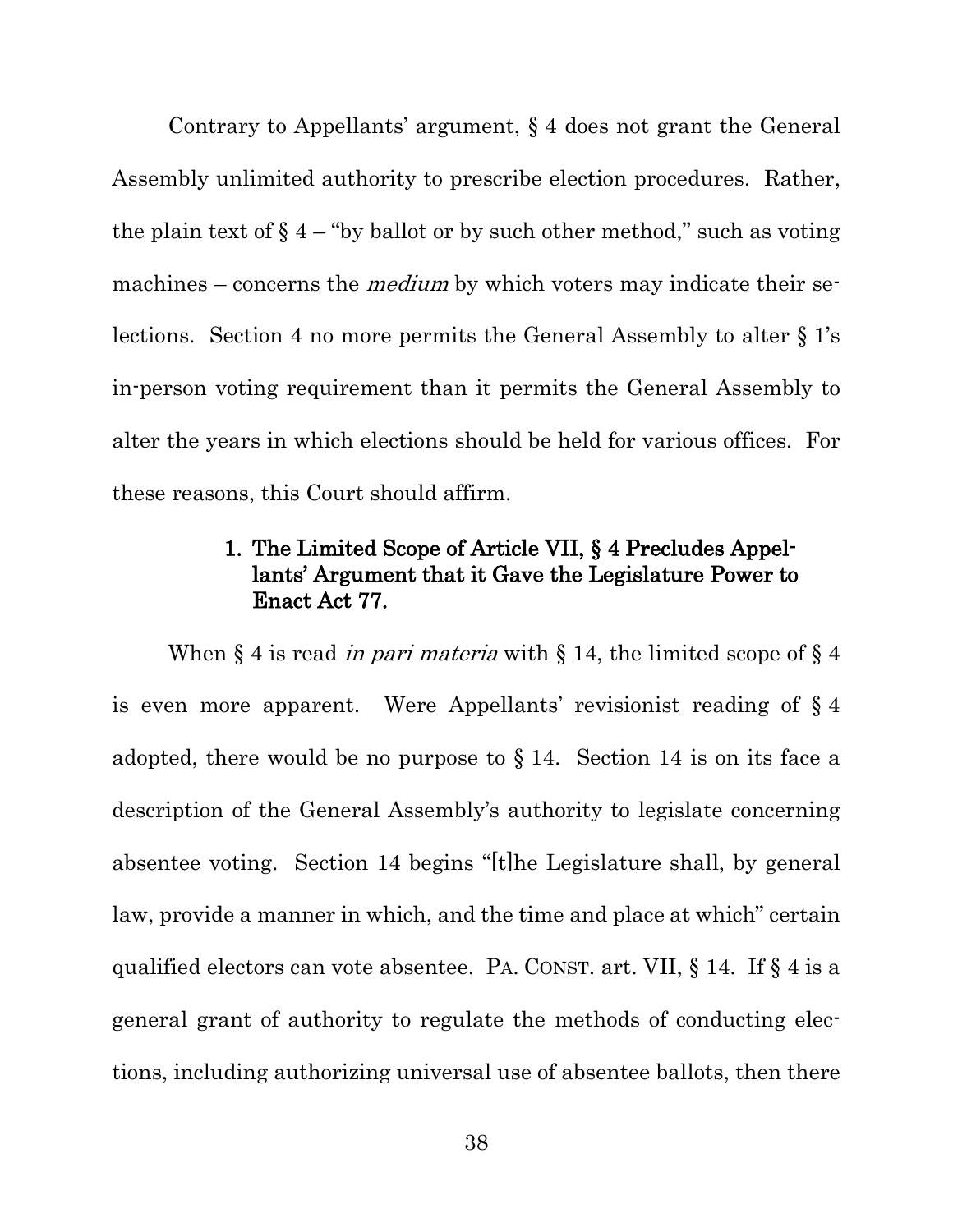would be no point to the grant of specific authority on the same subject in § 14. The original text of § 14 stated that the Legislature "may" confer absentee voting rights on those whose disability or illness would render them incapable of voting in person on election day. See Joint Resolution No.1, 1957, P.L. 1019. If Article VII, § 4 already granted the General Assembly that authority, as Appellants argue, then there was no reason for the people to again confer that authority on the General Assembly a second time. The logical reason § 14 originally stated that the Legislature "may" authorize certain people to vote absentee was because the Legislature never had the authority to do it in the first place.

It is a canon of interpretation that specific controls the general (generalia specialibus non derogant). In re Borough of Downingtown, 639 Pa. 673, 716, 161 A.3d 844, 871 (2017) ("the more specific statute governs the general one.") Accordingly, even if § 4 gave the General Assembly authority to legislate as to more than the medium of recording votes, that authority could not include making exceptions to the in-person-voting requirement because it would have to yield to § 14's more specific manner of addressing the same issue. Whereas one can hardly imagine a more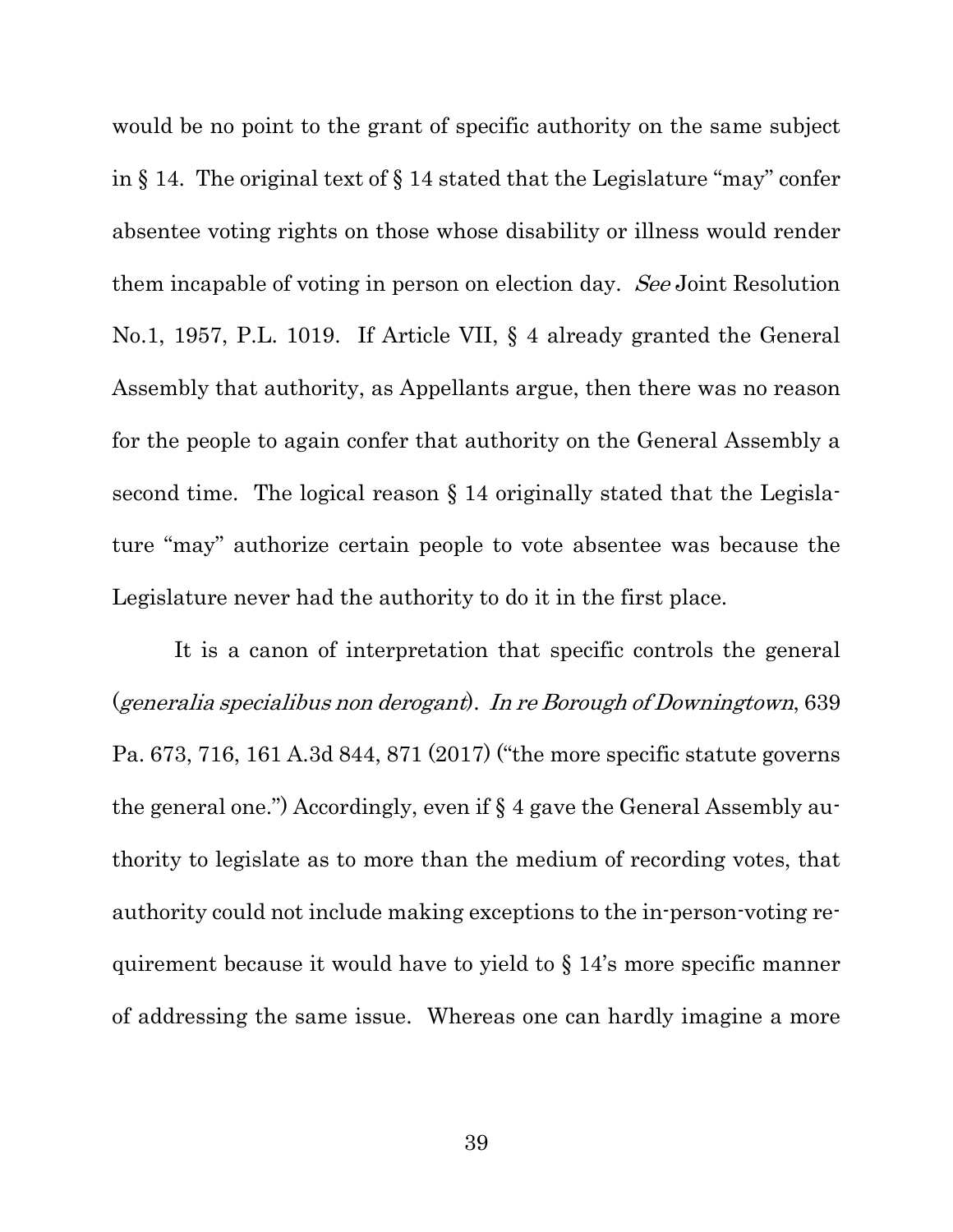general term than  $\S$  4's "manner,"<sup>[10](#page-48-0)</sup>  $\S$  14's language creates the four specific exceptions for voters who cannot come to the polling place because of their absence from the municipality, illness/disability, religious obligations, or election-day duties.

As described above, Appellants seek to attribute significance to the 1967 change in § 14 from "may" to "shall." But there is no exception to the expressio unius doctrine for lists of categories preceded by the word "shall." To the contrary, the doctrine applies fully to such texts. See, e.g., *Thompson v. Thompson*,  $\cdot$  Pa  $\cdot$ , 223 A.3d 1272 (Pa. 2020) (applying *ex*pressio unius doctrine to limit courts to a specific list of punishments preceded by directive "shall"). If the word "shall" were treated as setting a floor for legislative action while silently implying carte blanche authority over all other subjects, then the Legislature could by statute impose additional qualifications upon each citizen's right to vote under  $\S 1$ . But see Page v. Allen, 58 Pa. 338, 346-47 (applying expressio unius doctrine to § 1's list of voter qualifications, which is preceded by the word "shall").

<span id="page-48-0"></span><sup>&</sup>lt;sup>10</sup> In context, as noted above, § 4's reference to "by ballot or by such other manner" is not general at all. Appellants, however, would read "manner" as encompassing any number of election regulations, and making it a textbook example of the kind of general law that should be controlled by a more specific one.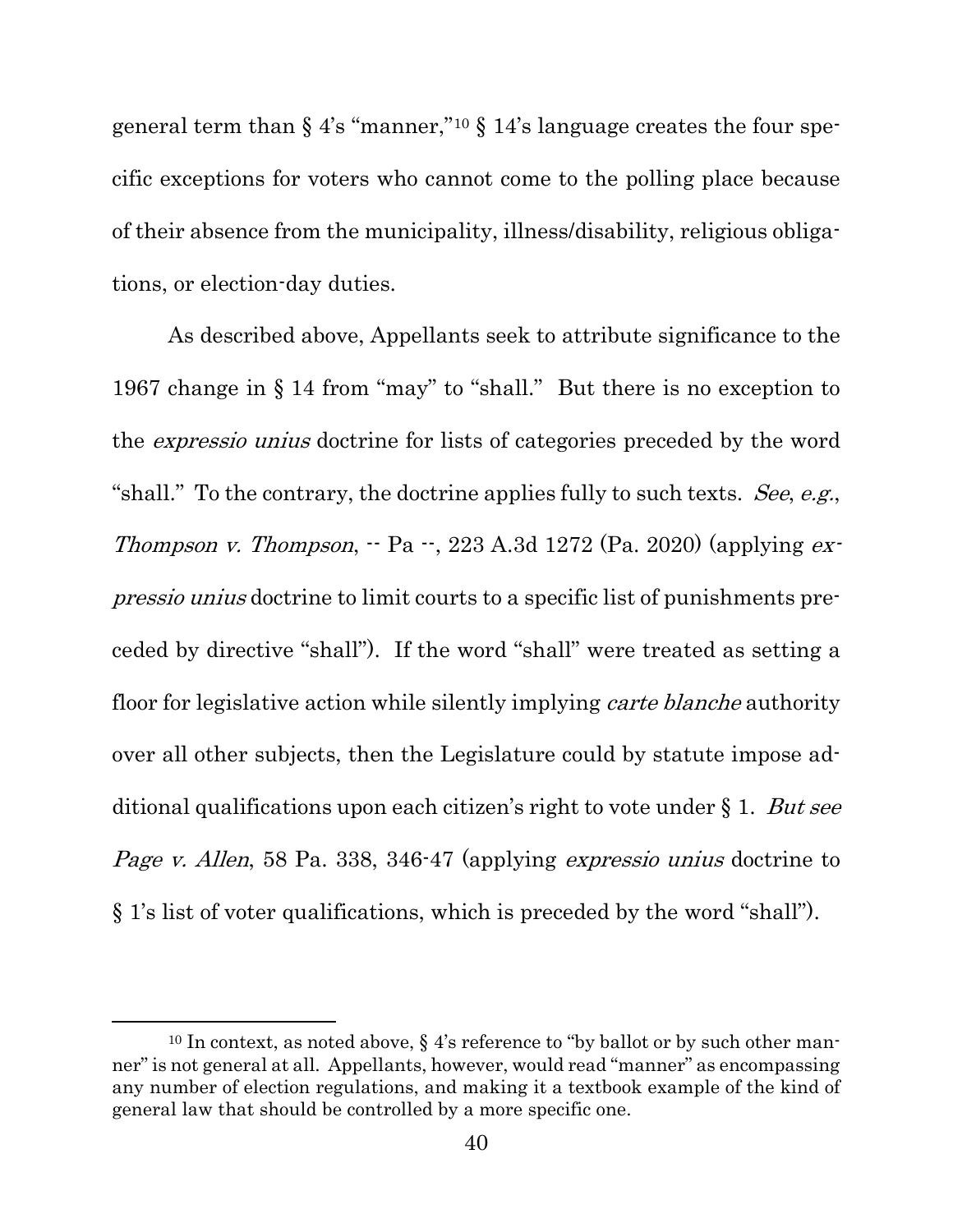#### 2. Other Structures of Provisions in Pennsylvania Constitution Do Not Support Appellants' Interpretation.

<span id="page-49-0"></span>Appellants ask the Court to read into § 14 language that is not there and that violates the established meaning of § 1. Appellants would read § 14 as stating, "The Legislature shall, by general law, provide a manner in which [the four specified categories of voters unable to reach the polls] may vote, and may further provide for absentee voting by such other voters as the Legislature shall determine." But the italicized language is not in § 14 – even though the people knew how to express such catch-all authority and did express themselves that way in other constitutional provisions. Compare, e.g., PA. CONST. art. VII, § 1 ("The Executive department of this Commonwealth shall consist of a Governor, Lieutenant Governor, Attorney General, Auditor General and Superintendent of Public Instruction and such other officers as the General Assembly may from time to time prescribe.") (emphasis added); PA. CONST. art. II, § 11 ("Each House shall have the power to determine the rules of its proceedings . . . and shall have all other powers necessary for a legislature of a free State.") (emphasis added); PA. CONST. art. V, § 1 ("The judicial power of the Commonwealth shall be vested in a unified judicial system consisting of the Supreme Court, the Superior Court, the Commonwealth Court,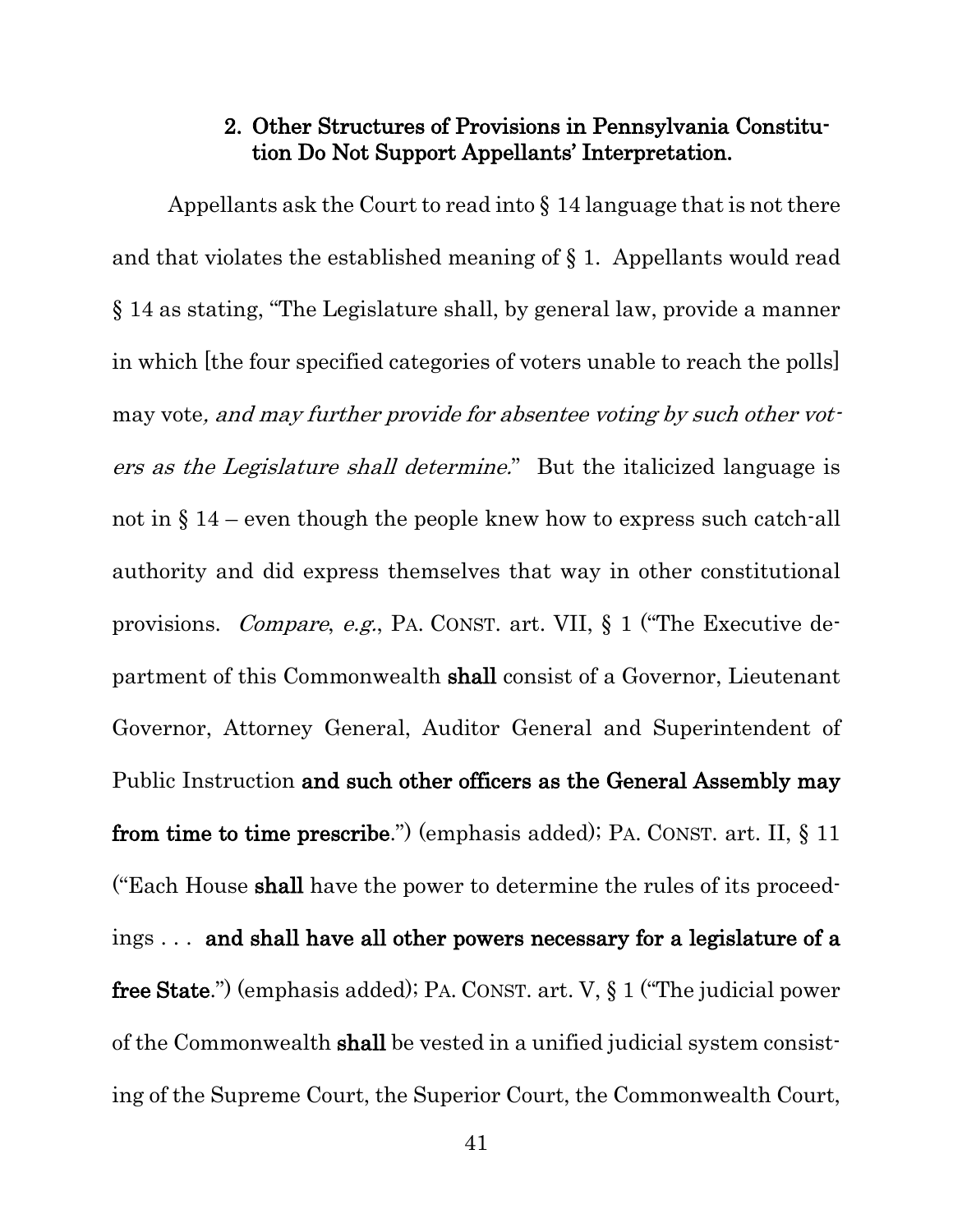courts of common pleas, community courts, municipal courts in the City of Philadelphia, such other courts as may be provided by law and justices of the peace.") (emphasis added); PA. CONST. art. IX, § 4 ("County officers shall consist of commissioners, controllers or auditors, district attorneys, public defenders, treasurers, sheriffs, registers of wills, recorders of deeds, prothonotaries, clerks of courts, and such others as may from time to time be provided by law.") (emphasis added). The conspicuous omission of catch-all language from Article VII, § 14 indicates that the General Assembly's authority to provide for absentee voting is limited to the categories of voters listed in § 14.

Moreover, as the Commonwealth Court noted, the reading pressed by Appellants would render unnecessary each of the "painstaking" amendments to  $\S 14$  that the people have made since 1901. *McLinko* at \*17 ("Each painstaking amendment to the absentee voting requirement in Section 14 was unnecessary, according to the Acting Secretary, after 1901 when Section 4 was amended."). In other words, if Appellants are correct that § 4 gives the General Assembly power to extend mail-in voting to any group of voters it wished, it would have been unnecessary to amend § 14 to say, as the people did in 1985, that the General Assembly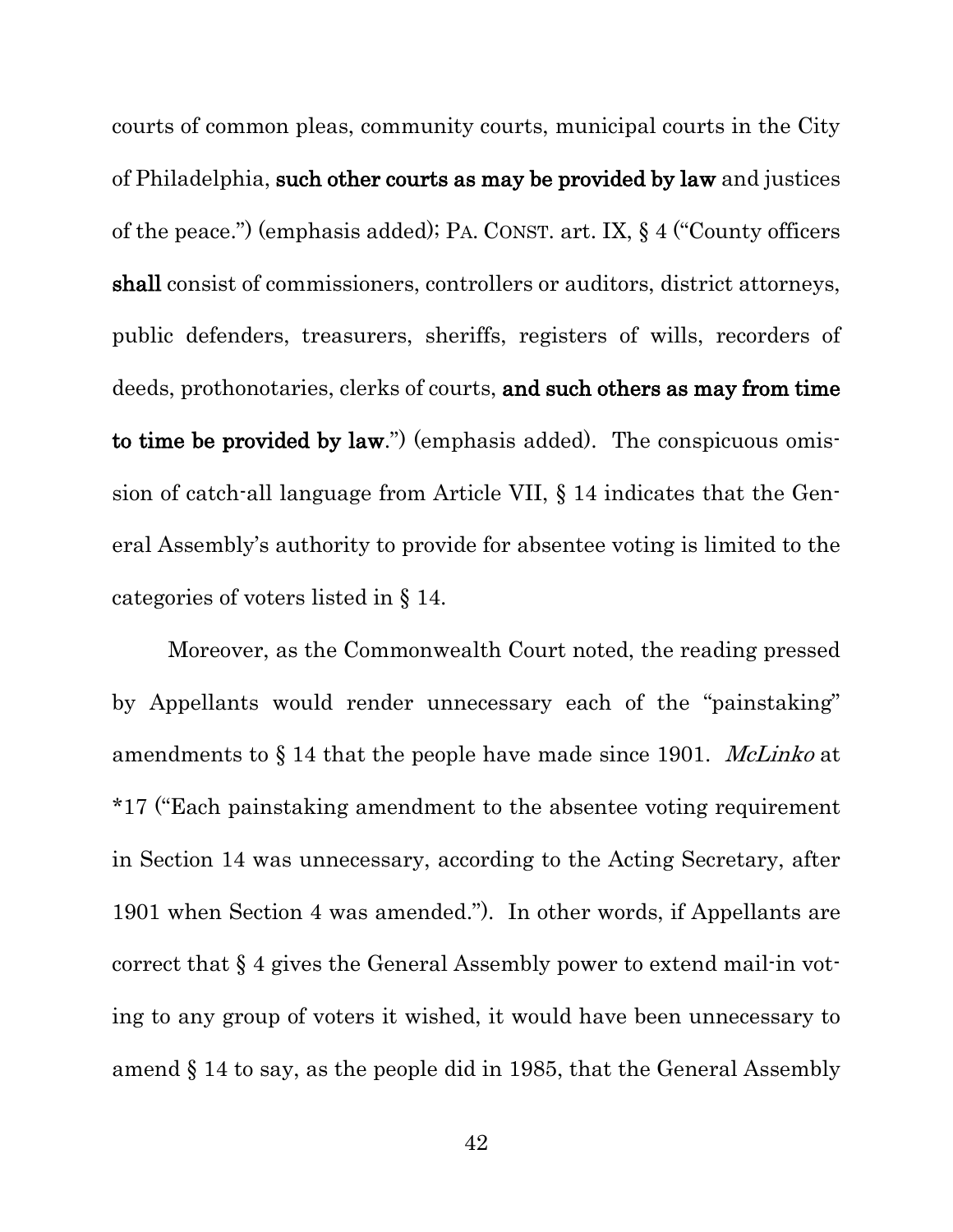may provide for absentee voting for people who could not go to the polls because of a religious obligation or election-day duties.

Section 4 was in the Constitution when the Court decided Lancaster City. Had § 4 given the General Assembly authority to extend absentee voting to whichever voters it desired, that case would have been decided the other way. Lancaster City is on all fours with the present case. It involved the same issue and interpreted the same constitutional language that is at issue here. It considered and rejected arguments analogous to those offered by Appellants here. All the Court needs to do to decide the present case is to apply its precedent, which holds unambiguously that the Pennsylvania Constitution requires in-person voting unless a specific exception in the Constitution applies.

### 3. Article VII, § 6 Does Not Avail Appellants' Argument that § 4 Gives the Legislature Power to Enact Act 77.

<span id="page-51-0"></span>Notwithstanding Judge Wojcik's opinion concurring in part and dissenting in part in *McLinko* ("dissent"), Article VII,  $\S 6$  is not to the contrary. The dissent reasons that "if the provisions of article VII, section 4 are limited to the use of voting machines, as the Majority suggests, there was absolutely no need to amend article VII, section 6 to provide for the use of such machines at the option of local municipalities." McLinko, at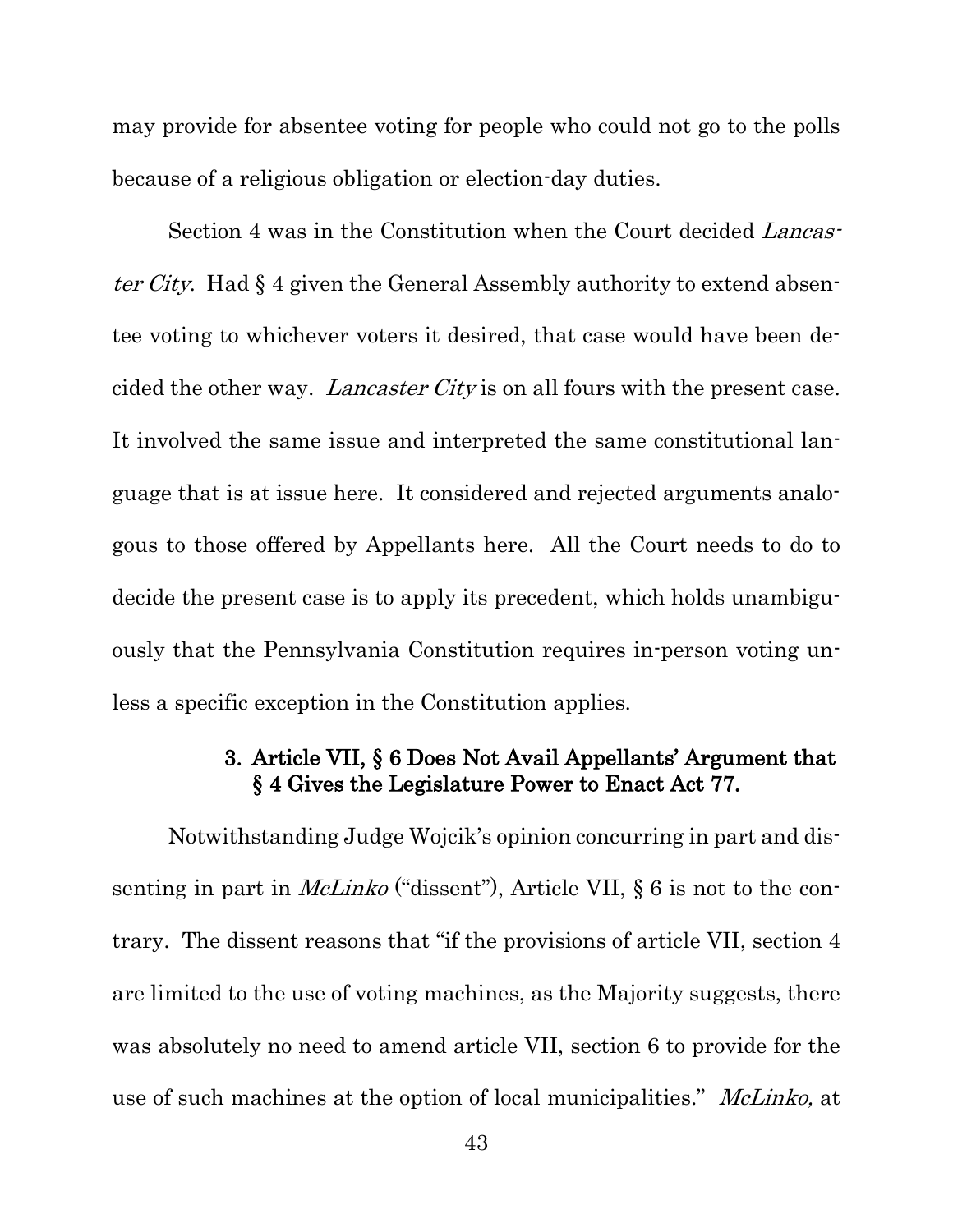\*29 (Wojcik, J., concurring in part and dissenting in part). There was, however, such a need – one apparent from the face of  $\S 6$ . That section establishes a requirement that election laws be uniform across the Commonwealth: "All laws regulating the holding of elections by the citizens, or for the registration of electors, shall be uniform throughout the State." See PA. CONST. art. VII, § 6. Section 6 goes on to prescribe certain exceptions to this requirement:

. . . except further, that the General Assembly shall, by general law, permit the use of voting machines, or other mechanical devices for registering or recording and computing the vote, at all elections or primaries, in any county, city, borough, incorporated town or township of the Commonwealth, at the option of the electors of such county, city, borough, incorporated town or township, without being obliged to require the use of such voting machines or mechanical devices in any other county, city, borough, incorporated town or township, under such regulations with reference thereto as the General Assembly may from time to time prescribe.

The natural and plain meaning of § 6 is that the Legislature shall permit – and local governments may purchase and use – different voting equipment in different parts of the Commonwealth, notwithstanding the general requirement of uniform election laws.

This understanding is entirely consistent with  $\S 4$ , which was adopted before § 6. Section 4 merely states that the elections shall be by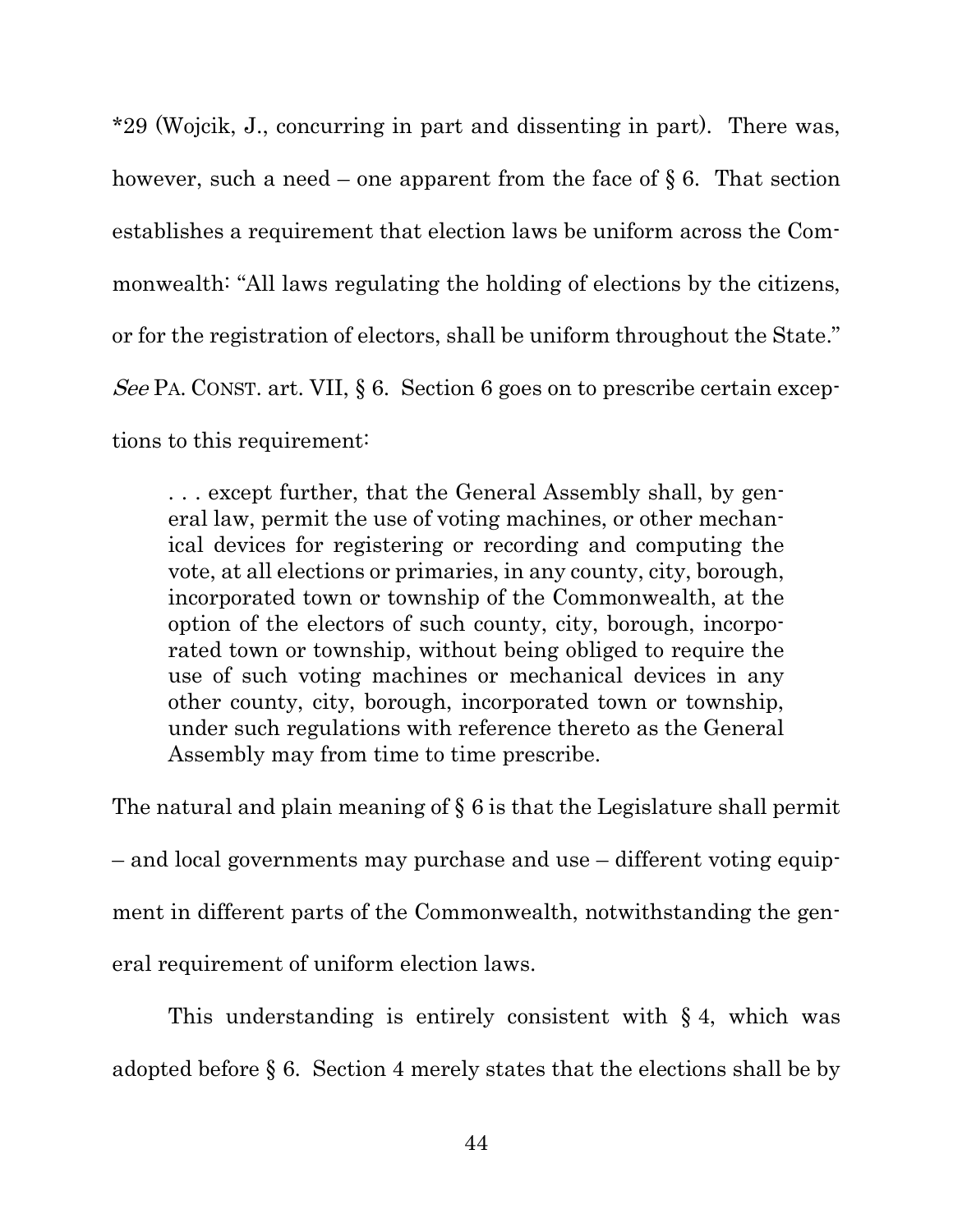secret paper ballot or an alternative mechanism prescribed by law for recording voters' choices. It is silent as to whether that method must be the same across the Commonwealth, or whether different methods can be used in different places. Section 6 speaks to this silence by prohibiting disuniformity in election laws as a general matter, but by permitting different municipalities to use different methods of recording votes. Accordingly, § 6 can and should be read in harmony with § 4.

Section 4 is not an all-encompassing grant of authority. The original meaning of the text, as well as the past 120 years of practice, confirm that § 4 is limited to allowing voters to indicate their preferences through media other than paper ballots. Accordingly, § 4 neither expands nor supersedes the authority and restrictions in §§ 1 and 14.

Act 77 is fundamentally incompatible with the text and history of the Pennsylvania Constitution and is therefore void ab initio. Act 77 is not the first time the General Assembly has chaffed at its constitutional restraints, and it undoubtedly will not be the last. However, there is a proper way forward if the people of Pennsylvania believe that universal mail-in voting is sound policy: amending the Constitution.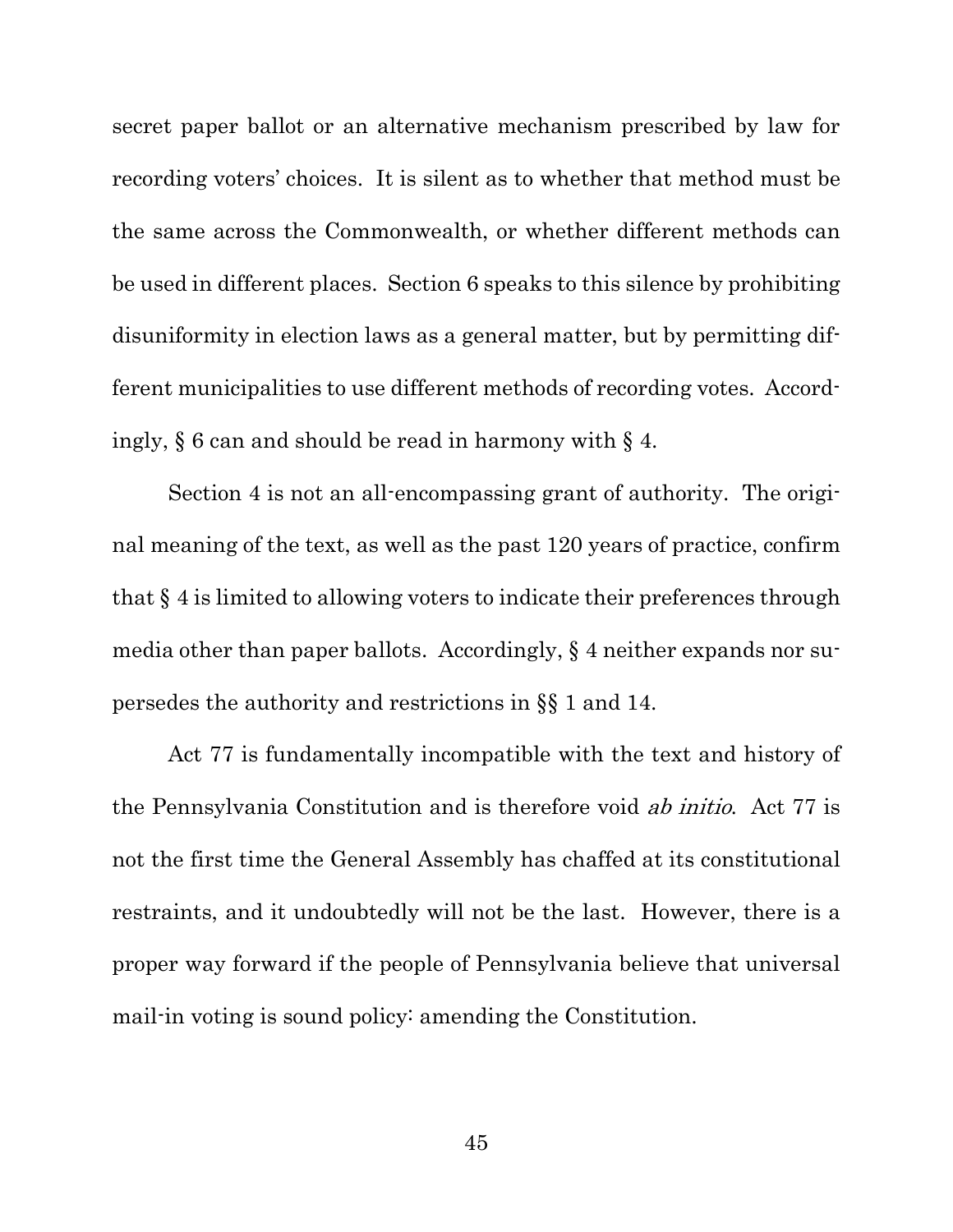#### <span id="page-54-0"></span>II. THE COMMONWEALTH COURT PROPERLY EXERCISED JURISDICTION OVER APPELLEES' CLAIMS

Appellants argue that the General Assembly insulated Act 77 from all constitutional challenges brought more than 180 days after its effective date. But, as the Commonwealth Court unanimously held, § 13 of Act 77 provides for a 180-day period during which this Court has exclusive jurisdiction to hear challenges, but after that time original jurisdiction reverts to Commonwealth Court, per 42 Pa. C.S.  $\S 761(a)(1)$ . McLinko, at \*23. If Appellants were correct that Act 77 imposed a 180day statute of limitations on constitutional challenges, that limit would be unconstitutional. Either way, the Commonwealth Court's unanimous conclusion that it had jurisdiction was correct.

Section 13(2) of Act 77 provides, "[t]he Pennsylvania Supreme Court has exclusive jurisdiction to hear a challenge to or to render a declaratory judgment concerning the constitutionality of" portions of Act 77, including the mail-in-voting provisions. See Act 77 § 13(2). Section 13(3) of Act 77 then states that "[a]n action under paragraph (2) must be commenced within 180 days of the effective date of this section."

As the Commonwealth Court unanimously held, and as this Court implicitly held (albeit *per curiam*) in *Delisle v. Boockvar*, 234 A.3d 410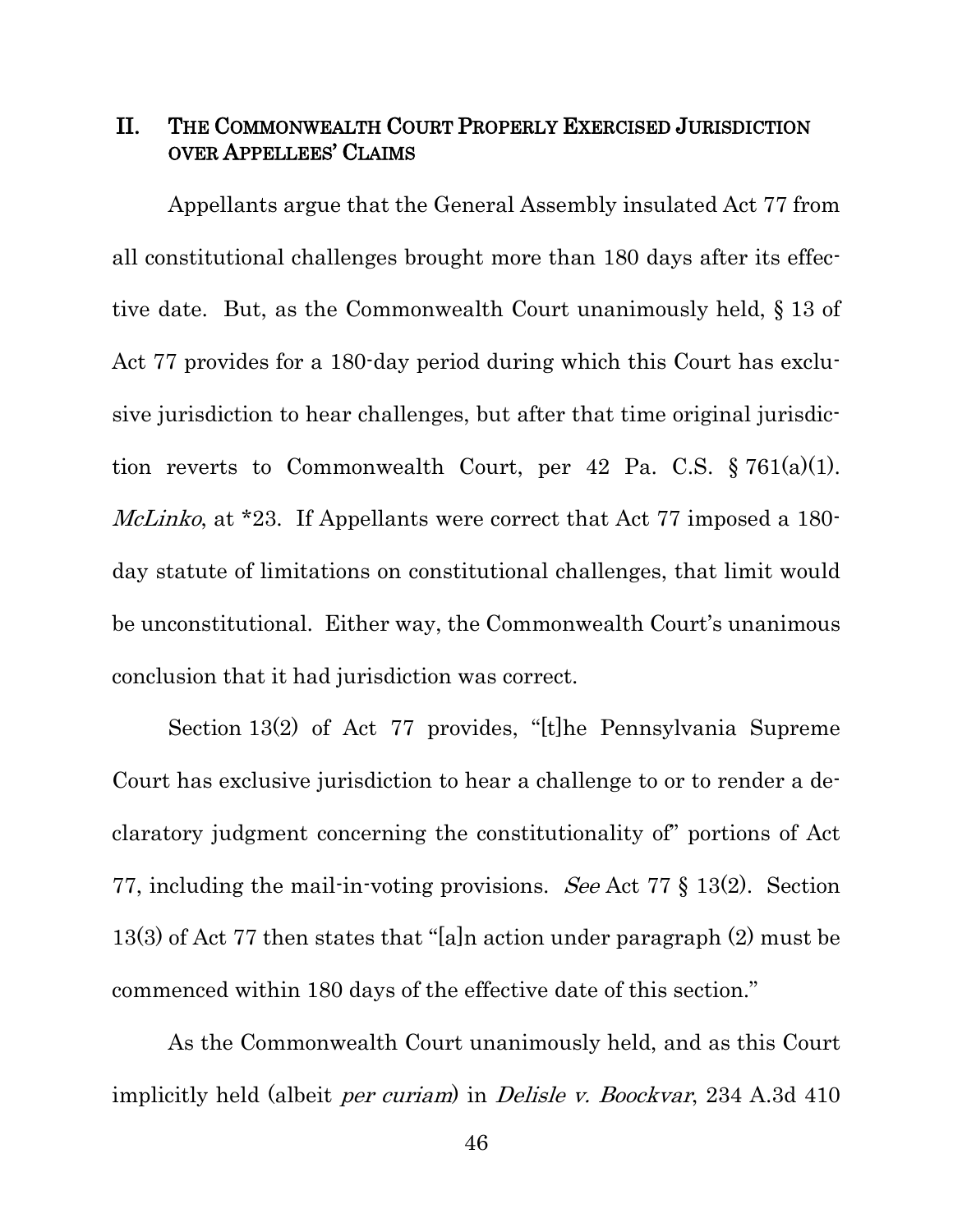(Pa. 2020), Act 77 establishes a 180-day window of exclusive jurisdiction for this Court to hear challenges to Act 77. McLinko, at \*23. After that 180-day period, the usual jurisdictional rules apply, and the Commonwealth Court has jurisdiction over constitutional challenges under 42 Pa. Cons. Stat. § 761(a)(1). *Delisle*, 234 A.3d at 411 (Wecht, J., concurring) ("I join the Court's decision to transfer the Petition for Review to the Commonwealth Court for disposition. The statute that conferred exclusive original jurisdiction upon this Court to hear constitutional challenges revoked that jurisdiction at the expiration of 180 days. . .").

In *Delisle*, this Court determined that a Petition for Review of Act 77 was outside of the 180-day window for exclusive jurisdiction and, for that reason, transferred the matter to the Commonwealth Court. Delisle, 234 A.3d at 411 (*per curiam*) ("The case is immediately transferred to the Commonwealth Court."). If § 13 of Act 77 were a statute of limitations, this Court would have dismissed the case, not transferred it. Thus, as the Commonwealth Court unanimously determined, "[t]his provision addresses subject matter jurisdiction and does not state a statute of limitations." *McLinko* at \*24.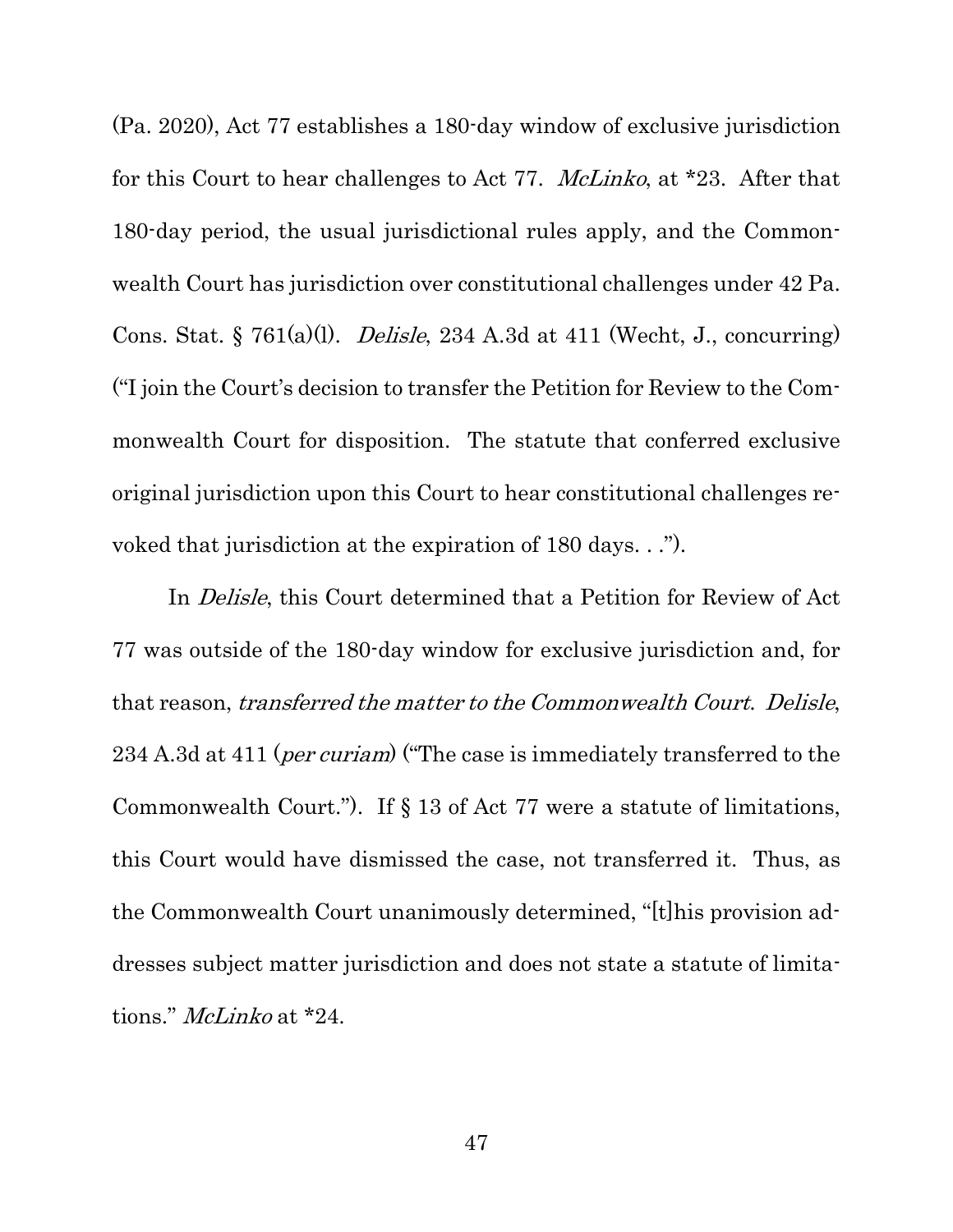Non-precedential opinions are justified for cases involving the application of clearly established law to facts. In such circumstances, a court may not wish to give a complete recitation of the facts on which the outcome depends, and therefore reliance on the court's opinion could be misleading. See Hart v. Massanari, 266 F.3d 1155 (9th Cir. 2001). That rationale applies to fact-dependent issues, such as laches, but has no applicability to pure questions of law, as in *Delisle*. Issuing non-precedential opinions to resolve purely legal disputes cannot be justified on any other basis than that the court wishes to be free to reconsider its rulings without the constraint of *stare decisis*. That "justification," however, is little different from an invitation to arbitrary judicial decision-making, violating the basic principle that like cases should be treated alike. Accordingly, per curiam decisions on pure questions of law should be granted stare decisis effect.

Appellants' interpretation of § 13 of Act 77 would render the provision unconstitutional because the General Assembly may not insulate its statutes from judicial review. "The idea that any legislature . . . can conclusively determine for the people and for the courts that what it enacts in the form of law, or what it authorizes its agents to do, is consistent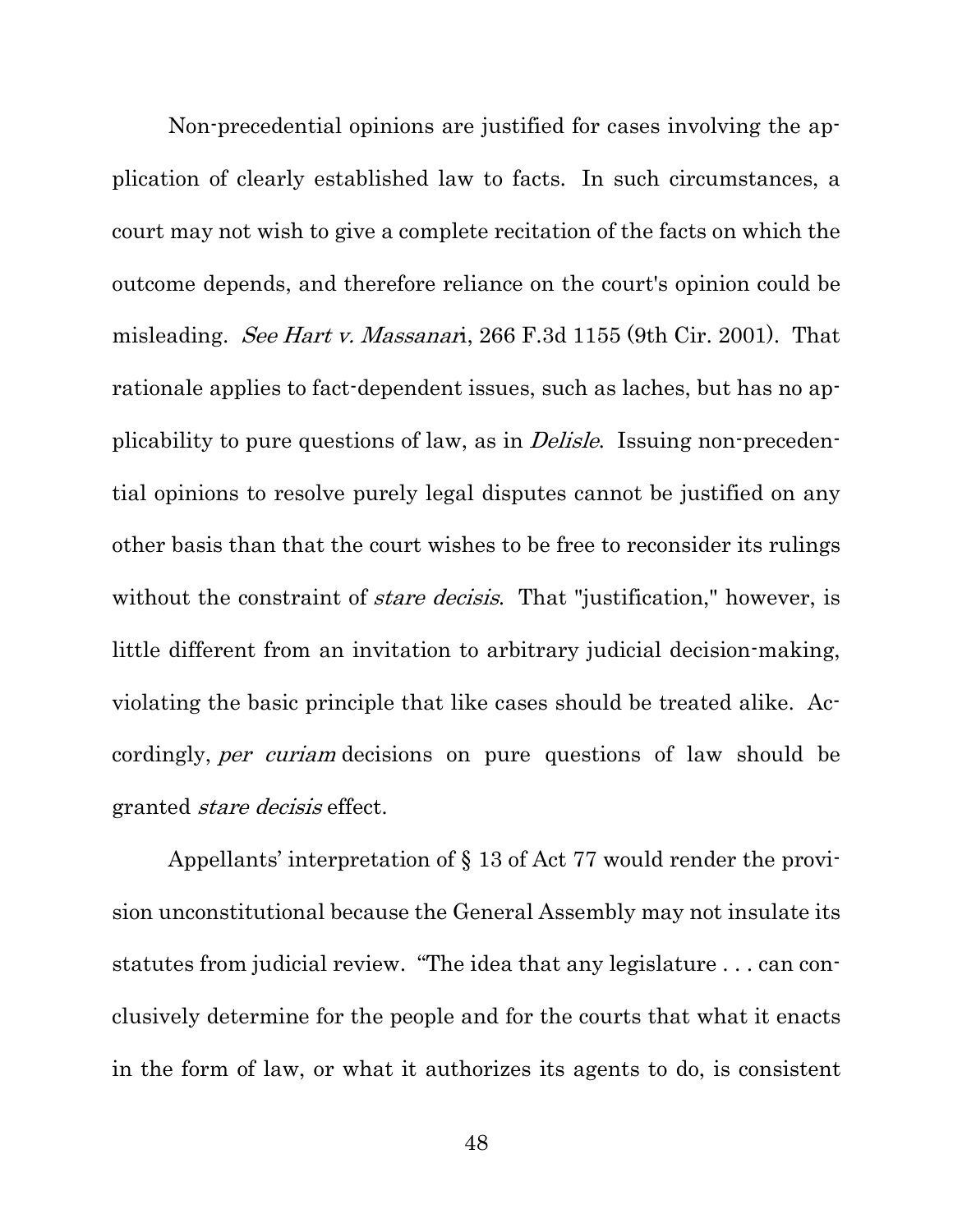with the fundamental law, is in opposition to the theory of our institutions." William Penn School District v. Pa. Dep't. of Educ., 624 Pa. 236, 276, 170 A.3d 414, 438 (2017) (quoting Smyth v. Ames, 169 U.S. 466, 527 (1898)). Legislatures may not strip courts of jurisdiction as a way of preventing them from striking down unconstitutional laws. See United States v. Klein, 80 U.S. 128, 147 (1872) (striking down a law that deprived the Supreme Court of jurisdiction over certain cases where "its decision, in accordance with settled law, must be adverse to the government").

The General Assembly may not shield its legislation from scrutiny by the Commonwealth's judiciary. "It is settled beyond peradventure that constitutional promises must be kept," and "the separation of powers in our tripartite system of government typically depends upon judicial review to check acts or omissions by the other branches in derogation of constitutional requirements." William Penn, 624 Pa. at 243, 85 A.2d at 440; Robinson Twp., Wash. Cty. v. Commonwealth, 623 Pa. 564, 606, 83 A.3d 901, 927 (2013) ("[I]t is the province of the Judiciary to determine whether the Constitution or laws of the Commonwealth require or prohibit the performance of certain acts.").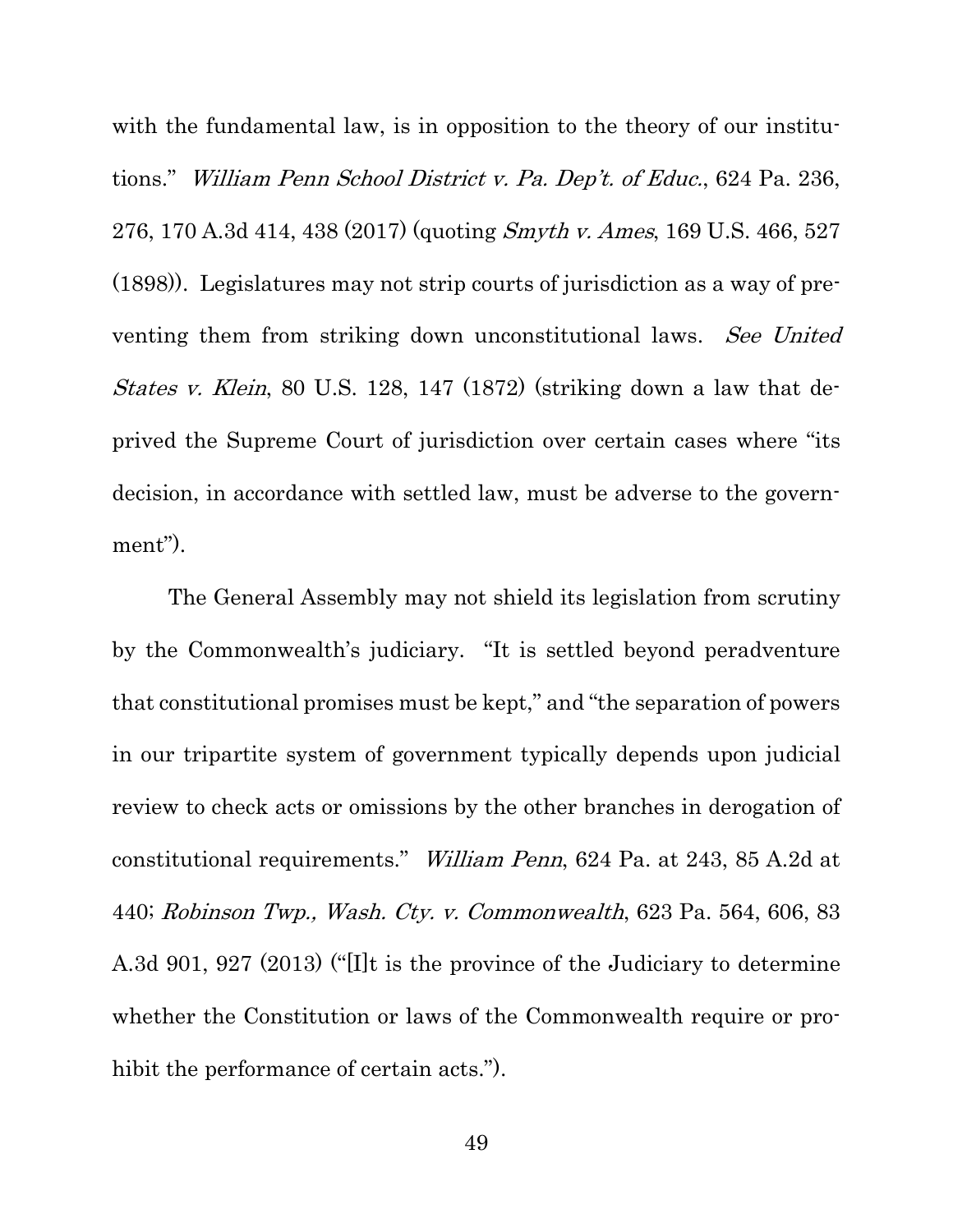These conclusions follow from the principle that unconstitutional legislative actions are void ab initio. Glen-Gery Corp. v. Zoning Hearing Bd. of Dover Township, 589 Pa. 135, 907 A.2d 1033 (2006). Under the void-ab-initio doctrine, "a statute held unconstitutional is considered void in its entirety and inoperative as if it had no existence from the time of its enactment." Id. at 143 (quoting Erica Frohman Plave, The Phenomenon of Antique Laws: Can a State Revive Old Abortion Laws in a New Era?, 58 Geo. Wash. L. Rev. 111 (1990)). The doctrine can be traced to the principles relied upon in *Marbury*, where Chief Justice Marshall held that "a law repugnant to the constitution is void." *Glen-Gery*, 589 Pa. at 143, 907 A.2d at 1037 (quoting Plave, in turn quoting Marbury, 5 U.S. at 180). See also Norton v. Shelby County, 118 U.S. 425 (1886). If a statute is held void in its entirety, then any provisions purporting to shield it from judicial review are void as well and they are inoperative.

At the very least, the General Assembly's attempt to insulate an unconstitutional statute from constitutional challenge raises a serious constitutional question. And the well-established constitutional-avoidance canon directs courts to adopt any "tenable" interpretation of a stat-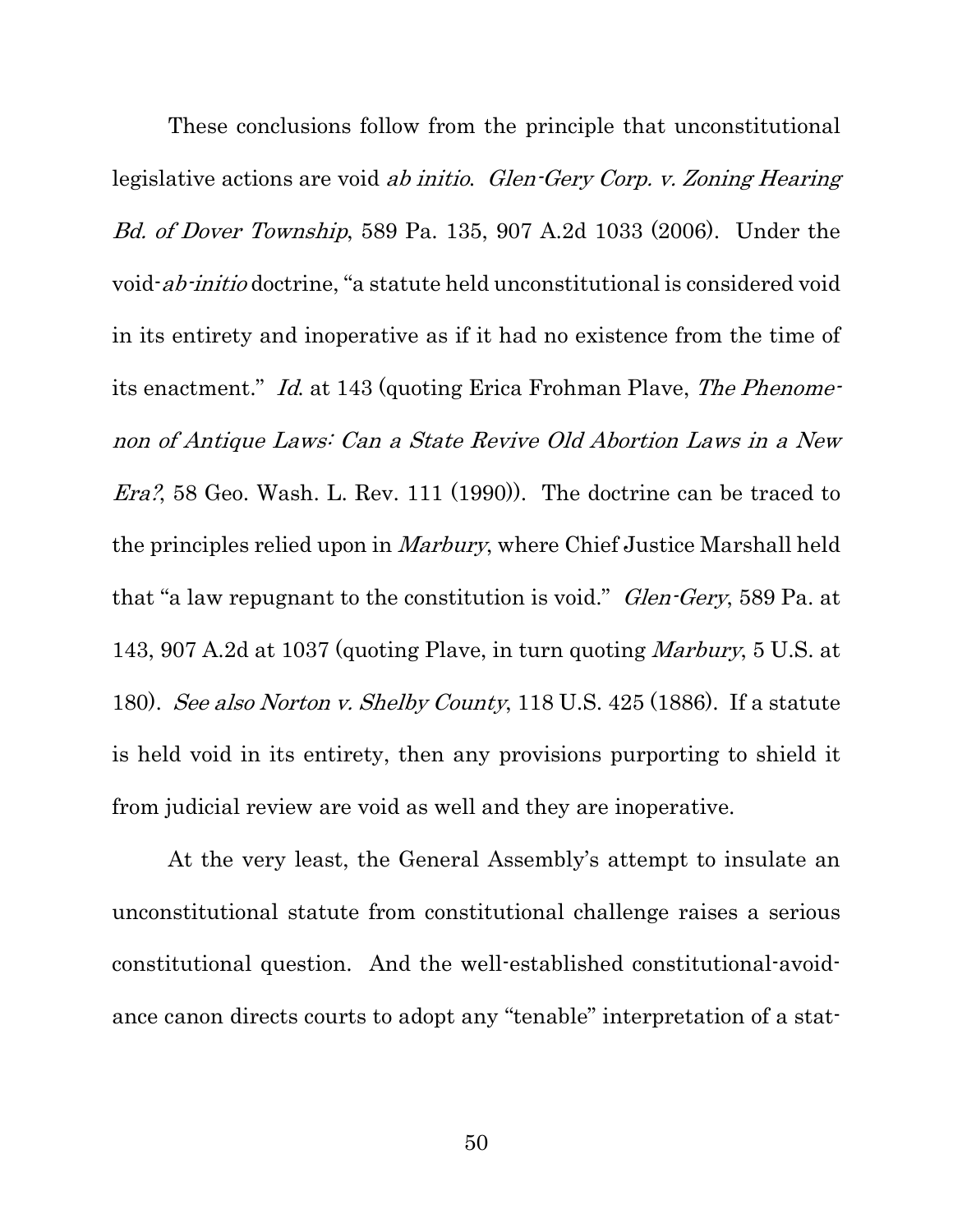ute, if doing so would avoid the necessity of deciding serious constitutional questions. Commonwealth v. Monumental Props., Inc., 459 Pa. 450, 329 A.2d 812, 827 (1974) ("We reach a constitutional challenge only when we find no tenable interpretation of the statute in question that obviates the necessity of doing so."). See, e.g., 1 Pa. C.S. § 1922; Webster v. Doe, 486 U.S. 592, 603 (1988) (interpreting a statute to allow judicial review of constitutional claims because depriving courts of the ability to review such claims would raise a serious constitutional question); NLRB v. Catholic Bishops of Chicago, 440 U.S. 490, 500 (1979); United States ex rel. Attorney General v. Delaware & Hudson Co., 213 U.S. 366, 408 (1909); Commonwealth v. Herman, 639 Pa. 466, 495, 161 A.3d 194, 212 (2017); MCI WorldCom, Inc. v. Pennsylvania Pub. Util. Commn., 577 Pa. 294, 311, 844 A.2d 1239, 1249–50 (2004); SCALIA & GARNER, supra, at 247-48 ("[The constitutional-doubt canon] militates against not only those interpretations that would render the statute unconstitutional but also those that would even raise serious questions of constitutionality.").

In this case, an alternative interpretation avoiding the constitutional question is not only "tenable"; it is the one that the Commonwealth Court unanimously held to be *correct*, and that this Court implicitly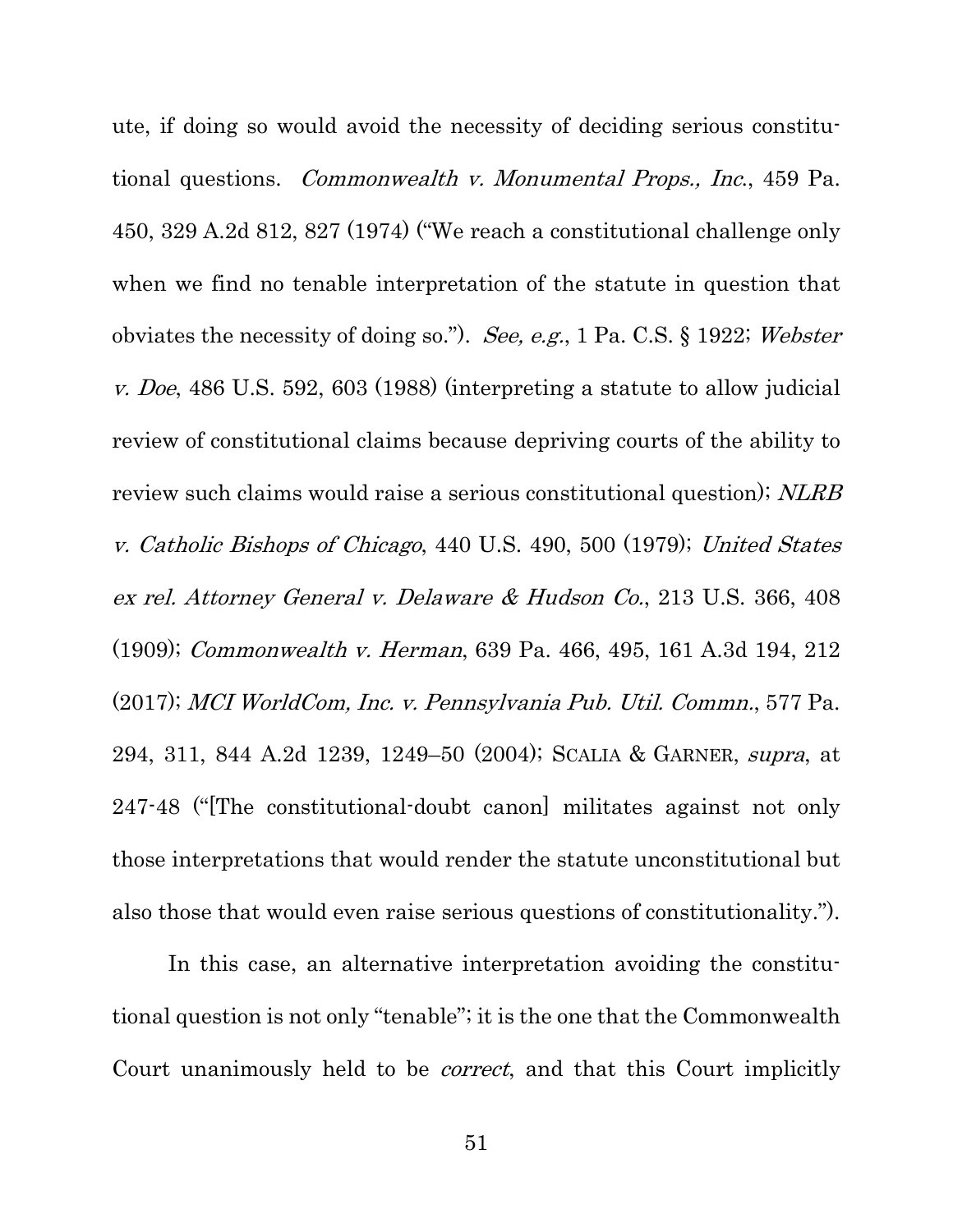adopted in *Delisle*. Thus, even if one had doubts about the meaning of § 13, the constitutional-avoidance canon should resolve those doubts in favor of permitting the Commonwealth Court to exercise jurisdiction over this case.

In the alternative, if this Court were to rule (*contra Delisle*) that § 13(2) permanently bars the Commonwealth Court from exercising jurisdiction over constitutional challenges to Act 77, this Court should strike down the 180-day limit on this Court's exclusive jurisdiction and proceed to review the merits. The void-ab-initio doctrine requires that some court have jurisdiction to hear constitutional challenges to statutes, and if the General Assembly prohibited the Commonwealth Court from exercising that jurisdiction, then there must be jurisdiction in this Court. In such a circumstance, the Court could treat the appeal as if the case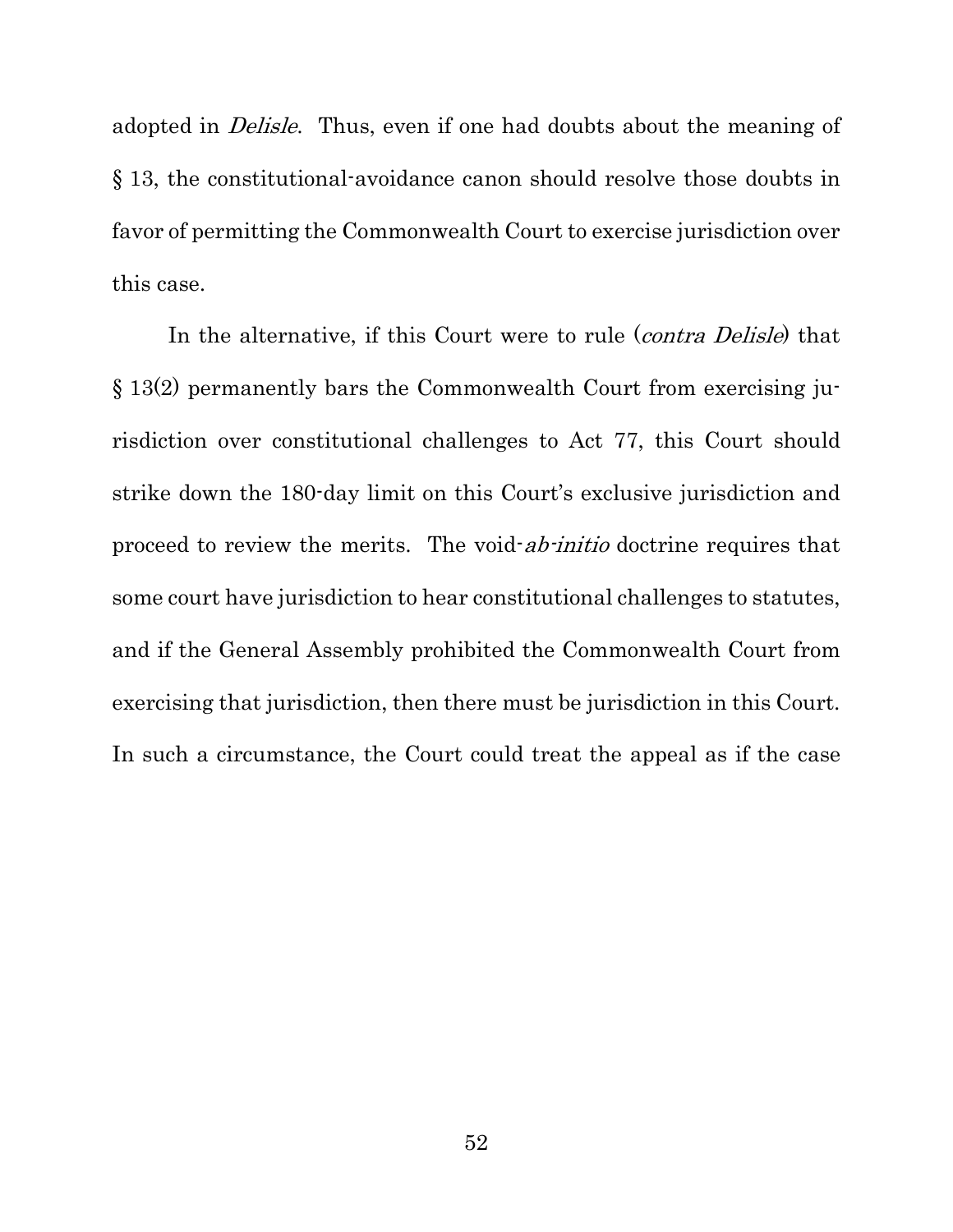has been transferred to this Court under 42 Pa. C.S. § 5103,<sup>[11](#page-61-0)</sup> which provides:

A matter which is within the exclusive jurisdiction of a court or magisterial district judge of this Commonwealth but which is commenced in any other tribunal of this Commonwealth shall be transferred by the other tribunal to the proper court or magisterial district of this Commonwealth where it shall be treated as if originally filed in the transferee court or magisterial district of this Commonwealth on the date when first filed in the other tribunal.

Just as if transferred, the appeal in this case is subject to this Court's de novo review for questions of law. This Court could look to the Commonwealth Court's decision for its persuasive value and find that Act 77 violates the Constitution.

<span id="page-61-0"></span><sup>11</sup> Title 42 Pa. C.S. § 5103 provides in full:

<sup>&</sup>quot;If an appeal or other matter is taken to or brought in a court or magisterial district of this Commonwealth which does not have jurisdiction of the appeal or other matter, the court or magisterial district judge shall not quash such appeal or dismiss the matter, but shall transfer the record thereof to the proper tribunal of this Commonwealth, where the appeal or other matter shall be treated as if originally filed in the transferee tribunal on the date when the appeal or other matter was first filed in a court or magisterial district of this Commonwealth. A matter which is within the exclusive jurisdiction of a court or magisterial district judge of this Commonwealth but which is commenced in any other tribunal of this Commonwealth shall be transferred by the other tribunal to the proper court or magisterial district of this Commonwealth where it shall be treated as if originally filed in the transferee court or magisterial district of this Commonwealth on the date when first filed in the other tribunal."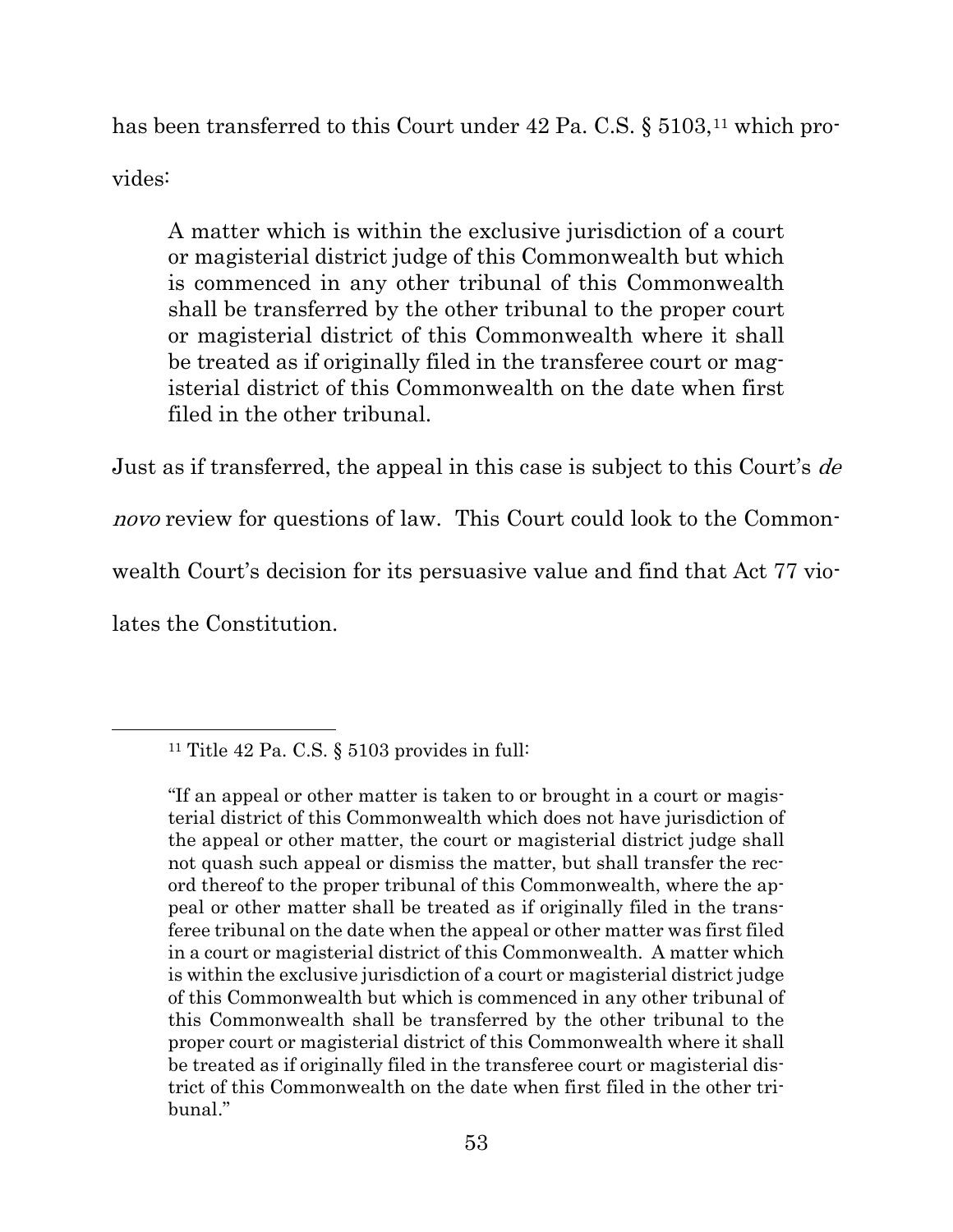For the reasons set forth above, the Commonwealth Court properly exercised jurisdiction over McLinko's claims. In any event, this Court should reach the merits of the McLinko's claims and declare Act 77 unconstitutional.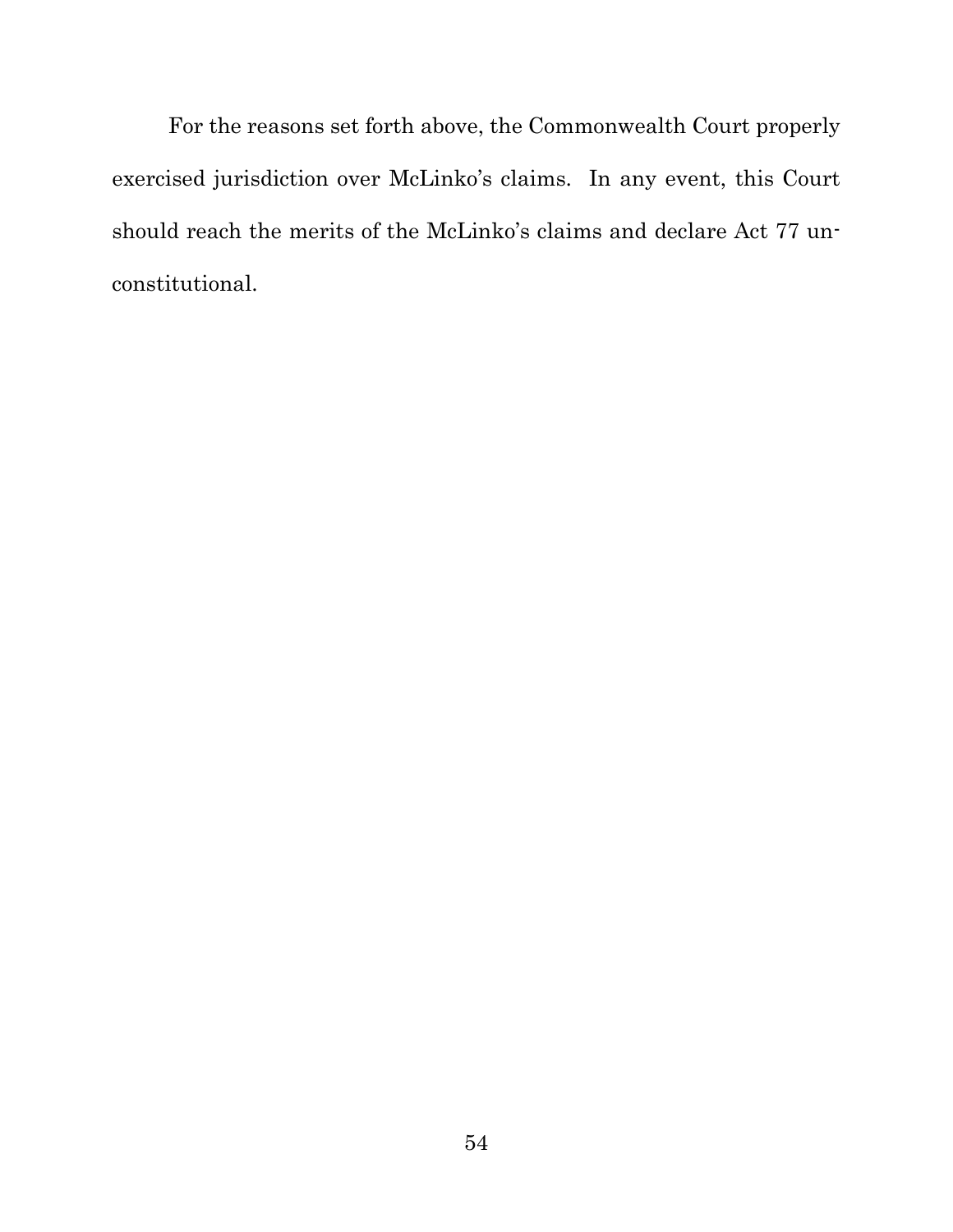#### **CONCLUSION**

<span id="page-63-0"></span>More than 150 years of settled constitutional law – established by constitutional text, historical context, and two holdings of this Court – make clear that voting must be performed in person. The four limited exceptions to that requirement were specified by the people in the Constitution itself, and do not apply here. Accordingly, Act 77 is unconstitutional.

Each time the people have wanted to expand the availability of absentee voting, the expansion has been accomplished by constitutional amendment – not by a "modern" interpretation of the Constitution that effectively amends the document without the procedural safeguards provided in Article XI. If Appellants believe that universal mail-in voting is preferable to in-person voting, they are free to attempt to amend the Constitution. But until the Constitution is amended, this Court should continue to do what it has steadfastly done for a century and a half – faithfully apply the Constitution's original meaning, which requires in-person voting.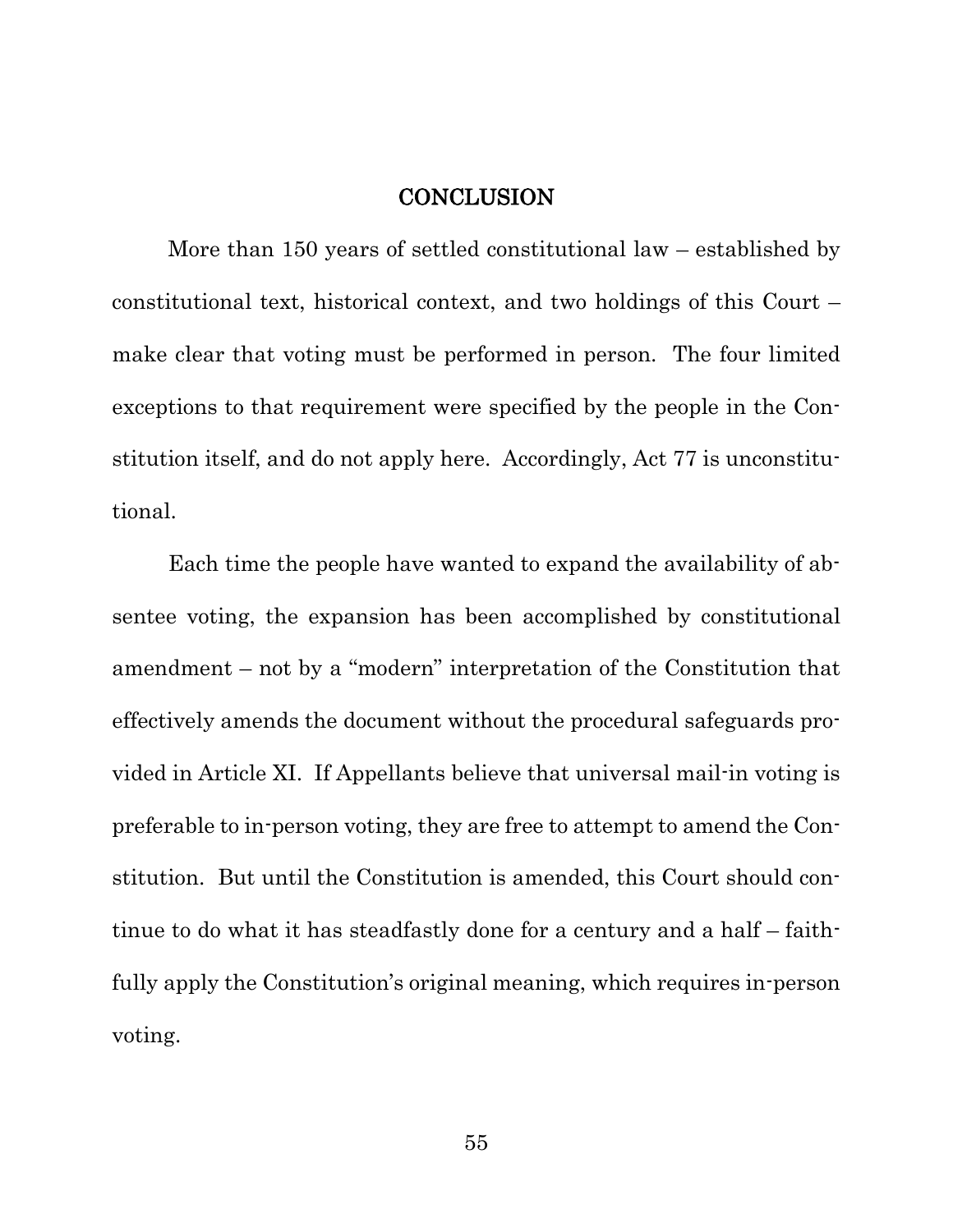For the foregoing reasons, the decision of the Commonwealth Court should be affirmed, and Act 77 should be declared unconstitutional.

Respectfully submitted,

Date: February 25, 2022 /s/ Walter S. Zimolong

Walter S. Zimolong III, Esq. Attorney I.D. No. 89151 ZIMOLONG, LLC [wally@zimolonglaw.com](mailto:wally@zimolonglaw.com) 353 W. Lancaster Avenue, Suite 300 Wayne, PA 19087 P: (215) 665-0842

## /s/ Michael R. Dimino

Michael R. Dimino, Esq. Widener University Commonwealth Law School 3800 Vartan Way Harrisburg, PA 17110 (717) 541-3941 PA Bar #92902

## /s/\_Harmeet K. Dhillon

Harmeet K. Dhillon, Esq. DHILLON LAW GROUP INC. 177 Post Street, Suite 700 San Francisco, CA 94108 (415) 433-1700 (admitted pro hac vice)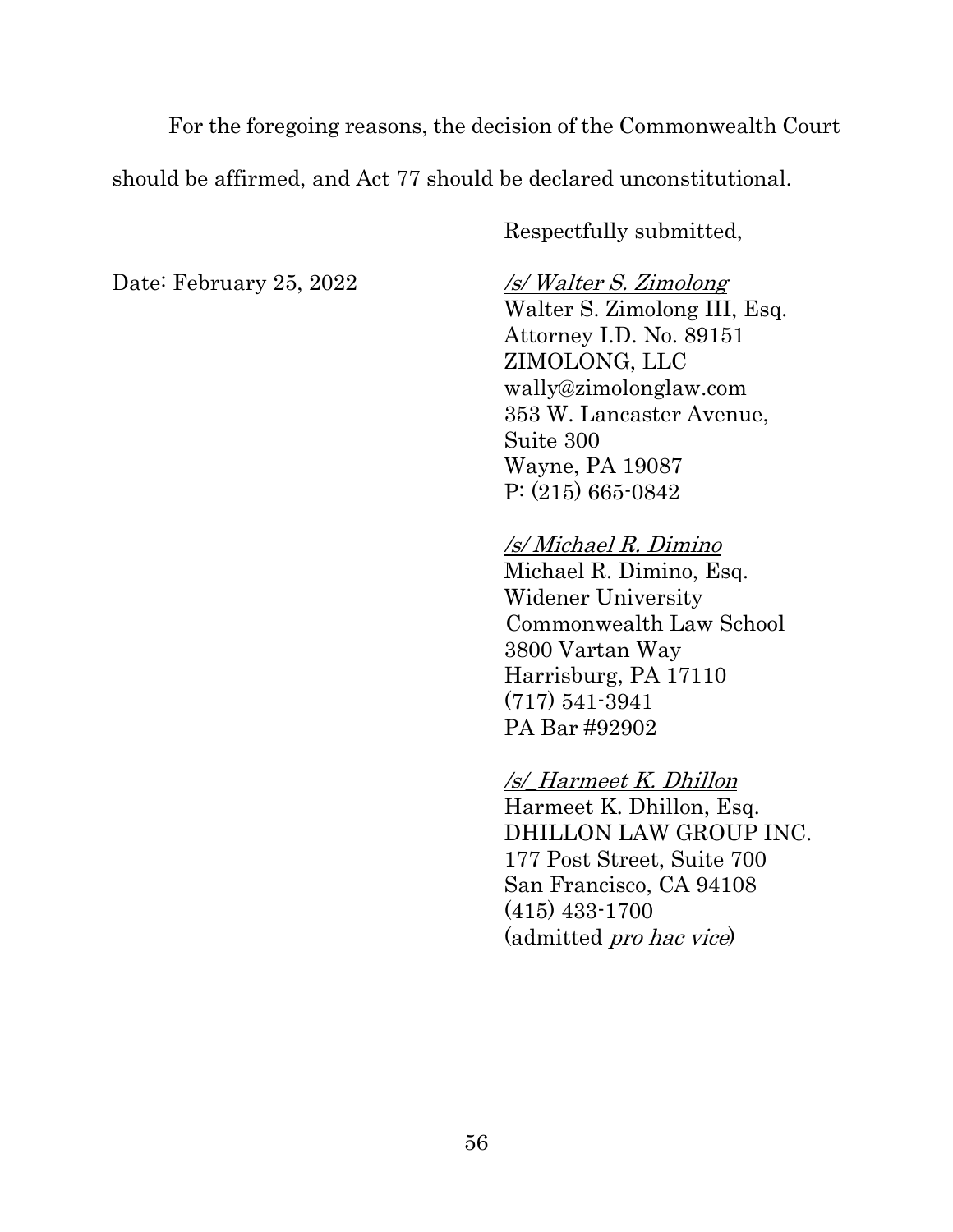#### CERTIFICATE OF COMPLIANCE WITH WORD LIMIT

<span id="page-65-0"></span>I, Walter S. Zimolong, hereby certify that this Initial Brief of Appellants was prepared in word-processing program Microsoft Word 2016 (for Windows), and I further certify that, as counted by Microsoft Word 2016, this Initial Brief of Appellants contains 12,471 words, excluding the parts of the brief exempted by Pa. R.A.P. 2135(b).

Date: February 25, 2022 /s/ Walter S. Zimolong

Walter S. Zimolong III, Esq. Attorney I.D. No. 89151 ZIMOLONG, LLC [wally@zimolonglaw.com](mailto:wally@zimolonglaw.com) 353 W. Lancaster Avenue, Suite 300 Wayne, PA 19087 P: (215) 665-0842